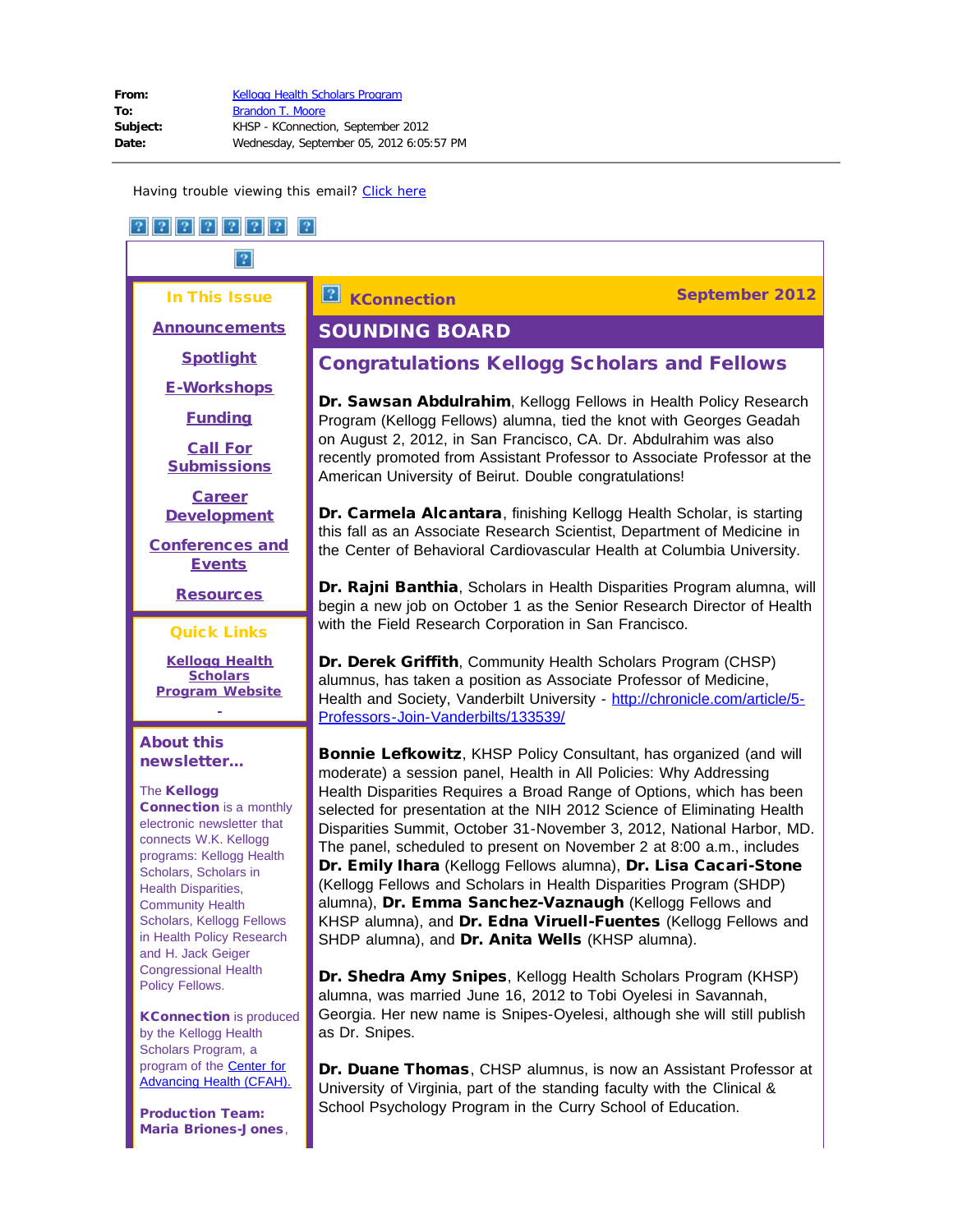<span id="page-1-0"></span>Deputy Director, KHSP National Program Office Brandon Moore, Director of New Media, CFAH

#### Question?

Have you moved? Have you found a new job? Is there a research question you would like feedback on? Any recent publications? Do you have any experience or advice to share? Let us know! Email: [healthscholars@cfah.org](mailto:healthscholars@cfah.org)

#### Contributions:

To contribute information, resources or announcements to Kellogg Connection, e-mail [kconnection@cfah.org.](mailto:kconnection@cfah.org)

#### *Do We Have Your Most Updated Contact Information?*

Please update our files if your email or mailing address has changed or will change. We want to keep our Scholars network as up-to-date and wellconnected as possible! Please send any changes to [mbjones@cfah.org](mailto:mbjones@cfah.org) or [healthscholars@cfah.org.](mailto:healthscholars@cfah.org)

Dr. Debra Perez, Kellogg Fellows alumna, will be tying the knot with Kristine Marie Vliet on Friday, September 7, 2012, in Sea Isle City, New Jersey.

Dr. Anita Wells and Dr. Rhonda BeLue, KHSP Evaluator, have two poster submissions that were accepted for presentation at the NIH 2012 Science of Eliminating Health Disparities Summit. The first poster, The Impact of Violence on Educational Attainment among Black University Students, examines the relationship between exposure to community violence and symptoms of psychopathology and grade point average among students ages 18-25. The second poster, Black Women Under 40: Cancer Screening and Health Decision-making, examines the practice of receiving clinical breast exams and pap smears in Black women ages 18-39 and the primary sources they seek for health information.

#### [back to top](#page-0-0)

# ANNOUNCEMENTS

CHSP/KHSP Breakfast Reunion: Are you planning to attend APHA? Don't forget our breakfast organized by the C-Track Program Office! Mark this date! Monday, October 29, 2012, 6:30 a.m. Moscone Convention Center, San Francisco, Room TBA. This event will be the last opportunity to get together face-to-face before the end of the program. Discussion of Future Networking Plans will be on the agenda. RSVP to Barbara Watson, biwatson@umich.edu, no later than September 28th.

Presenting at APHA? Please send information regarding your presentation (title, schedule, and where it will be held) to Marie Briones-Jones (mbiones@cfah.org). These will be collated and shared in the next issue of KConnection. [Here is the list we have](http://r20.rs6.net/tn.jsp?e=001JLABqktHcdJYZaqXU6ykcNtsGq1Qxac8QRXD59pdtfTdBG2D6TFcHLDdXgjxU60fg3x2MT6D3f2NRdpOF3FqgQbxGufP7YquuglAwXogM0aV9nTL71dzkwFk72K04suhKbqxBd_Uhp1lfpOvhbJmnxMB61s4XSjauzs0hHYYpTg=) [compiled so far.](http://r20.rs6.net/tn.jsp?e=001JLABqktHcdJYZaqXU6ykcNtsGq1Qxac8QRXD59pdtfTdBG2D6TFcHLDdXgjxU60fg3x2MT6D3f2NRdpOF3FqgQbxGufP7YquuglAwXogM0aV9nTL71dzkwFk72K04suhKbqxBd_Uhp1lfpOvhbJmnxMB61s4XSjauzs0hHYYpTg=)

#### KHSP alumnus Dr. Jim Amell sends this request:

Hello Friends & Colleagues: I am writing to see if anyone might be interested in serving as the Academic Program Planner for the Community-Based Public Health Caucus (CBPHC) of APHA? I served in the capacity of program planner with Mysha Wynn (Community Program Planner) for the past year. Mysha has graciously agreed to stay on as the Community Planner next year as I will be transitioning on to a new faculty position. While the position does require a bit of work, it is a wonderful opportunity to help organize sessions for the Community-Based Public Health Caucus. Moreover, this position is also a very nice opportunity to provide national service to the CBPHC and the American Public Health Association. Finally, this work is acknowledged in Tenure, Merit, and Promotion materials relative to University service. Please let myself ([Jim.Amell@Colostate.edu](mailto:Jim.Amell@Colostate.edu)) or Renee Bayer ([rbayer@umich.edu\)](mailto:rbayer@umich.edu) know if you might be interested in this position for the next year and/or if you have any questions about being a program planner.

#### Message from Martha Lee, Kellogg Fellows Leadership Alliance (KFLA):

YOU are one of 164 individuals who passed through Barbara Krimgold's very supportive programs and now are part of the larger Kellogg Fellows Leadership Alliance NETWORK....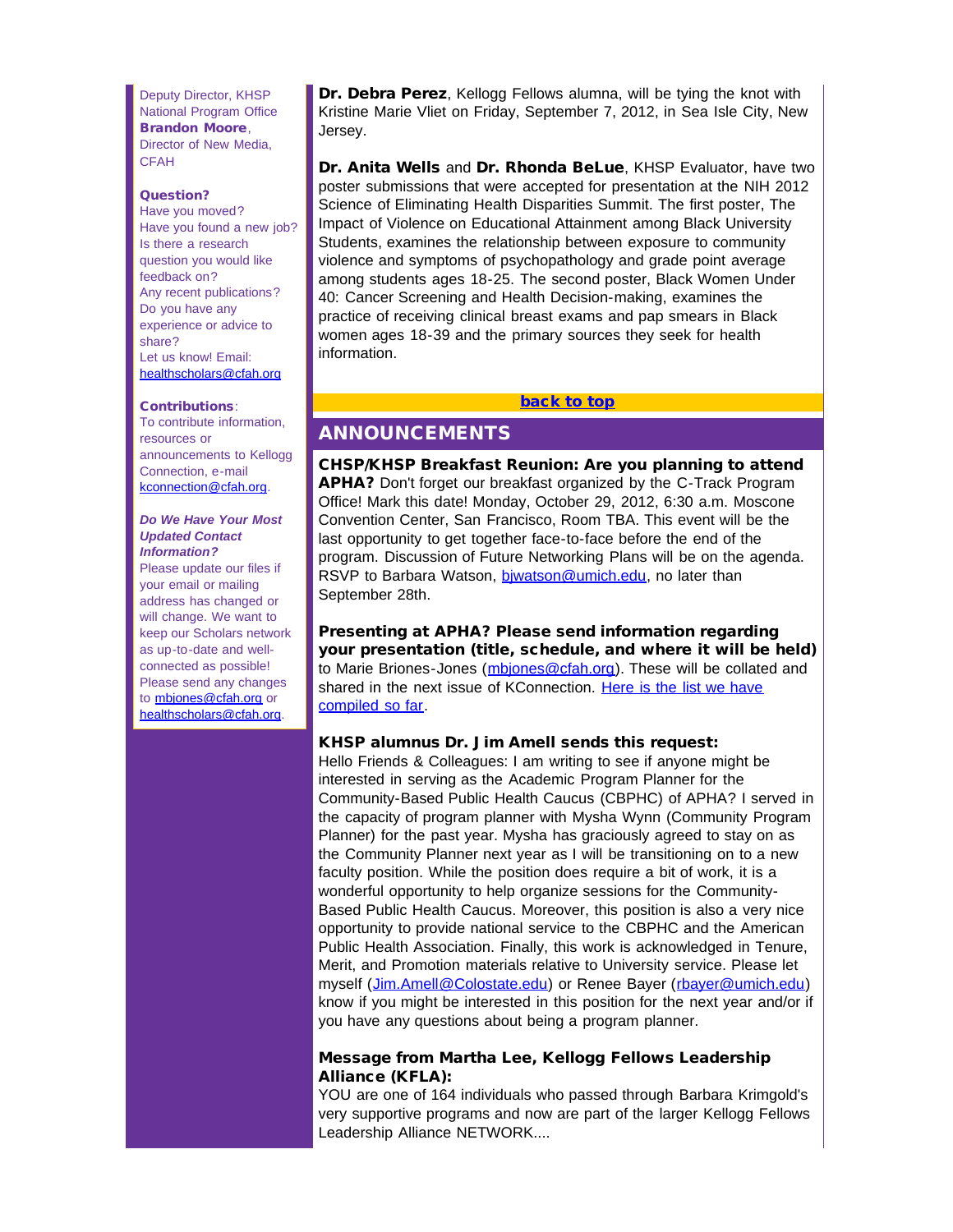Barbara along with Naima Wong and Lester Spence (who have volunteered to start working on an alumni group of health scholars) invite you to come to FORUM DETROIT and be part of a working group with the Surgeon General, Dr. Regina Benjamin (a Kellogg fellow). Regina, along with Dr. Judyann Bigby (Kellogg Fellow serving on the Surgeon General's advisory board), wants to talk to you about being part of the national prevention strategy being put forth by her office. *Might you be able to be here - might you need a special letter of invitation so that your university provides you with time to come and be part of Forum Detroit? Let us know ....*

Join us....Go to the website and register [www.kfla.org](http://r20.rs6.net/tn.jsp?e=001JLABqktHcdJSXBBXd3YZMh4qIcC8Z70rXvqgbt3WEvdFEYrv06H1_eU2CbVWxpGc34BsNgbXlayt50xXBl1YRCSbyvcVywhNPej0j7mfdQ0=) - programs- forum.

Any news or updates to share? New jobs, publications, addition to the family...please email Marie Briones-Jones ([mbjones@cfah.org](mailto:mbjones@cfah.org)) no later than the end of each month for inclusion in the following month's KConnection.

<span id="page-2-0"></span>Opportunity to disseminate your research findings -- The Center for Advancing Health's Health Behavior News Service (HBNS) is on the lookout for the latest research on health disparities and population health. HBNS looks to Kellogg Scholars (current and alums) and Fellows for original, health-related research such as randomized controlled trials, surveys and large pilot programs that bring attention to, explore causes of, and demonstrate interventions for health disparities. If a peer-reviewed journal has accepted your study for future publications, please email your manuscript or early draft to Marie Briones-Jones ([mbjones@cfah.org](mailto:mbjones@cfah.org)) and Barbara Krimgold ([bkrimgold@cfah.org](mailto:bkrimgold@cfah.org)). Barbara and Marie will share it with Kelly Malcom, HBNS editor, to see if your study fits the news service niche.

#### [back to top](#page-0-0)

## SPOTLIGHT ON KELLOGG SCHOLARS NETWORK

Meet finishing Kellogg Health Scholars, Ndidiamaka Amutah, PhD and Lawrence Brown, PhD...

Dr. Ndidiamaka Amutah received her PhD in Public Health with a focus on Maternal and Child Health at the University of Maryland, College Park School of Public Health. Her current research interests include health disparities, reproductive health, infant mortality and HIV/AIDS in ethnic minority populations. Her dissertation focused on infant mortality in Washington, DC and specifically examined neighborhood level poverty, multiple determinants of health, and access to prenatal care as predictors of infant mortality. As a Community Track scholar at Morgan State University, Dr. Amutah partnered with DRUM Healthy Families, a nonprofit organization in Baltimore that has a mission of reducing the infant mortality rate in Baltimore and improving the lives of women and children that they serve.

Utilizing community based participatory research (CBPR) methods, the DRUMming up Data maternal and child health research project used a mixed methods approach that examined the effectiveness of a home visitation model aimed at: improving birth outcomes for pregnant women, reducing the incidence of low birth weight and preterm birth, and educating women on healthy pregnancies. Results from focus groups, key informant interviews and cross sectional surveying showed barriers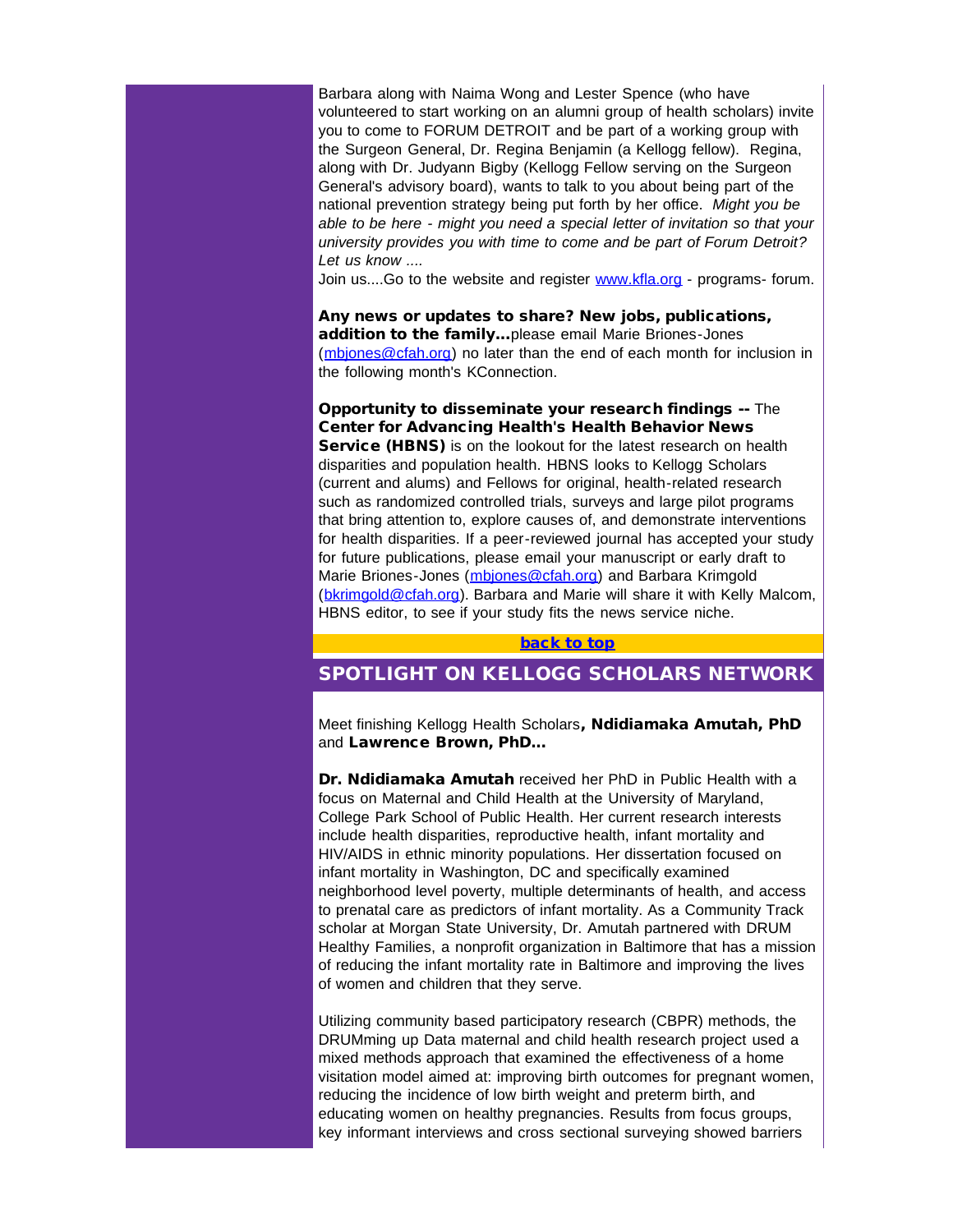to use of health services for women include lack of insurance, lack of social support from partners, lack of knowledge of available services, and competing issues such as employment, other children, and lack of transportation. Women who have successfully completed the DRUM home visitation model reported having the skills to cope with life stressors and effectively parent their children. Policy implications from the initial results of the study indicate that increased funding and a sustained commitment to home visitation at the local, state, and national levels would further improve the lives of pregnant and parenting women and children in an urban environment.

Currently, Dr. Amutah is an Assistant Professor at Montclair State University in Department of Health and Nutrition Sciences." The biggest contribution that the Kellogg Health Scholars Program has made to my career is that it has equipped me with the skills and competencies to function in the policy arena as it pertains to health disparities and CBPR. Through my experiences visiting Capitol Hill and writing one-pagers for Congressmen and legislators, I feel comfortable advocating for increasing funding and awareness around maternal and child health and underserved families. As a result of my involvement with the Kellogg Health Scholars program I feel comfortable aiding in the translation of policy and initiatives to members of the community in ways that are meaningful and sustainable

Dr. Lawrence Brown received his PhD in Health Outcomes and Policy Research at University of Tennessee Heath Science Center and has worked for the past two years as a Community Track scholar at Morgan State University. His research interests include men's health and impact of neighborhood displacement on community and public health. With the support and encouragement of his community partners, Dr. Brown designed and implemented an intervention entitled *[You're the](http://r20.rs6.net/tn.jsp?e=001JLABqktHcdICAgrTrbVqUbMQL-TVS3ZuSKz4L6ssVFc_KYitld2XYYTAT25jEBCeoohyw7Cqdgk9lSTU8LnaJMGTDSoHBbtLip6FvQ1M3AyFVo1ncb1s4SPf_52YRToYQKr5cADTFlQtHCQlVGMkfuIxoMeUoD_Fg9ZGZQUZABQ=) [Quarterback: Gameplan for Life](http://r20.rs6.net/tn.jsp?e=001JLABqktHcdICAgrTrbVqUbMQL-TVS3ZuSKz4L6ssVFc_KYitld2XYYTAT25jEBCeoohyw7Cqdgk9lSTU8LnaJMGTDSoHBbtLip6FvQ1M3AyFVo1ncb1s4SPf_52YRToYQKr5cADTFlQtHCQlVGMkfuIxoMeUoD_Fg9ZGZQUZABQ=)* (YTQ:G4L), a community-engaged research and intervention project developed to assist African American men in central Baltimore neighborhoods with employment and health insurance. The intervention emerged from the needs confronting the men served by Union Baptist Head Start and The Men and Families Center.

YTQ:G4L is a male-focused, male-centered, and culturally-tailored intervention that is working to help African American men become better equipped to fulfill the role of a father in the lives of their children and families. Monthly training camps were employed by navigators or coaches to connect men to resources and agencies that address the issues that keep men from obtaining employment and health insurance: lack of job training, lack of education, criminal background status, and child support status. After listening to men during training camps and conducting a preliminary quantitative analysis, the scholar and his partners identified a connection between the child support system and adverse mental health that goes against conventional wisdom.

Dr. Brown commented, "I am beyond grateful for the opportunity afforded to me by the KHS Program. Because of CBPR, my community partners and I were able to engage an underserved population in an area ignored by many. My community partners and site director gave me great flexibility. We are really proud of the work that has emerged."

"As far as my career, this fellowship has given me the confidence to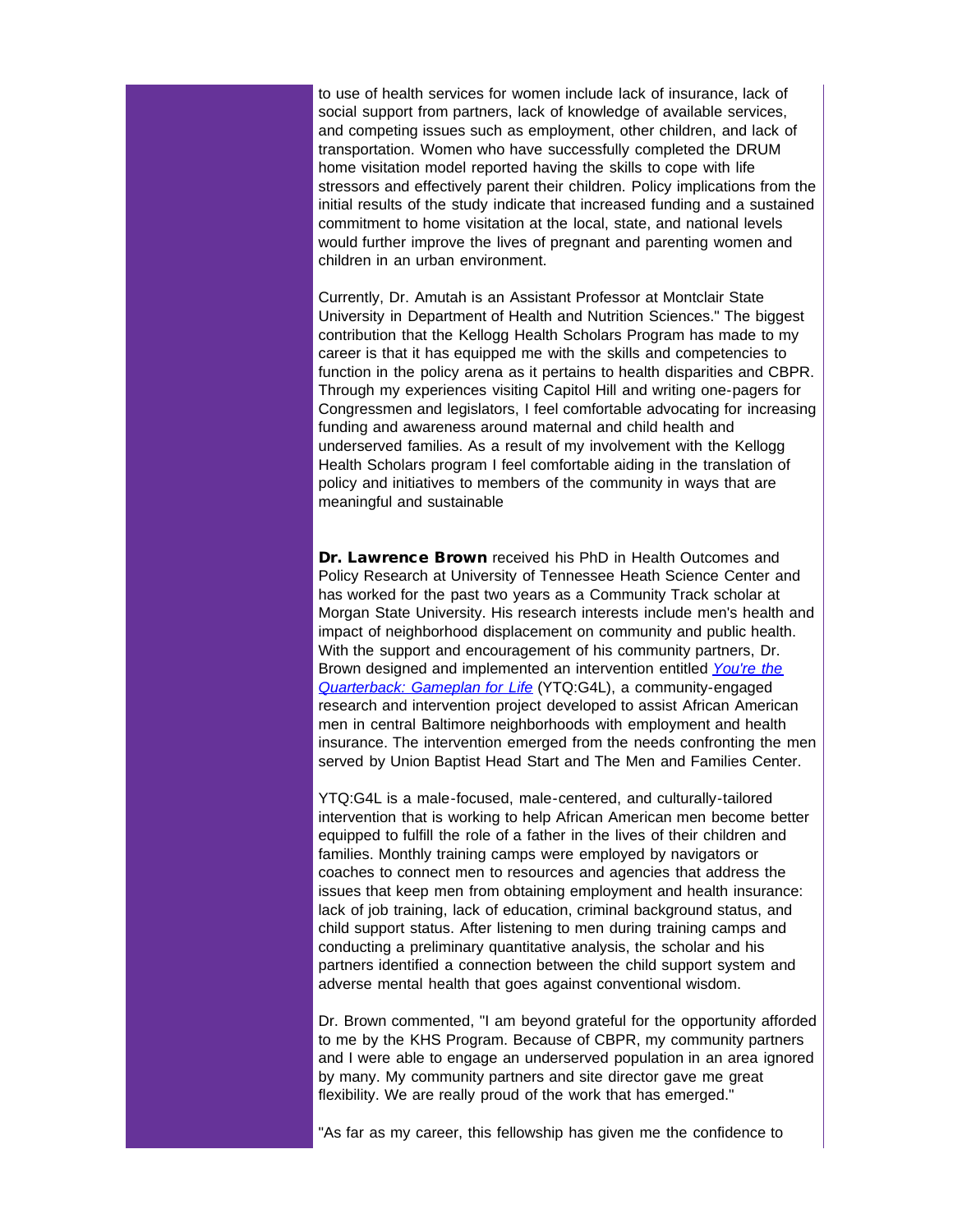<span id="page-4-0"></span>develop my own course as an academic. I've learned that in the right environment, I can flourish not only as a researcher, but also as an interventionist and activist. Given the issues many people in our communities face, people need interventions and activism more than ever. It took a community organizer to help pass health care reform and it will take community organizing to protect it.

"KHSP introduced me to Tim Wise, Melissa Harris-Perry, Angela Glover-Blackwell, and some of the greatest thinkers in the nation today. I had a chance to create special bonds with my Morgan State fellows (Caree, Shalon, Taqi, Ndidi, and Lester). Scholars like Jay Pearson, Latrice Pichon, Derek Griffith, Karen Yeary, Terri Williams, Janice Bowie, and Vivian Chavez have helped me, encouraged me, and inspired me along the way. So the program will always have a fond place in my heart."

#### [back to top](#page-0-0)

# ARCHIVED KHSP E-WORKSHOPS

The archived KHSP e-workshops are taped from the live e-workshops of the Kellogg Health Scholars. These live electronic workshops are intended to bring Kellogg Health Scholars together between face-to-face networking meetings to explore topics of mutual interest. Its purpose is to form closer networks between the Kellogg Health Scholars and to provide to them and the Kellogg Community of Scholars support and resources for career development.

<span id="page-4-1"></span>Access to archived e-workshops is STRICTLY LIMITED to Kellogg Health Scholars, Kellogg Fellows in Health Policy Research (current and alumni), Scholars in Health Disparities and Community Health Scholars program alumni and H. Jack Geiger Congressional Health Policy Fellows program alumni. The contents of these e-workshops are confidential. These archived presentations should not be accessed, copied or forwarded by/to any individuals other than group of scholars, fellows and scholar/fellow alumni that have been identified

To listen to the archived presentations and download materials, visit [http://bit.ly/f8TRa1.](http://r20.rs6.net/tn.jsp?e=001JLABqktHcdL_TtxBswgwWa1XQmDqYdXoC9AaS4xibQQvZsra3A4o1gmXxTDtpt2tZ8sr9W4x5Xfl7gzvt41MrNEUzEGAdGc-8NY6vL4_B8204MY_YSb3p2Q8Co0NiOiKh8N6pWCJ32Q=) For login and passcode information, please contact Brandon Moore at [bmoore@cfah.org.](mailto:bmoore@cfah.org)

### [back to top](#page-0-0)

# FUNDING

#### AERA Research Grants Deadline: September 19, 2012

AERA provides small grants for faculty members, postdoctoral researchers, and other doctoral-level scholars to undertake quantitative research using data from the large-scale national or international data sets supported by the NCES, NSF, and other federal agencies. Applications are encouraged from a variety of disciplines, such as but not limited to, education, sociology, economics, psychology, demography, statistics, and psychometrics. The selection process is competitive. The next application deadline is September 19, 2012. Visit the AERA website at [www.aera.net/grantsprogram](http://r20.rs6.net/tn.jsp?e=001JLABqktHcdJXdOwZWc2u7XqDXX-VqmtrQRfiwD73qr1_drF9q1c46yUXlviLxphTsvLdjg8YlLw28gqX2g1vxFMhHP4TyHnf6JzT1Ea9am50U6WZVPty5eZWwMw2al7A) for further information about the AERA Grants Program. You may also contact George Wimberly at *[grantsprogram@aera.net](mailto:grantsprogram@aera.net)* or (202) 238-3200.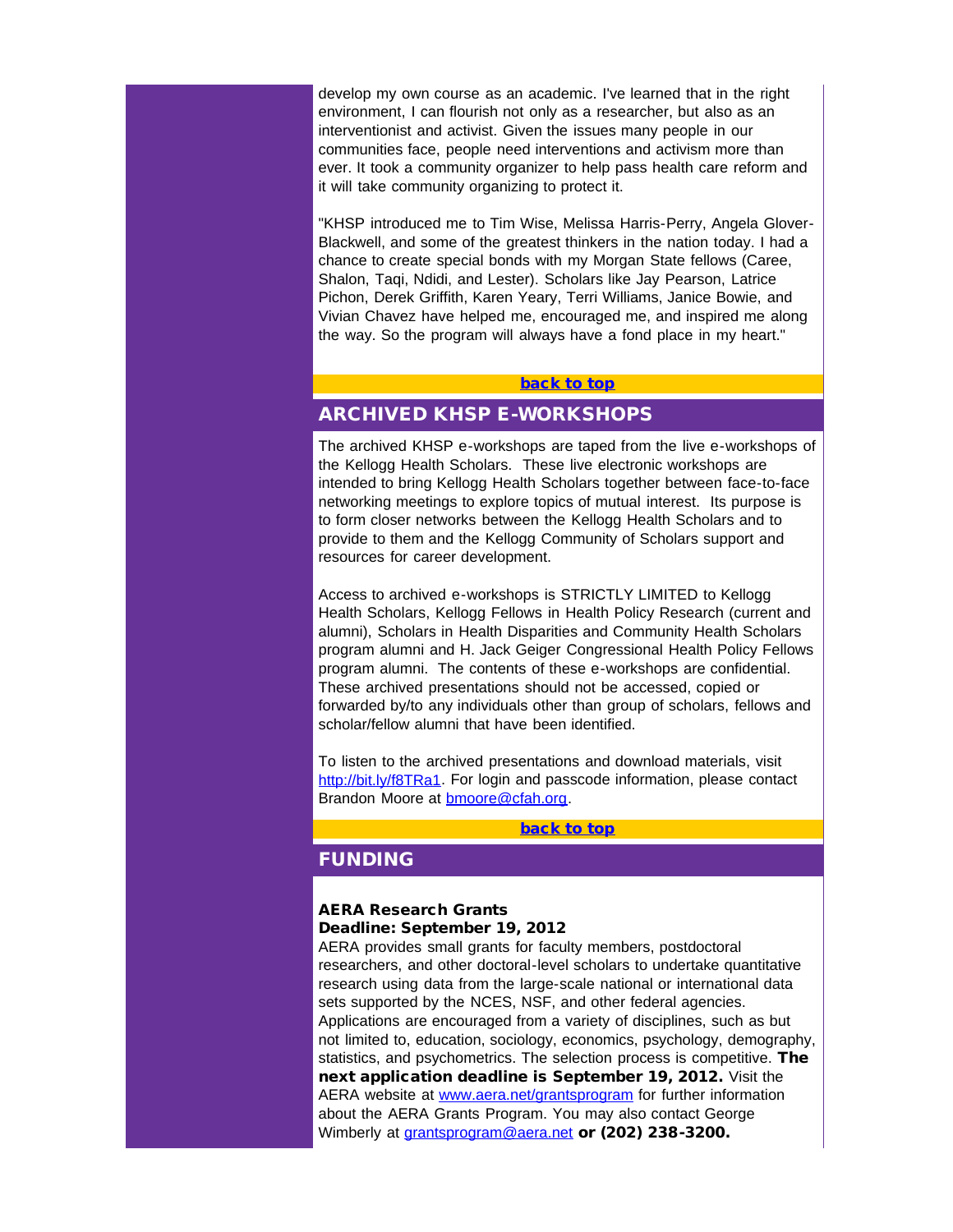## National Association of County and City Health Officials Accreditation Support Funding Opportunity Coming Soon Deadline: September 28, 2012

With funding from the Office for State, Tribal, Local and Territorial Support within the Centers for Disease Control and Prevention, NACCHO is pleased to announce that it will soon be offering a second round of funding through the **Accreditation Support Initiative**.

Approximately 15-20 awards of up to \$40,000 each will be provided. This opportunity will be open to all public health departments (local, state, territorial, and Tribal) and organizations that assist local/Tribal health departments (i.e., states, SACCHOs, Public Health Institutes) to support activities that will assist in moving the health department(s) toward accreditation application. Applicants may apply under one or more of the following four categories:

- 1) Addressing standards, measures, or unmet PHAB requirements,
- 2) Contributing to payment of PHAB accreditation fees,
- 3) Completing other readiness activities, and/or
- 4) Providing technical assistance to health departments.

Full details and the application template will be announced in next week's *accreditNATION* newsletter. Agencies may begin preparing now by identifying objectives and activities for their efforts, as **applications** will be due Friday, September 28, 2012. \*\* Before applying, agencies are encouraged to review NACCHO's [standard contract](http://r20.rs6.net/tn.jsp?e=001v0HEdR3nqBoyVk0ATEr3xsB4ACnrfLewjAWU5l6dguLHLYVgeXO8aPDoaXe10FIQ_O1FPcQ3sbjM3e1yQgPGjIg8NAOPFfe1kzzytn0EgcIIR_4IXJlSpeUl3NO6uWVXRIcH1j2eNqKuyqeIWL9FKV84_tdREMF-2blDK-Q0UxpEx1yX2LCXbcsE2TGKC2irgVIwAzg79Oz97SLGKJB7Pg==) [template.](http://r20.rs6.net/tn.jsp?e=001v0HEdR3nqBoyVk0ATEr3xsB4ACnrfLewjAWU5l6dguLHLYVgeXO8aPDoaXe10FIQ_O1FPcQ3sbjM3e1yQgPGjIg8NAOPFfe1kzzytn0EgcIIR_4IXJlSpeUl3NO6uWVXRIcH1j2eNqKuyqeIWL9FKV84_tdREMF-2blDK-Q0UxpEx1yX2LCXbcsE2TGKC2irgVIwAzg79Oz97SLGKJB7Pg==) NACCHO is unable to modify contract terms; agencies should apply for the Accreditation Support Initiative only if they can accept these contract terms. Questions about this initiative may be directed to [accredsupport@naccho.org.](mailto:accredsupport@naccho.org)

#### National Institutes of Health

## Time-Sensitive Obesity Policy and Program Evaluation (R01)

(PAR 12-257)

Deadlines: Various Dates - see

[http://grants.nih.gov/grants/guide/pa-files/PAR-12-257.html](http://r20.rs6.net/tn.jsp?t=sba54tkab.0.vnunaukab.5gytkqcab.1&ts=S0813&p=http%3A%2F%2Fgrants.nih.gov%2Fgrants%2Fguide%2Fpa-files%2FPAR-12-257.html)

Purpose: This Funding Opportunity Announcement (FOA) is issued by the National Institute of Diabetes and Digestive and Kidney Diseases (NIDDK), National Cancer Institute (NCI), National Institute on Aging (NIA), Eunice Kennedy Shriver National Institute of Child Health and Human Development (NICHD), and the Office of Behavioral and Social Sciences Research (OBSSR), at the National Institutes of Health (NIH). This announcement establishes an accelerated review/award process to support time-sensitive research to evaluate a new policy or program expected to influence obesity related behaviors (e.g., dietary intake, physical activity, or sedentary behavior) and/or weight outcomes in an effort to prevent or reduce obesity. This FOA is intended to support research where opportunities for empirical study are, by their very nature, only available through expedited review and funding. All applications to this FOA must demonstrate that the evaluation of an obesity related policy and /or program offers an uncommon and scientifically compelling research opportunity that will only be available if the research is initiated with minimum delay. For these reasons, applications in response to this time-sensitive FOA are eligible for only one submission. It is intended that eligible applications selected for funding will be awarded within 3-4 months after the application submission/receipt date. However, administrative requirements and other unforeseen circumstances may delay issuance dates beyond that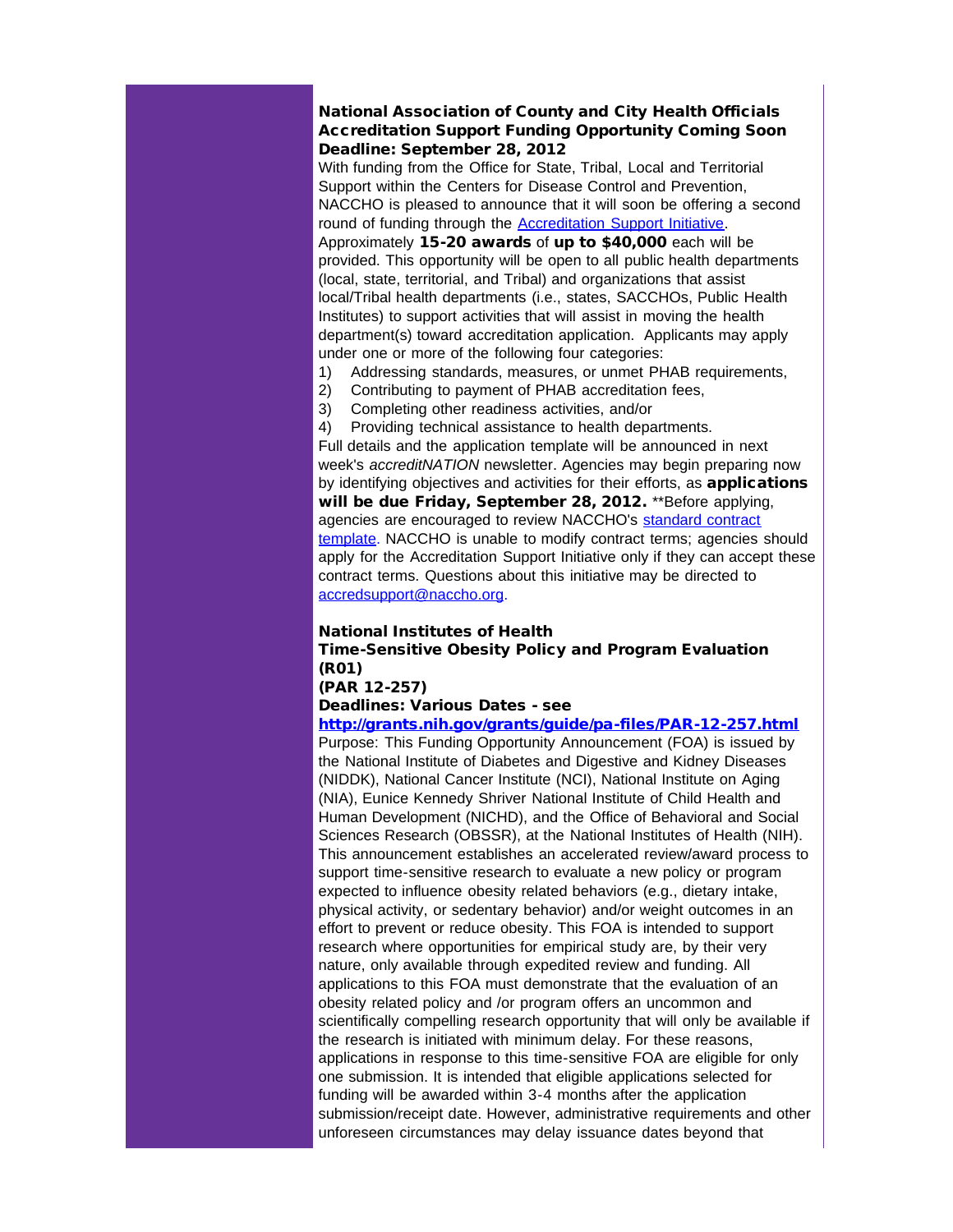timeline. Applicants please note: Resubmissions are not allowed for this funding announcement. Please read the PAR very carefully. Only timesensitive studies will be given priority. Applicants are strongly encouraged to contact one of the program officers listed below. -Christine M. Hunter, Ph.D. Director of Behavioral Research National Institute of Diabetes and Digestive and Kidney Diseases (NIDDK) Telephone: 301-594-4728 Email: [ch514c@nih.gov](mailto:ch514c@nih.gov) -John G. Haaga, Ph.D. Deputy Director, Division of Behavioral and Social Research National Institute on Aging (NIA) Telephone: 301-496-3131 Email: [HaagaJ@mail.nih.gov](mailto:HaagaJ@mail.nih.gov) -Robin A. McKinnon, Ph.D., MPA Health Policy Specialist Division of Cancer Control & Population Sciences National Cancer Institute (NCI) Telephone: 301-594-3599 Email: [mckinnonr@mail.nih.gov](mailto:mckinnonr@mail.nih.gov) -Layla Esposito, Ph.D. Program Director Center for Research for Mothers and Children Eunice Kennedy Shriver National Institute of Child Health and Human Development (NICHD) Telephone: 301-435-6888 Email: [espositl@mail.nih.gov](mailto:espositl@mail.nih.gov) Announcement details at [http://grants.nih.gov/grants/guide/pa-files/PAR-](http://r20.rs6.net/tn.jsp?t=sba54tkab.0.vnunaukab.5gytkqcab.1&ts=S0813&p=http%3A%2F%2Fgrants.nih.gov%2Fgrants%2Fguide%2Fpa-files%2FPAR-12-257.html)[12-257.html.](http://r20.rs6.net/tn.jsp?t=sba54tkab.0.vnunaukab.5gytkqcab.1&ts=S0813&p=http%3A%2F%2Fgrants.nih.gov%2Fgrants%2Fguide%2Fpa-files%2FPAR-12-257.html)

#### [back to top](#page-0-0)

# <span id="page-6-0"></span>CALL FOR SUBMISSIONS

Call for Submissions - National Association of Community Health Centers NACHC 2013 Policy & Issues (P&I) Forum

Marriott Wardman Park, Washington, DC March 20-23, 2013

#### Deadline: October 3, 2012

The 2013 P&I is an ideal venue for sharing your insights and learning about initiatives related to legislative policy and the Community Health Centers Program. The objective of the NACHC Meetings and Exhibits team is to deliver informative and engaging workshops for all our conference events.

These workshops should provide content that is both valuable and relevant to community health centers and state/regional primary care associations across the country- communicating practices that are easily translated to others and can also be applied in the workplace without a great investment in time or effort. When developing session content, think of yourself as an advisor or consultant to our P&I attendees... you're supporting health centers in meeting organizational goals and managing the changes expected with the nation's new system of health care delivery. For additional information and to begin the submission process, please go to: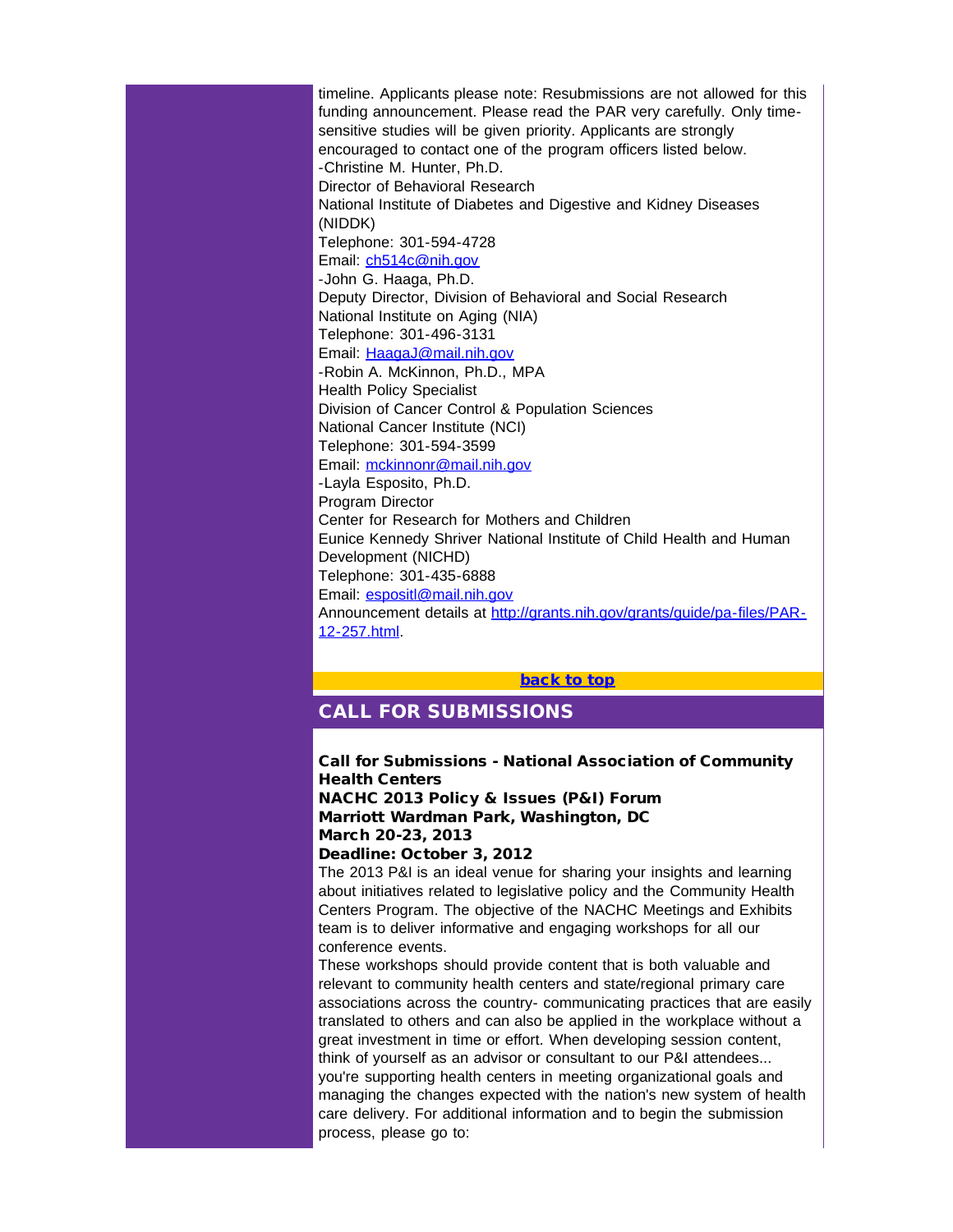#### Call for Papers - *Journal of Health Care for the Poor and the Underserved*

Advancing Obesity Prevention: Quality Improvements, Emerging Models, and Best Practices Deadline: September 21, 2012

The Health Resources and Services Administration (HRSA) and The National Institute on Minority Health and Health Disparities at the National Institutes of Health (NIMHD/NIH) are pleased to announce a call for papers for a special theme issue of the Journal of Health Care for the Poor and Underserved (JHCPU): "Advancing Obesity Prevention: Quality Improvements, Emerging Models and Best

Practices." The obesity epidemic presents a major threat to the health of the U.S. population across all ages, races, and socioeconomic groups, and in particular within disadvantaged and underserved communities. Obesity is a major contributor to serious health conditions including type-2 diabetes, cardiovascular disease and cancer. Promoting healthy weight requires concerted efforts, including quality improvement, from health care, public health and communities. Quality improvement is the continuous and ongoing effort to achieve measurable improvements in the efficiency, effectiveness, performance, accountability, outcomes, and other indicators of quality in services or processes which achieve equity and improve the health of the community. Innovative strategies and approaches are needed, as well, to translate and sustain effective interventions at the community level. This special issue seeks to address quality improvements, emerging models and best practices with respect to obesity prevention.

Submission, Review Process, and Timeline

Manuscripts should be submitted as an attachment to ihcpusupplement@hrsa.gov by September 21, 2012. Authors should also include the following information in the email:

- Contact author's name, affiliation, email address
- Manuscript title
- Type of manuscript (original paper, brief report, commentary, etc.);
- **Abstract**

Explanation of how the manuscript fits the purposes of the special issue

Manuscripts will be reviewed by NIH/HRSA guest editors and selected authors will be notified by October 5, 2012 as to whether or not his/her submission has been selected to undergo peer review by the JHCPU. Authors will then be asked to submit selected manuscripts directly to JHCPU no later than October 12, 2012 using the Journal's online submission system. Please visit JHCPU author guidelines for additional information on types of manuscripts accepted by the JHCPU, as well as for logistics on the JHCPU submissions process if an author's submitted manuscript is selected for the special theme issue. The publication date for this special theme issue is May 2013. For additional information or questions, please contact Guest Editor at [jhcpusupplement@hrsa.gov](mailto:jhcpusupplement@hrsa.gov)

Call for Proposals - CU Expo 2013 Engaging Shared Worlds Corner Brook, Newfoundland Canada June 12-15, 2013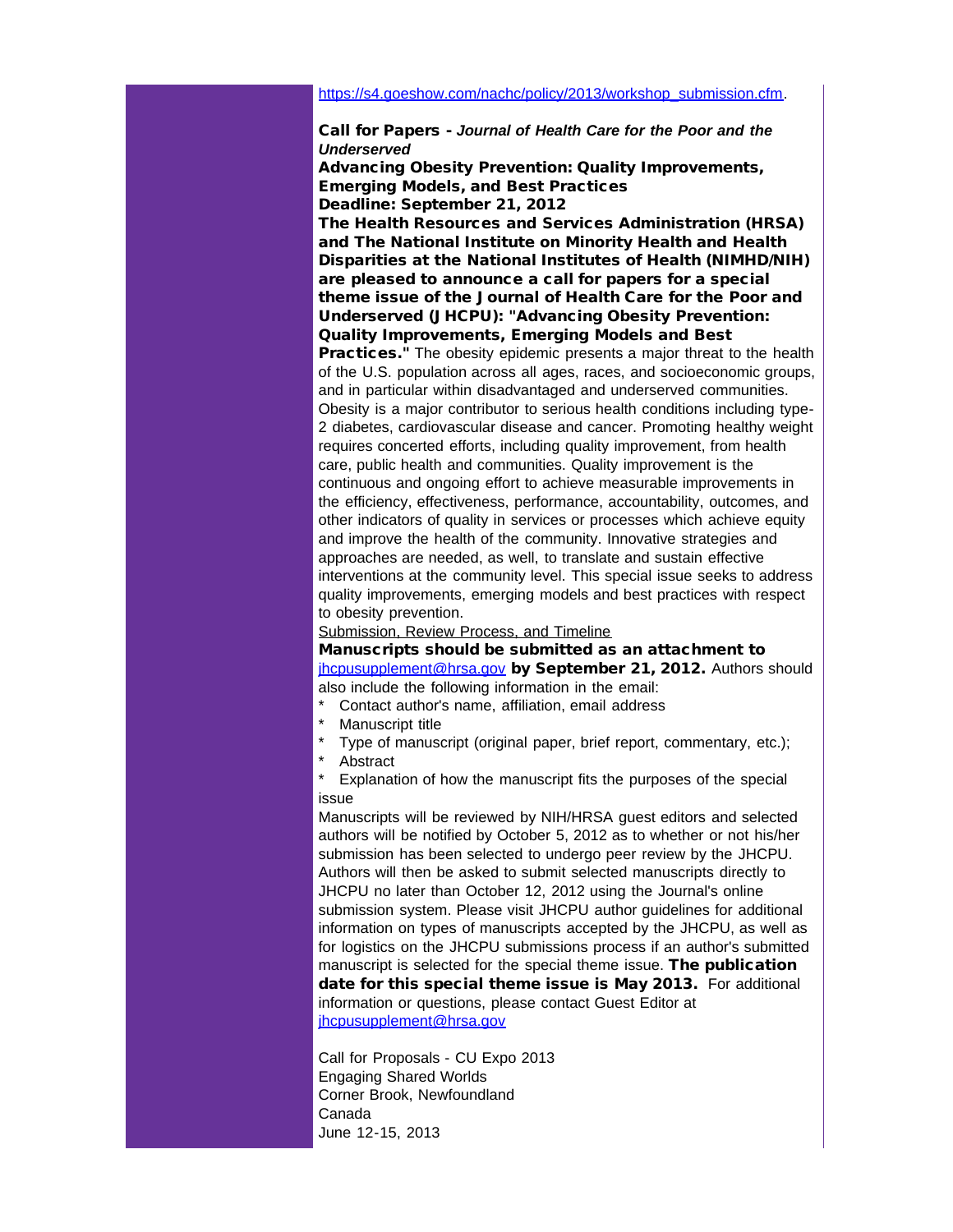#### Deadline: November 15, 2012

The Call for proposals for CU Expo 2013: Engaging Shared Worlds is now open!

<span id="page-8-0"></span>Guidelines for Submissions:

- Proposals co-led by community and academic partners are strongly encouraged.
- As [engagement is our theme,](http://r20.rs6.net/tn.jsp?t=sba54tkab.0.xnunaukab.5gytkqcab.1&ts=S0813&p=http%3A%2F%2Fphoenix%3A40000%2FPages%2Fthemes.aspx) proposals with a participatory element are strongly encouraged.
- Proposals must be submitted using the [online form](http://r20.rs6.net/tn.jsp?t=sba54tkab.0.ynunaukab.5gytkqcab.1&ts=S0813&p=https%3A%2F%2Fsecure.effreg.com%2Fregister%2Fe%2Ffd49ff24-bc76-4b43-89eb-f916507aef26%2F).
- Regular conference sessions are 90 minutes in length, with a minimum of three speakers/participants. Submissions with one speaker will be grouped with other presenters of a similar nature. Group submissions are encouraged.
- If the proposal is accepted all presenters and co-presenters agree to register and pay the conference fee (grants and subsidies may be available pending funding).
- For more information, visit: [http://www.cuexpo2013.ca/Pages/program.aspx](http://r20.rs6.net/tn.jsp?t=sba54tkab.0.8nunaukab.5gytkqcab.1&ts=S0813&p=http%3A%2F%2Fwww.cuexpo2013.ca%2FPages%2Fprogram.aspx).

[back to top](#page-0-0)

## CAREER DEVELOPMENT

## Alameda County Health Care Services Agency, Public Health Department / Community, Assessment, Planning, Education, and Evaluation (CAPE) Health Equity Program Associate Deadline: September 12, 2012

The Health Equity Program Associate will perform programmatic duties to support the Department's Strategic Planning efforts and the Public Health Commission.

Distinguishing Features: Working closely with the Health Equity Coordinator, the incumbent will provide ongoing support to crossdepartmental workgroups and Department staff in implementing the strategic plan. This will include ensuring proper documentation and communications related to strategic planning meetings; and other related work as required. The position requires exceptional strategic thinking and organizational skills, an ability to work well with diverse groups of stakeholders within the Department and on the Public Health Commission, and the ability to coordinate work that will benefit the Department and Commission.

Major Tasks, Duties, and Responsibilities:

1. Works with members of the Public Health Commission and Public Health Department (PHD) staff to promote interest and support of the objectives and programs of PHD; arranges, attends and assists in the facilitation of meetings and acts as an advisor to the Public Health Commission.

2. Acts as a consultant to departmental divisions on health equity issues and strategies; coordinates 5-6 cross-departmental workgroup meetings and advises on means by which programs and objectives can work towards health equity; prepares written material such as pamphlets, news releases, reports and radio scripts, and utilizes graphic material to interpret and publicize department's health equity work.

3. Maintains all materials related to Health Equity and strategic planning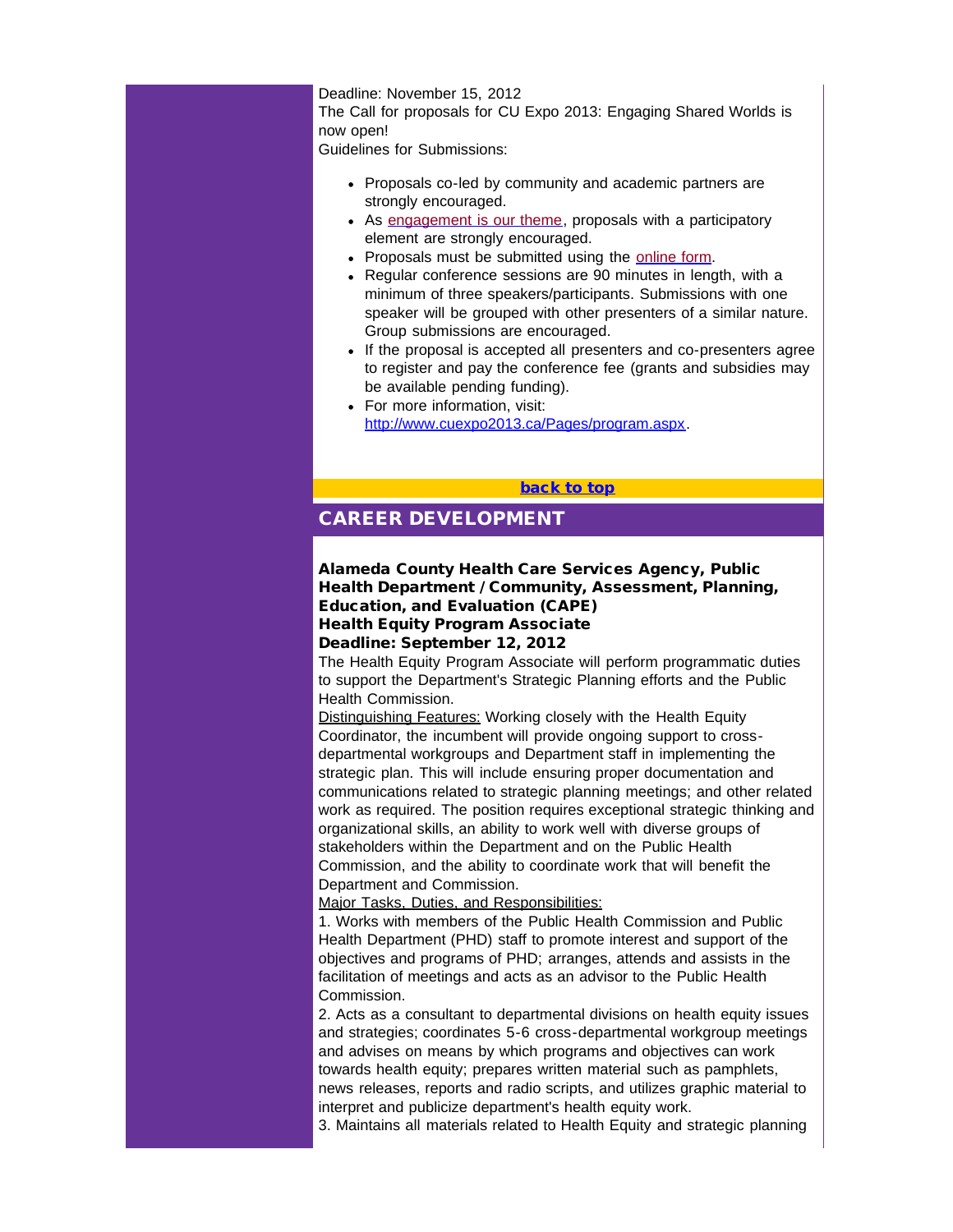efforts for distribution to the public and the department staff 4. Plans, organizes, and conducts orientation programs for employees such as Public Health 101; assists in setting up in-service training programs.

5. Performs other duties as assigned within the classification Knowledge of:

\* Principles and practices of health equity and social justice.

\* Public Health functions, programs, and objectives of Health Department and related agencies.

Scope of Public Health services:

\* Group structure and dynamics, including methods of group development.

\* Methods of mass communication, such as newspapers, radio, television, and use of graphic arts.

Abilities: \* Planning and conducting health education programs.

\* Working with diverse partners in developing and accomplishing health equity practices and developing and maintaining cooperative relationships with lay and professional persons.

\* Developing informational material in written and graphic form.

\* Speaking and writing clearly and effectively, adapting the presentation of material to the group and the media used.

For more information on ACPHD's Strategic Planning efforts, please visit: [http://www.acphd.org/social-and-health-equity/organizational](http://r20.rs6.net/tn.jsp?t=sba54tkab.0.7nunaukab.5gytkqcab.1&ts=S0813&p=http%3A%2F%2Fwww.acphd.org%2Fsocial-and-health-equity%2Forganizational-transformation%2Fstrategic-plan.aspx)[transformation/strategic-plan.aspx.](http://r20.rs6.net/tn.jsp?t=sba54tkab.0.7nunaukab.5gytkqcab.1&ts=S0813&p=http%3A%2F%2Fwww.acphd.org%2Fsocial-and-health-equity%2Forganizational-transformation%2Fstrategic-plan.aspx)

Salary: \$31.74-\$34.89 / hour, based on skills and experience.

This a temporary full time position from October 1, 2012 - July 31, 2013. Please email or send cover letter, resume, 3 professional references and a writing sample to: Mia Luluquisen ([Mia.Luluquisen@acgov.org\)](mailto:Mia.Luluquisen@acgov.org) with the subject heading "Health Equity Program Associate". The mailing address is: Mia Luluquisen, CAPE, Alameda County Public Health Department, 1000 Broadway, Suite 500, Oakland, CA 94607. Deadline: Sept. 12, 2012.

# Case Western Reserve University School of Medicine, Department of Epidemiology and Biostatistics

Assistant/Associate-Level Faculty in Epidemiology

The Department of Epidemiology and Biostatistics at Case Western Reserve University School of Medicine (http://epbiwww.case.edu/) seeks to fill a position at the level of Assistant or Associate Professor in epidemiology. The candidate should have a strong record of publications and research funding. Appointment at the level of Associate Professor will additionally require a significant national reputation for research excellence. The faculty member will be responsible for teaching an introductory-level course in Epidemiology and for developing and conducting funded research. All areas of research are invited; however, preference will be given to candidates with expertise in methodology and collaborative research. The Department offers a PhD in Epidemiology & Biostatistics with concentrations in Genetic Epidemiology & Bioinformatics; Global Health Epidemiology; Health Behavior & Prevention; and Health Care Organization, Outcomes, & Policy. The Department is currently growing; there are currently 25 faculty with primary appointments, 57 secondary appointments, and 41 adjunct appointments. There are 41 PhD students, 18 students in the MS in Biostatistics program, and 115 MPH students. Case Western Reserve University and its associated hospitals (University Hospitals/Rainbow Babies, MetroHealth Medical Center, Cleveland Clinic, and VA Medical Center) provide a rich environment for clinical and population health research. Expertise in the Department includes health promotion and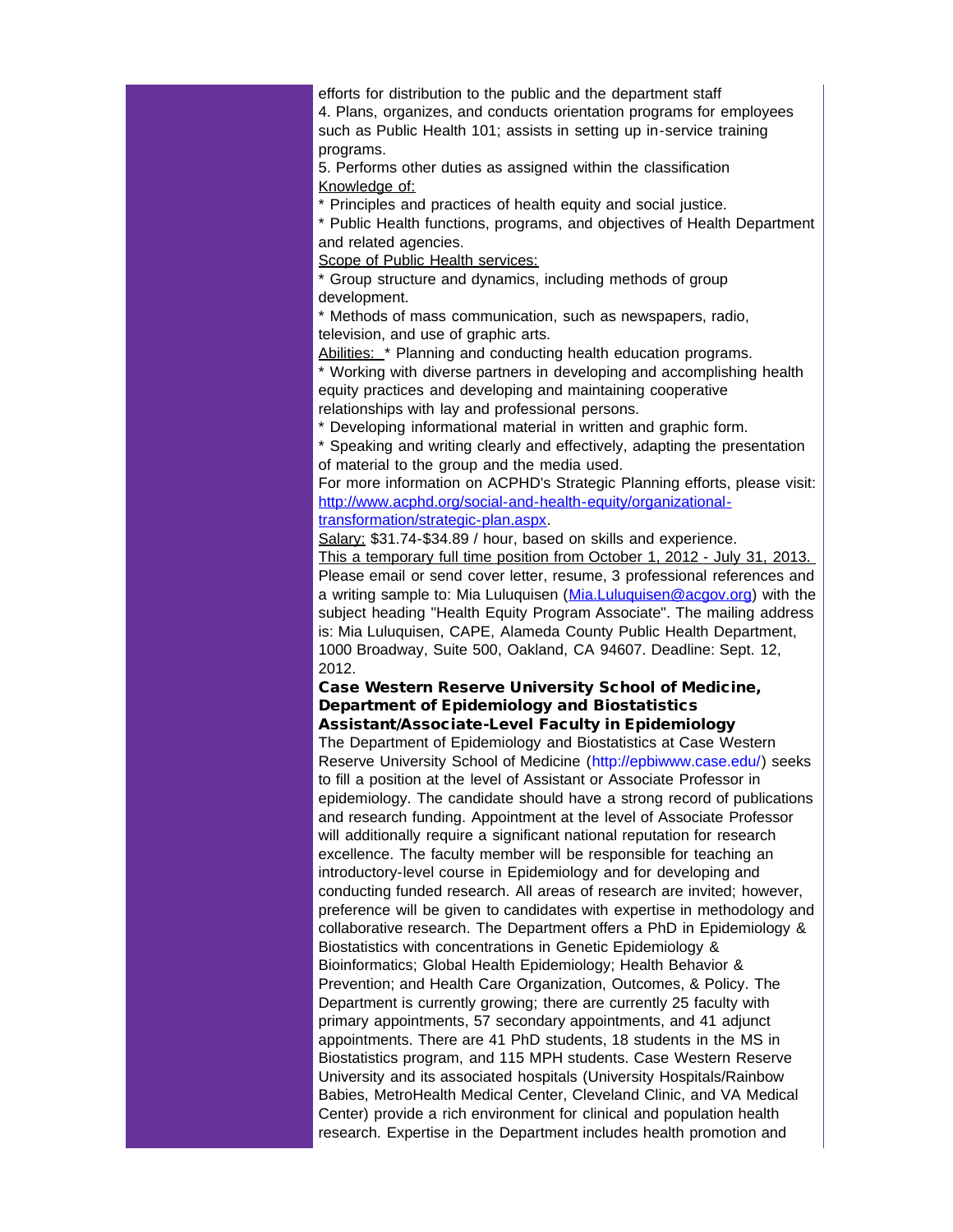prevention research; infectious diseases; global and environmental health; genetics; cancer; and health disparities. Research is promoted through multiple research centers within the University including the Prevention Research Center for Healthy Neighborhoods (www.prchn.org), Comprehensive Cancer Center, Clinical and Translational Science Collaborative (CTSC,

http://casemed.case.edu/ctsc/), Cardiovascular Research Institute, Tuberculosis Research Unit, and Center for Global Health and Diseases (http://www.case.edu/orgs/cghd/). In addition, Cleveland is home to world-renowned medical centers, with additional research ongoing at the Cleveland Clinic, MetroHealth Hospital, and VA hospital, all of which are part of the CTSC, which recently received a \$64.6 million renewal grant from NIH. Interested applicants should initially send a statement of career objectives and complete curriculum vitae (including history of teaching and research support) to Dr. Cathy Stein, Chairperson of the Epidemiology Search Committee, by emailing [jean.farah@case.edu](mailto:jean.farah@case.edu). AA/EOE/M/F/D/V CASE WESTERN RESERVE UNIVERSITY SCHOOL OF MEDICINE ATTENTION: DR. MENDEL SINGER, CHAIRMAN OF THE SEARCH

COMMITTEE 10900 EUCLID AVENUE, WG-57

CLEVELAND, OHIO 44106-4945

## Case Western Reserve University School of Medicine, Department of Epidemiology and Biostatistics Associate/Full Professor in Health Care Organization, Outcomes, and Policy

The Department of Epidemiology and Biostatistics at Case Western Reserve University School of Medicine (http://epbiwww.case.edu/) seeks an Associate or Full Professor in Health Care Organization, Outcomes, and Policy - one of four concentrations in the department's PhD program in Population Health Sciences. Rank and tenure will depend on qualifications. The candidate should have a national reputation in research and a strong record of publications and research funding. All areas of research are invited; however, preference will be given to candidates with research interests in: health policy, health services and outcomes research, health economics, health care administration. The candidate is expected to direct the existing AHRQ Training grant in Health Services Research. The department is growing with 25 faculty with primary appointments (and currently recruiting for 4 positions), 57 secondary appointments, and 41 adjunct appointments. The PhD program in Population Health Sciences has 41 PhD students, and 4 concentrations: Health Care Organization, Outcomes, & Policy; Global Health Epidemiology; Health Behavior & Prevention; and Genetic Epidemiology & Bioinformatics. 7 PhD and MD/PhD students are supported by the Health Services Research T32 training grant, which the program has had for about 20 years. The department also has a thriving Master of Public Health degree program with 115 students and many dual-degree programs. The new MS in Biostatistics program currently has 18 students. Case Western Reserve University and its associated hospitals (University Hospitals/Rainbow Babies, MetroHealth Medical Center, Cleveland Clinic, and VA Medical Center) provide a rich environment for clinical and population health research. Department faculty actively collaborate with key partners: the Prevention Research Center for Healthy Neighborhoods (www.prchn.org); Comprehensive Cancer Center; the Clinical and Translational Science Collaborative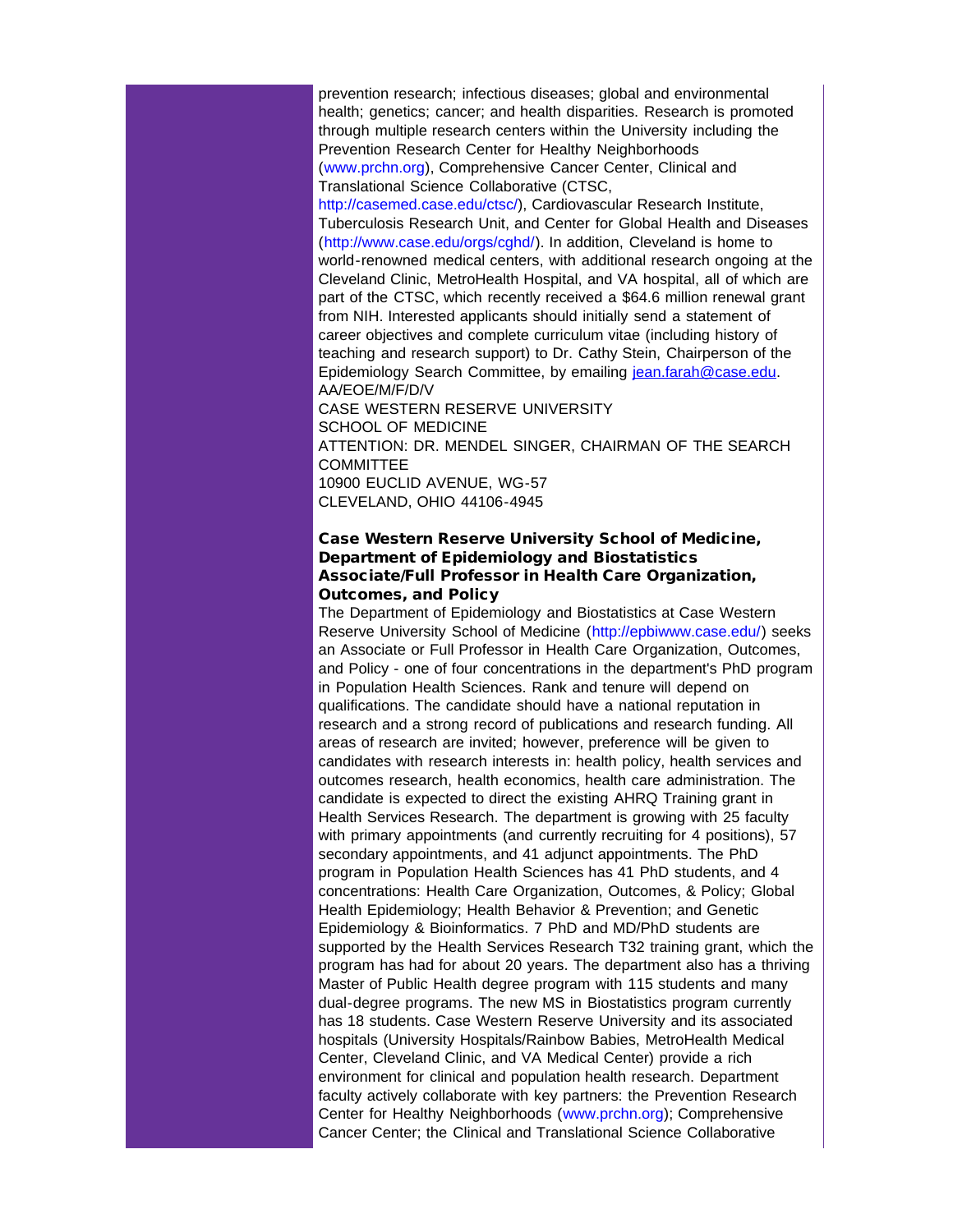(http://casemed.case.edu/ctsc/), which recently received a \$64.6 million renewal grant from NIH; Tuberculosis Research Unit; Center for Healthcare Research and policy (http://www.chrp.org); Center for Global Health and Diseases (http://www.case.edu/orgs/cghd/); all of the local health departments. Interested applicants should initially send a cover letter with a concise statement of career objectives along with CV (including history of teaching and research support) to Dr. Mendel Singer, Chairman of the Search Committee, by emailing [jean.farah@case.edu](mailto:jean.farah@case.edu). Dr. Singer can be reached for questions at 216- 368-1951. AA/EOE/M/F/D/V CASE WESTERN RESERVE UNIVERSITY SCHOOL OF MEDICINE ATTENTION: DR. MENDEL SINGER, CHAIRMAN OF THE SEARCH **COMMITTEE** 10900 EUCLID AVENUE, WG-57 CLEVELAND, OHIO 44106-4945

## Case Western Reserve University School of Medicine, Department of Epidemiology and Biostatistics and the Prevention Research Center for Healthy Neighborhoods Assistant/Associate-Level Faculty with Expertise in Community-Based Intervention Research

The Department of Epidemiology and Biostatistics (EPBI) at Case Western Reserve University School of Medicine

([http://epbiwww.case.edu/](http://r20.rs6.net/tn.jsp?t=sba54tkab.0.6nunaukab.5gytkqcab.1&ts=S0813&p=http%3A%2F%2Fepbiwww.case.edu%2F)) seeks to fill a tenure-track position at the level of Assistant or Associate Professor with an individual with research expertise in school, community, environmental or policy interventions to improve healthy eating, physical activity and obesity prevention, particularly in low-income populations. Applicants should have an earned doctorate in epidemiology, nutrition, behavioral sciences or relevant field with training and experience in community-based research, a commitment to excellence in teaching and advising graduate students, and a track record of scholarly research including peer- reviewed publications and research funding commensurate with rank. Academic rank will be determined by the candidate's qualifications and experience. Although not required, completion of a postdoctoral research fellowship is strongly recommended for those applying at the assistant professor level. The successful candidate will be expected to establish an independent, extramurally-funded research program, contribute to the educational mission of the department and the research and mentoring mission of the Prevention Research Center for Healthy Neighborhoods. He/she will be responsible for teaching at least one graduate level course within the Health Behavior and Prevention concentration, one of the four PhD concentrations within the EBPI department. The EPBI department has 25 primary faculty and 41 PhD students, as well as a thriving MPH program with 115 students and many dual-degree programs, and 18 students in a newly established MS in biostatistics. The CWRU Prevention Research Center for Healthy Neighborhoods (www.prchn.org), funded in 2009, is one of 37 PRCs funded by the Centers for Disease Control and Prevention (www.cdc.gov/prc). The mission of the PRCHN is to foster partnerships within Cleveland's urban neighborhoods for developing, implementing, and testing strategies to prevent and reduce the burden of chronic disease - by addressing not only environmental and lifestyle issues, but also the conditions, inequities and resources of the community that are linked to chronic diseases. Cleveland offers a rich and supportive environment for community-based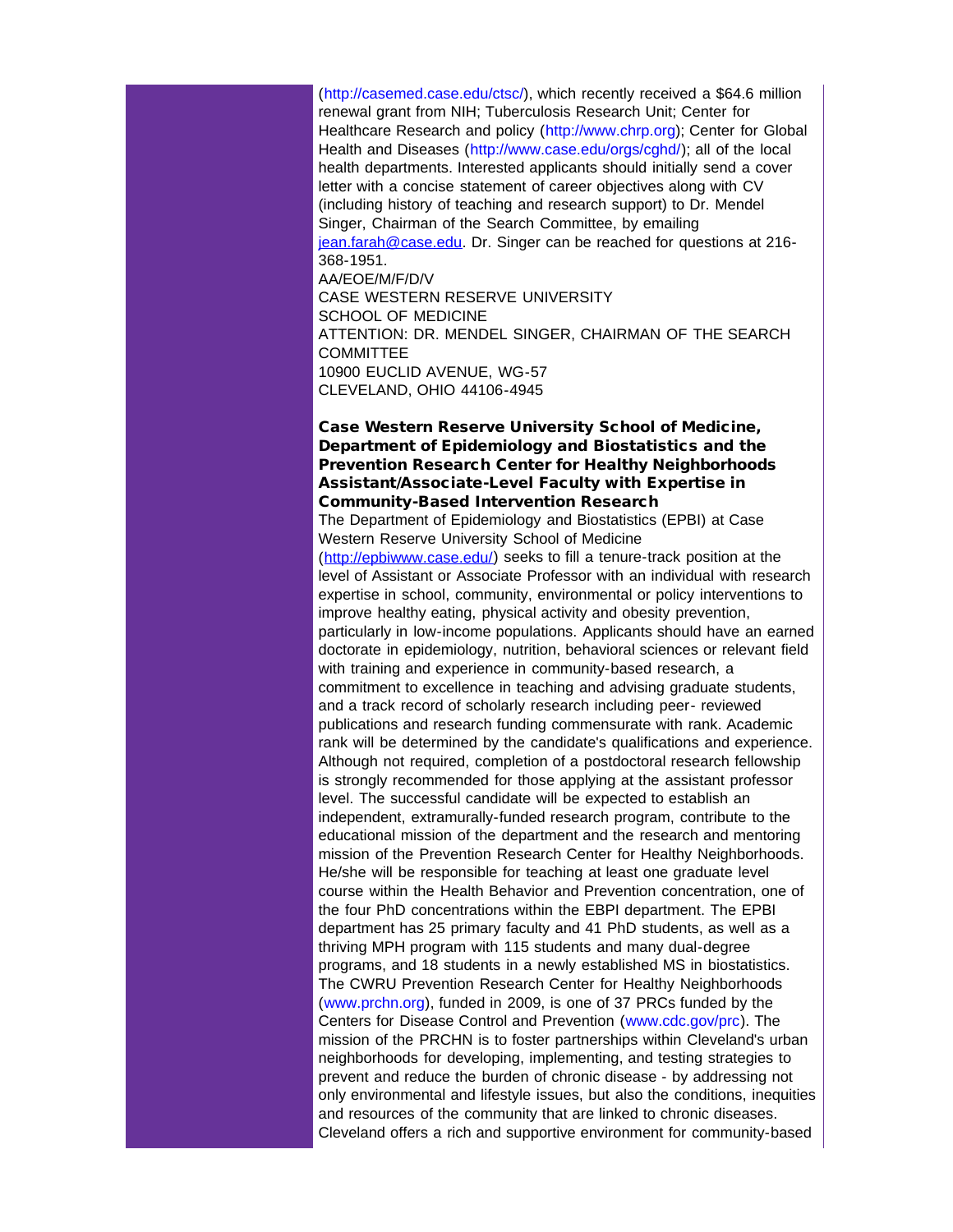research. Cleveland has one of the most progressive Food Policy Coalitions (www.cccfoodpolicy.org) in the country, with significant environmental and policy successes over the past five years. Urban agriculture is quickly becoming a part of urban landscape, and a number of large school districts are embracing farm-to-school initiatives. Three large community initiatives are underway that have great research potential particularly with regard to environmental and policy change, including the Health Improvement Partnership-Cuyahoga (www.hipcuyahoga.org), Healthy Cleveland Initiative (www.clevelandcitycouncil.org/healthy-cleveland.aspx) and the Cuyahoga County Health Alliance (http://wellness.cuvahogacounty.us/). Case Western Reserve University and its associated hospitals (University Hospitals/Rainbow Babies, MetroHealth Medical Center, Cleveland Clinic, and VA Medical Center) also provide a rich environment for clinical and population health research with significant support and resources available through the recently renewed Clinical and Translational Science Collaborative (CTSC, http://casemed.case.edu/ctsc/), which recently received a \$64.6 million renewal grant from NIH. Faculty research expertise in the Department includes health promotion and prevention research; infectious diseases; global and environmental health; genetics; cancer; and health disparities. Interested applicants should initially send a statement of career objectives and complete curriculum vitae (including history of teaching and research support) to Dr. Elaine A. Borawski, Chairperson of the Search Committee, by emailing jean.farah@case.edu. AA/EOE/M/F/D/V

CASE WESTERN RESERVE UNIVERSITY SCHOOL OF MEDICINE ATTENTION: DR. ELAINE BORAWSKI, SEARCH COMMITTEE CHAIR 10900 EUCLID AVENUE, WG-57 CLEVELAND, OHIO 44106-4945

## Centers for Disease Control and Prevention, NCHS, Hyattsville, MD

## [Scientist \(Interdisciplinary\)](http://r20.rs6.net/tn.jsp?t=sba54tkab.0.4nunaukab.5gytkqcab.1&ts=S0813&p=https%3A%2F%2Fwww.usajobs.gov%2FGetJob%2FViewDetail%2F2387447)

#### Deadline: September 10, 2012

This position is located in the Department of Health and Human Services (DHHS), Centers for Disease Control & Prevention (CDC), Office of Surveillance, Epidemiology, & Laboratory Services (OSELS), National Center for Health Statistics (NCHS), Division of Health Interview Statistics (DHIS), Data Analysis & Quality Assurance Branch (DAQAB), Hyattsville, MD. Announcement details at [https://www.usajobs.gov/GetJob/ViewDetails/2387447.](http://r20.rs6.net/tn.jsp?t=sba54tkab.0.aounaukab.5gytkqcab.1&ts=S0813&p=https%3A%2F%2Fwww.usajobs.gov%2FGetJob%2FViewDetails%2F2387447)

## Corporate Accountability International, Boston, MA Senior Researcher

For 35 years, Corporate Accountability International has successfully challenged corporations like Nestlé, General Electric, and Philip Morris to halt abusive practices that threaten human rights, public health, the environment and our democracy. The organization is expanding-and leading campaigns challenging some of the world's most powerful industries from food and agriculture to water and Big Tobacco. Think Outside the Bottle exposes the truth behind bottled water marketing and defends the human right to water in the face of increasing corporate control and Public Water Works! galvanizes support for public water systems. Value [the] Meal challenges the fast food industry to stop driving an epidemic of diet-related disease and helps build a more sustainable food system. Our campaign to Challenge Big Tobacco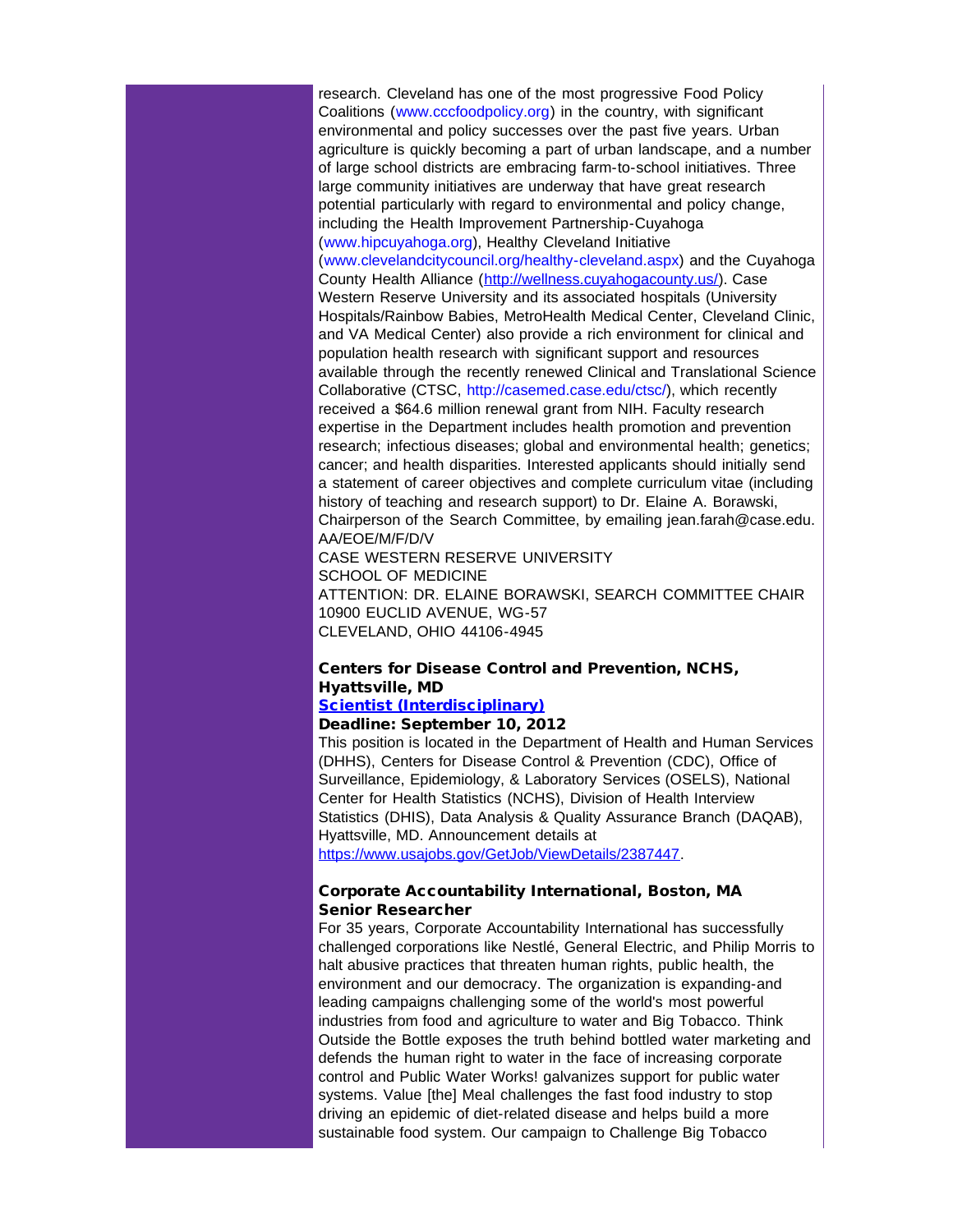protects the first-ever corporate accountability treaty from tobacco industry interference. The Senior Researcher will play a lead role in providing the information necessary to develop and carry out our campaigns, with particular attention to the Value [the] Meal and Challenging Big Tobacco campaigns. The organization's research focuses on documenting abuses by targeted industries, power mapping corporate targets to inform campaign strategies and tactics, and supporting the development of policies and international regulatory instruments to control transnational corporate behavior. This is an exciting opportunity for a candidate with a research and organizing background who would thrive in a creative and driven office atmosphere. Major Responsibilities:

- Play a lead role in the development and implementation of strategies challenging the fast food industry's impact on the food system and public health.

- Conceptualize and conduct research and analysis of transnational corporate activities and industry trends.

- Work closely with the Campaigns Team to further develop campaigns to stop life-threatening abuses by transnational corporations and identify and gather information to implement campaign tactics.

- Monitor and analyze corporate responses and progress relative to campaign goals and objectives.

- Produce written reports for internal use as well as public distribution.

- Develop and build relationships with key organizational allies and experts.

- Represent the organization as a spokesperson and advocate at conferences, shareholders' meetings, etc.

- Ensure accuracy of all communications, campaign and fundraising materials.

- Participate in organization-wide planning, fundraising and campaign activities.

Minimum Qualifications:

- Demonstrated commitment to corporate accountability and social justice, with a global perspective.

- At least 3 years of experience in strategic corporate research, organizing, and advocacy, preferably at a campaign-oriented organization.

- Excellent written and oral communication skills.

- Knowledge of corporate accountability issues.

- Demonstrated experience in quantitative analysis, including facility with spreadsheets.

- Experience in fact-checking.

- Experience organizing and/or developing a campaign related to food systems a plus.

Accountability: The Senior Researcher is accountable to the Research Director.

Salary range and hours: Commensurate with experience, with a generous benefits package.

Location: Campaign Headquarters- Boston, MA

To Apply: Email letter of interest, résumé, two writing samples and three to five references to Sarah Bennett at [jobs@stopcorporateabuse.org.](mailto:jobs@stopcorporateabuse.org)

#### Harvard Center for Population and Development Studies Three Postdoctoral Fellowships

The Harvard Center for Population and Development Studies (Pop Ctr) announces calls for applications for three postdoctoral fellowships all to begin in 2013: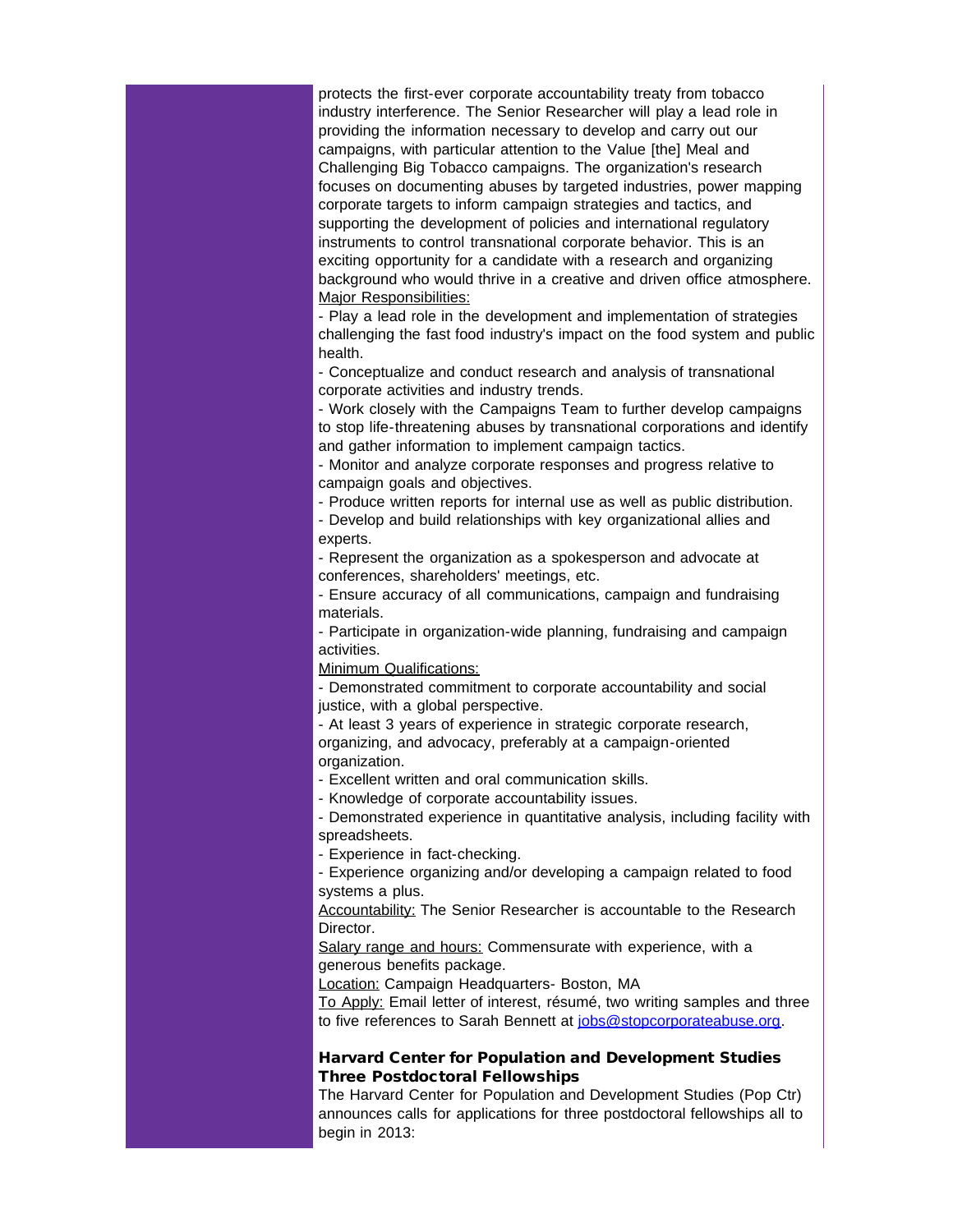## (1) The Robert Wood Johnson Foundation Health & Society **Scholars**

#### Deadline: September 21, 2012

Harvard is one of four sites nationally to host this 2 year interdisciplinary program. For program information and to apply, visit

[http://www.healthandsocietyscholars.org/](http://r20.rs6.net/tn.jsp?t=sba54tkab.0.bounaukab.5gytkqcab.1&ts=S0813&p=http%3A%2F%2Fwww.healthandsocietyscholars.org%2F) For information specific to the Harvard site, visit [http://www.hsph.harvard.edu/centers-](http://r20.rs6.net/tn.jsp?t=sba54tkab.0.p8lhd7dab.5gytkqcab.1&ts=S0813&p=http%3A%2F%2Fwww.hsph.harvard.edu%2Fcenters-institutes%2Fpopulation-development%2Ftraining%2Frwjf-health-soceity-scholars-program%2Findex.html)

[institutes/population-development/training/rwjf-health-soceity-scholars](http://r20.rs6.net/tn.jsp?t=sba54tkab.0.p8lhd7dab.5gytkqcab.1&ts=S0813&p=http%3A%2F%2Fwww.hsph.harvard.edu%2Fcenters-institutes%2Fpopulation-development%2Ftraining%2Frwjf-health-soceity-scholars-program%2Findex.html)[program/index.html](http://r20.rs6.net/tn.jsp?t=sba54tkab.0.p8lhd7dab.5gytkqcab.1&ts=S0813&p=http%3A%2F%2Fwww.hsph.harvard.edu%2Fcenters-institutes%2Fpopulation-development%2Ftraining%2Frwjf-health-soceity-scholars-program%2Findex.html) Deadline to apply is Friday, September 21, 2012.

# (2) The David E. Bell Fellowship

### Deadline: November 30, 2012

The David E. Bell Fellowship provides opportunities for research and leadership training in a flexible, 1 or 2 year non-degree program for researchers and practitioners in the field of population and development. For information and application procedures, visit

[http://www.hsph.harvard.edu/centers-institutes/population-](http://r20.rs6.net/tn.jsp?t=sba54tkab.0.j8lhd7dab.5gytkqcab.1&ts=S0813&p=http%3A%2F%2Fwww.hsph.harvard.edu%2Fcenters-institutes%2Fpopulation-development%2Ftraining%2Fbell-fellowship%2Findex.html)

[development/training/bell-fellowship/index.html](http://r20.rs6.net/tn.jsp?t=sba54tkab.0.j8lhd7dab.5gytkqcab.1&ts=S0813&p=http%3A%2F%2Fwww.hsph.harvard.edu%2Fcenters-institutes%2Fpopulation-development%2Ftraining%2Fbell-fellowship%2Findex.html) The application deadline is November 30, 2012.

## (3) The Mortimer Spiegelman Postdoctoral Fellowship in Demographic Studies

#### Deadline: November 30, 2012

The Mortimer Spiegelman Postdoctoral Fellowship in Demographic Studies is open to researchers and practitioners in the field of demography and population studies. For 2013, the Pop Ctr will accept either one fellow for a 12 month appointment or two fellows for a six month appointment (each). The application deadline is November 30, 2012. Program and application details can be found at

[http://www.hsph.harvard.edu/centers-institutes/population](http://r20.rs6.net/tn.jsp?t=sba54tkab.0.counaukab.5gytkqcab.1&ts=S0813&p=http%3A%2F%2Fwww.hsph.harvard.edu%2Fcenters-institutes%2Fpopulation-development%2Ftraining%2Fmortimer-spiegelman-postdoctoral-fellowship-in-demographic-studies%2Findex.html)[development/training/mortimer-spiegelman-postdoctoral-fellowship-in](http://r20.rs6.net/tn.jsp?t=sba54tkab.0.counaukab.5gytkqcab.1&ts=S0813&p=http%3A%2F%2Fwww.hsph.harvard.edu%2Fcenters-institutes%2Fpopulation-development%2Ftraining%2Fmortimer-spiegelman-postdoctoral-fellowship-in-demographic-studies%2Findex.html)[demographic-studies/index.html.](http://r20.rs6.net/tn.jsp?t=sba54tkab.0.counaukab.5gytkqcab.1&ts=S0813&p=http%3A%2F%2Fwww.hsph.harvard.edu%2Fcenters-institutes%2Fpopulation-development%2Ftraining%2Fmortimer-spiegelman-postdoctoral-fellowship-in-demographic-studies%2Findex.html)

Questions about any of the fellowships can be emailed to Laura Price, [lprice@hsph.harvard.edu.](mailto:lprice@hsph.harvard.edu)

#### Robert Wood Johnson Foundation, Research and Evaluation Program Officer (Quality/Equality) Deadline: October 15, 2012

The program officer (PO) will work with the Quality/Equality Team whose goal is to lift the overall quality of health care in targeted communities, reduce racial and ethnic disparities and provide models for national replication. The PO will work collaboratively with the [Quality/Equality](http://r20.rs6.net/tn.jsp?t=sba54tkab.0.kg5twgkab.5gytkqcab.1&ts=S0813&p=http%3A%2F%2Fwww.rwjf.org%2Fqualityequality%2Findex.jsp) [Team a](http://r20.rs6.net/tn.jsp?t=sba54tkab.0.kg5twgkab.5gytkqcab.1&ts=S0813&p=http%3A%2F%2Fwww.rwjf.org%2Fqualityequality%2Findex.jsp)nd its national program called [Aligning Forces for Quality](http://r20.rs6.net/tn.jsp?t=sba54tkab.0.lg5twgkab.5gytkqcab.1&ts=S0813&p=http%3A%2F%2Fwww.rwjf.org%2Fqualityequality%2Faf4q%2F) (AF4Q). AF4Q supports the development of multi-stakeholder alliances in select communities and the use by these alliances of interventions in public reporting of quality data, quality improvement and consumer engagement to improve the health care, and ultimately the health, of the people in these communities. Research and analytic expertise in health services research, quality of care, costs of care and/or access to care is required. Candidates should be familiar with health care policy issues including efforts to expand insurance and access to care, to improve quality of care, and to contain costs.

For more information and to apply, visit: [http://www.rwjf.org/about/jobdetail.jsp?id=10205.](http://r20.rs6.net/tn.jsp?t=sba54tkab.0.hzjnuckab.5gytkqcab.1&ts=S0813&p=http%3A%2F%2Fwww.rwjf.org%2Fabout%2Fjobdetail.jsp%3Fid%3D10205)

Society for Research in Child Development 2013-2014 Policy Fellowships Deadline: December 15, 2012 The Society for Research in Child Development (SRCD) is seeking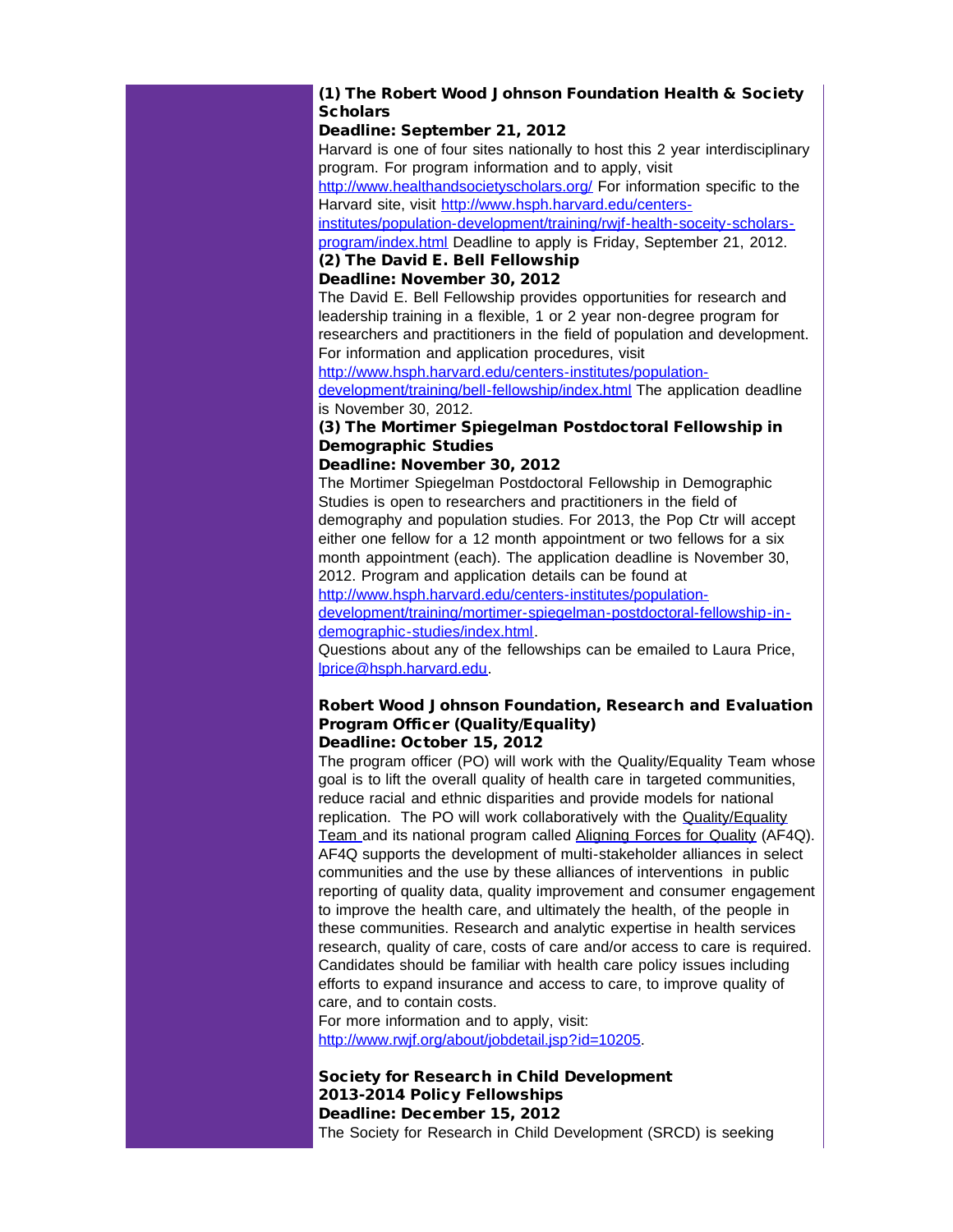applications for upcoming Policy Fellowships for 2013-2014. There are two types of Fellowships: Congressional and Executive Branch. Both provide Fellows with exciting opportunities to come to Washington, DC and use their research skills in child development outside of the academic setting to inform public policy. Fellows work as resident scholars within their federal agency or Congressional office placements. Fellowships are full-time immersion experiences and run from September 1st through August 31st. Following a two-week science policy orientation program sponsored by the American Association for the Advancement of Science (AAAS), Fellows receive an SRCD orientation to child development and public policy. The SRCD Office for Policy and Communications in Washington facilitates the Fellows' experience and is available as a resource throughout the year. Application Requirements: Applicants must have a doctoral-level degree in any relevant discipline (e.g., Ph.D., M.D., J.D.), must demonstrate exceptional competence in an area of child development research, and must be a member of SRCD. Both early-career and advanced professionals are encouraged to apply. Deadline to apply: December 15, 2012.

More information about the Fellowships is available online at [http://bit.ly/NXNQzy](http://r20.rs6.net/tn.jsp?t=sba54tkab.0.dounaukab.5gytkqcab.1&ts=S0813&p=http%3A%2F%2Fbit.ly%2FNXNQzy) or email [policyfellowships@srcd.org](mailto:policyfellowships@srcd.org).

#### The Annie E. Casey Foundation, Center for Effective Family Services and Systems, Baltimore, MD Senior Associate

The Annie E. Casey Foundation is a private charitable organization dedicated to helping build better futures for disadvantaged children in the United States. The primary mission of the Foundation is to foster public policies, human service reforms and community supports that more effectively meet the needs of today's vulnerable children and families. The Foundation distributes approximately \$187 million annually in grants to organizations whose work helps states, cities, and neighborhoods improve the life outcomes of these children and families. The Foundation is currently recruiting a mid-career professional with expertise in evidence-based program development, implementation and/or evaluation to join the Evidence-Based Practice Team within the Center for Effective Family Services and Systems. This position is located at 503 North Charles Street in Baltimore, MD. To apply or for further information contact: Maxine Norris, HR Recruiter The Annie E. Casey Foundation 701 St. Paul Street

Baltimore, MD 21202 Online: [www.aecf.org/careers.aspx](http://r20.rs6.net/tn.jsp?e=001JBxUCXUM_tsBHL5YmRK2omElXeOs3D4yc6HLsoojGxuPocb8B1cVxmg7-kRAEnBNHgDro_W14NYtc7_uzuvR57YCjospcM1AyqD2C9cStQp9g3uoZtXOeQQrDCCKMX44) (410) 547-6600

## The University of Memphis School of Public Health Seven Position Openings

The University of Memphis School of Public Health invites applications for eight 9-month tenure-track faculty and leadership appointments. The School presently offers a CAHME-accredited Master of Health Administration degree, the Master of Public Health, PhD programs in Social & Behavioral Sciences and Epidemiology, with a third PhD program in Health Systems & Policy planned. The University of Memphis is a comprehensive urban university, classified as a Carnegie Doctoral Research Extensive public institution. Six colleges and four professional schools enroll approximately 20,000 students with 4,300 in graduate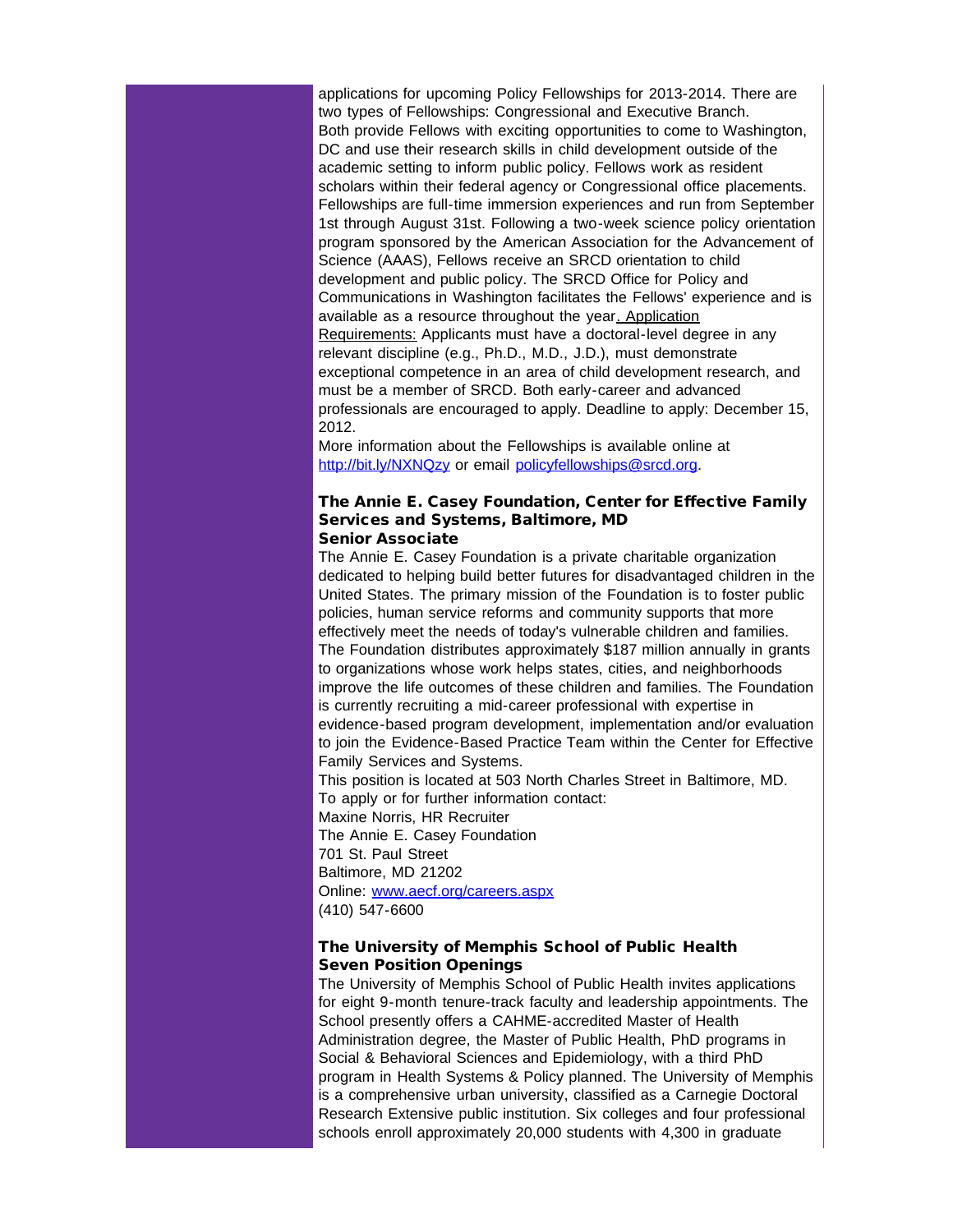programs. The School provides a stimulating academic environment in a metropolitan setting that supports excellence and innovation in education, research, and community engagement with opportunities for collaboration with FedEx Institute of Technology, W. Harry Feinstone Center for Genomic Research, and Methodist Le Bonheur Center for Healthcare Economics among others. Our new Memphis Research Consortium (MRC) with \$10 million of state funding establishes the support for research within the areas of childhood obesity and health promotion to address key areas of focus in children's health improvement, clinical and behavioral informatics, community systems modeling and public health improvement. Collaborative agreements allow for cross-institutional work with St. Jude Children's Research Hospital and the University of Tennessee Health Science Center as well as partnerships with Baptist Memorial Health Care, Methodist Le Bonheur Healthcare and other community health clinics and systems ([http://memphisresearch.org](http://r20.rs6.net/tn.jsp?t=sba54tkab.0.eounaukab.5gytkqcab.1&ts=S0813&p=http%3A%2F%2Fmemphisresearch.org)). The MRC will contribute startup funds for appointees with relevant expertise and the appointee will be expected and encouraged to engage in research activity with our Consortium partners. Qualified candidates must have a doctorate in one of the core areas of public health, a field related to public health, or a medical degree with training in public health, and have demonstrated teaching and research achievement or capability. Salary is competitive and commensurate with qualifications; an attractive benefits package, start-up support and generous research incentive package are available. Additional information about the School of Public Health is available at [www.memphis.edu/sph.](http://r20.rs6.net/tn.jsp?t=sba54tkab.0.ipw5wcdab.5gytkqcab.1&ts=S0813&p=http%3A%2F%2Fwww.memphis.edu%2Fsph) Application materials can be submitted at [http://workforum.memphis.edu](http://r20.rs6.net/tn.jsp?t=sba54tkab.0.founaukab.5gytkqcab.1&ts=S0813&p=http%3A%2F%2Fworkforum.memphis.edu); please include a cover letter outlining qualifications and interests, a curriculum vitae, and names of three references. Applications will be accepted until positions are filled.

(1) Director of Research: The Director will hold a senior faculty position and report to the Dean with primary responsibility for supporting the research mission and activities in the growth of extramurally funded research. Major duties include facilitating public health research, overseeing partnerships in the Memphis Research Consortium, providing mentorship to early career faculty and supporting doctoral student research. The successful candidate will have an established academic record to qualify for a tenured/tenuretrack faculty appointment in epidemiology, social & behavioral sciences or health systems management and policy and a minimum of five years of administrative experience in academic research. (2) Director, Division of Epidemiology & Biostatistics: A tenured/tenure-track Associate/Full professor is sought to direct this growing division which includes MPH concentrations in epidemiology and biostatistics, and a PhD program in epidemiology. Candidates must have a doctorate in epidemiology, biostatistics, or a related field; have an established record of publication and extramural funding; and demonstrated leadership in academic administration. (3) Associate/Full Professor of Epidemiology: The position will provide expertise and support for our MPH epidemiology concentration and the PhD program in Epidemiology. Successful applicants will teach and mentor students and conduct extramurallyfunded research. Expertise in chronic disease or behavioral/social epidemiology is desirable but not required. Applicants must have a doctoral degree in epidemiology or a closely related field and relevant experience commensurate with academic rank. (4) Assistant/Associate Professor of Biostatistics: Successful candidates will teach and mentor students, seek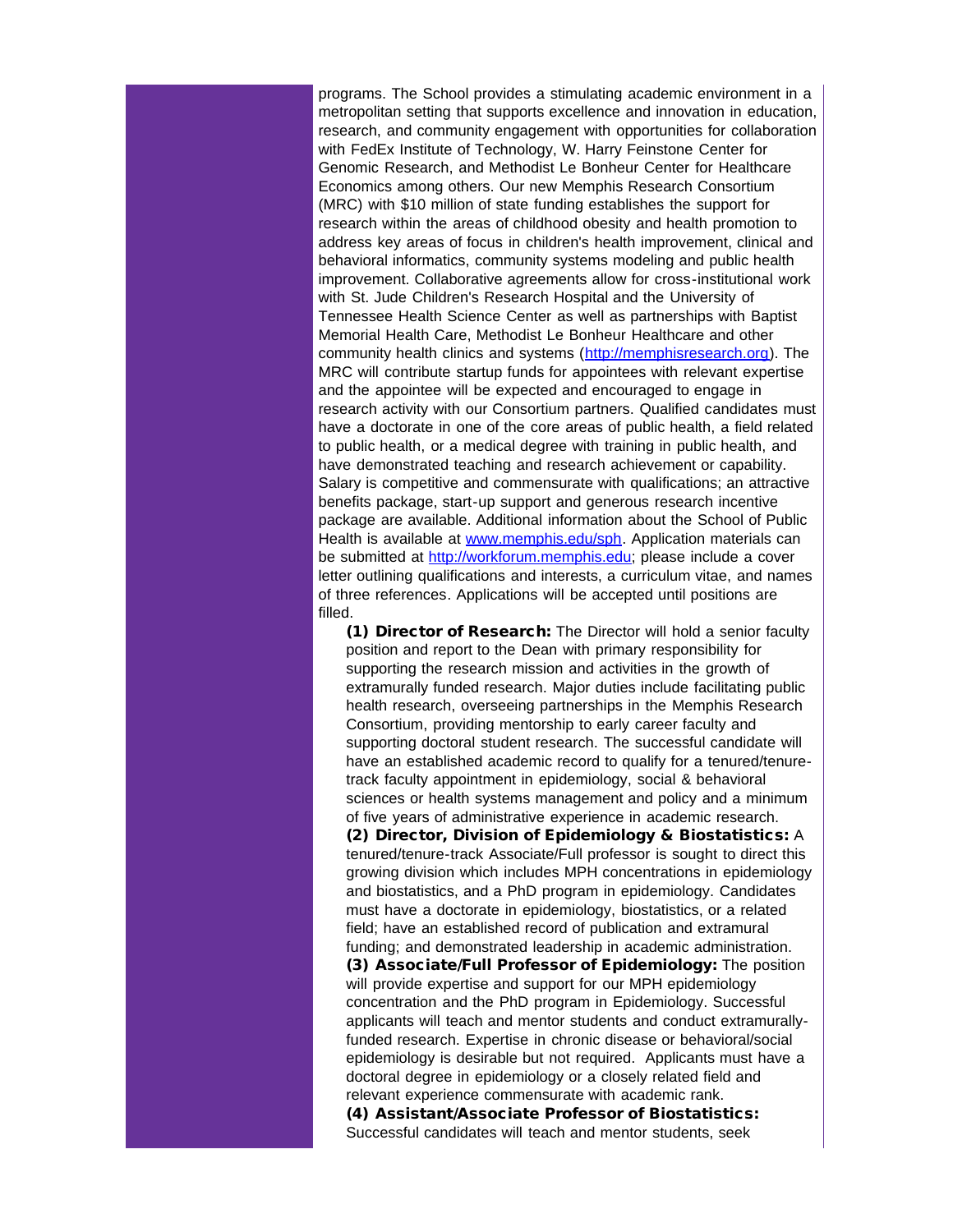extramurally-funded applied research in public health, conduct collaborative research, and provide biostatistical expertise to support our research programs. Demonstrated methodological expertise in complex multi-level modeling or bioinformatics/health informatics is desirable but not required. Applied experience with analyses of birth cohorts or longitudinal studies of childhood obesity is desirable but not required. Applicants must have a doctoral degree in biostatistics or a closely related field and relevant experience commensurate with academic rank.

(5) Director, Division of Health Systems Management and Policy: A tenured/tenure-track Associate or Full professor is sought to direct the division, lead a new doctoral program in Health Systems & Policy, expand the Division's research capabilities, and maintain continued excellence in our CAHME-accredited MHA program, working closely with its Director,. Candidates must hold a relevant doctoral degree and have an established record of publication and extramural funding commensurate with rank as well as experience leading the development and improvement of research and academic programs.

(6) Assistant/Associate Professor of Health Systems Management and Policy: Up to two candidates are sought to develop an externally-funded research program in health systems and policy, teach MHA and MPH students, and contribute to a new doctoral program in Health Systems & Policy. Successful applicants will have strong research and teaching qualifications and have an earned doctoral degree in health services research or a related doctorate. Expertise in health informatics, economics, finance, systems delivery, quality improvement or policy is desirable but not required.

(7) Assistant/Associate Professor of Social and Behavioral Sciences: Up to two positions will support an MPH concentration and doctoral program in Social and Behavioral Sciences, engage in collaborative research with public health and interdisciplinary faculty, develop an externally-funded research program, and teach and mentor graduate students. Candidates should have an earned doctoral degree in a social/behavioral science or a related discipline with strong research qualifications and teaching experience commensurate to the position. Specialization in childhood obesity, community health promotion, or behavioral informatics is desirable but not required.

## University of Connecticut Center for Health, Intervention, and Prevention

Full Professor Obesity Prevention and Control Researcher The Center for Health, Intervention, and Prevention (CHIP) at the University of Connecticut, in conjunction with the College of Liberal Arts and Sciences (CLAS), is seeking a faculty member at the Full Professor level. This position offers full academic tenure, with no requirement to fund a particular portion of one's academic year salary through external funding. Nevertheless, candidates for this position should have scholarly expertise and significant external funding in the area of obesity prevention and control in adults and/or children. The successful candidate will receive an appointment in a CLAS department (Communication Sciences, Human Development and Family Studies, or Psychology), as appropriate, depending on the applicant's training, research, teaching interests, and past professional experience. This position has the teaching, research, and service requirements expected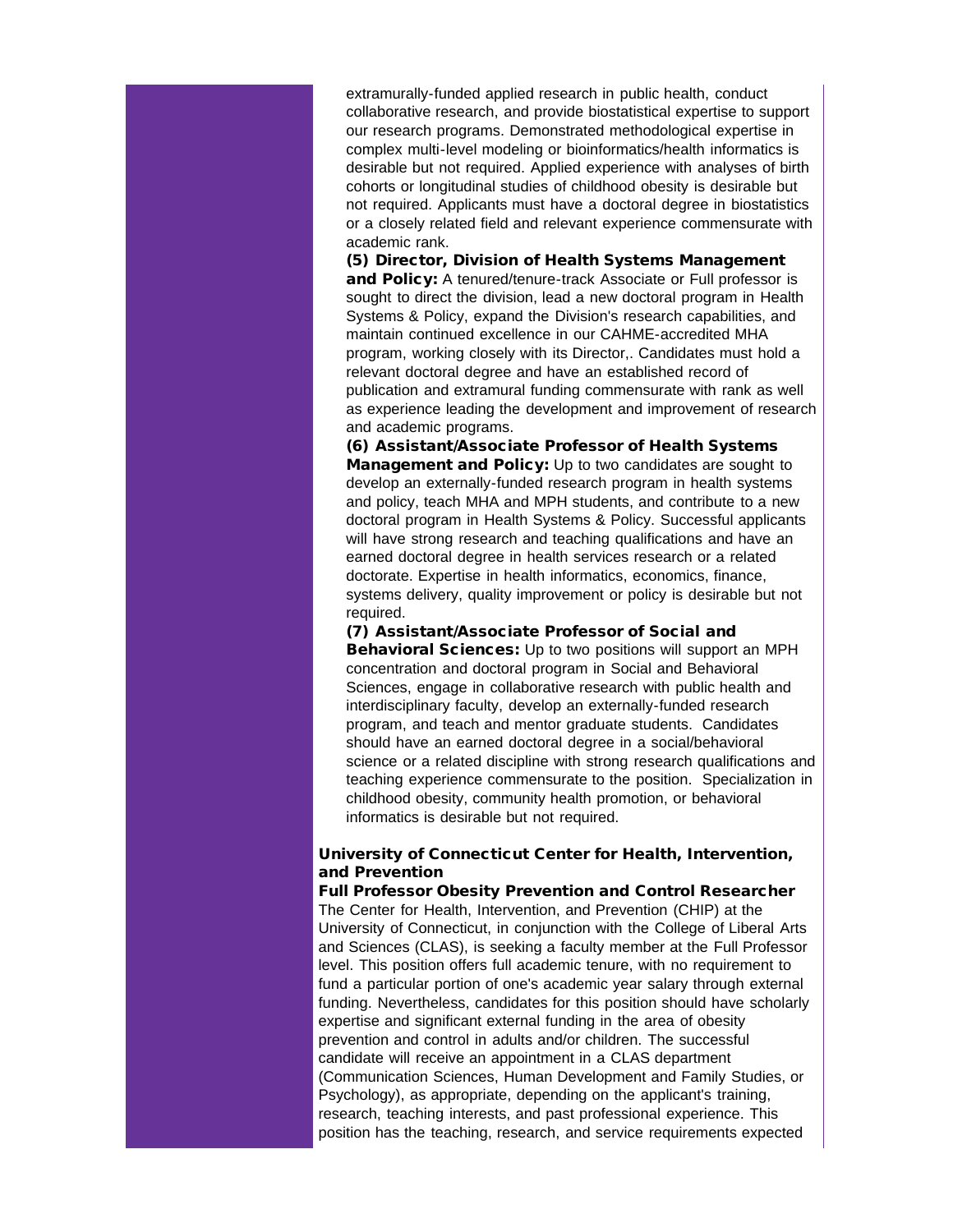in the academic department, and performance will be evaluated predominantly through the home academic department. The candidate will become an affiliate of CHIP, which is a large multidisciplinary research center at UConn-Storrs with a focus on health and health behavior change, and with approximately \$50M in active external grant funding. CHIP will provide this individual with a multitude of researchrelated opportunities and collaborations, and the potential to bring together and lead the research efforts of current obesity prevention researchers and future hires at the Center and at UConn. Potential research foci for the position include, but are not limited to, the prevention and/or treatment of obesity, especially in underserved populations; dissemination and implementation of empirically-validated obesity treatment approaches via innovative channels; behavioral management of obesity-related co-morbidities through nutrition and physical activity changes; the study of health communications relevant to obesity prevention and management; and maternal and child nutrition. This faculty hire will contribute to his/her academic department and to CHIP's emerging strength in obesity prevention and control, allowing CHIP investigators to compete for more and larger external grants and ultimately to submit training and center grants in related areas. Several CHIP PIs from multiple departments currently have grant funding in obesity-related areas. Opportunities for multidisciplinary collaboration between the new hire and current UConn faculty will be facilitated through CHIP and its Obesity Core Interest Group, a multidisciplinary research group that meets periodically, hosts invited speakers through the CHIP Lecture Series, and has successfully promoted collaborations between investigators at the UConn-Storrs campus, regional campuses, the UConn Health Center, and others. Excellent collaboration possibilities exist between CHIP and many departments on the Storrs campus, as well as the University of Connecticut Health Center, Hartford Hospital, the Connecticut Children's Medical Center, and many community partners, including the Hartford Childhood Wellness Alliance. The expected start date for this position is August 23, 2013. Minimum Qualifications: The successful candidate for this position must have a doctoral degree in an appropriate field, with an established track record of obtaining external funding in obesity-related fields, currently active external funding, significant publications in his/her research area, statistical and methodological skills, leadership ability, demonstrated ability to work collaboratively to develop new obesity-related initiatives, and experience teaching and advising graduate and undergraduate students. Equivalent foreign degrees are acceptable. While the successful candidate must have a substantial portfolio of grants, there is no requirement that s/he fund his/her salary with his/her grants. Interested applicants should apply online through Husky Hire, [www.jobs.uconn.edu](http://r20.rs6.net/tn.jsp?t=sba54tkab.0.gounaukab.5gytkqcab.1&ts=S0813&p=http%3A%2F%2Fwww.jobs.uconn.edu), Search #2013006; upload curriculum vitae and statements of research and teaching interests. Three letters of recommendation are required and should be sent directly to [susan.hoge@uconn.edu.](mailto:susan.hoge@uconn.edu) Screening of applications will begin immediately and will continue until a suitable candidate is found. Applicants are encouraged to submit materials by October 31, 2012. For additional information about CHIP, visit [www.chip.uconn.edu](http://r20.rs6.net/tn.jsp?t=sba54tkab.0.hounaukab.5gytkqcab.1&ts=S0813&p=http%3A%2F%2Fwww.chip.uconn.edu); for information about CHIP obesity prevention and control-related research, please visit: [http://www.chip.uconn.edu/research-areas/obesity/.](http://r20.rs6.net/tn.jsp?t=sba54tkab.0.iounaukab.5gytkqcab.1&ts=S0813&p=http%3A%2F%2Fwww.chip.uconn.edu%2Fresearch-areas%2Fobesity%2F)

University of Pittsburgh Graduate School of Public Health, Department of Behavioral and Community Health Sciences Three Full-time Faculty Positions (Health Disparities/Social Determinants of Health; Modeling and Simulation of Health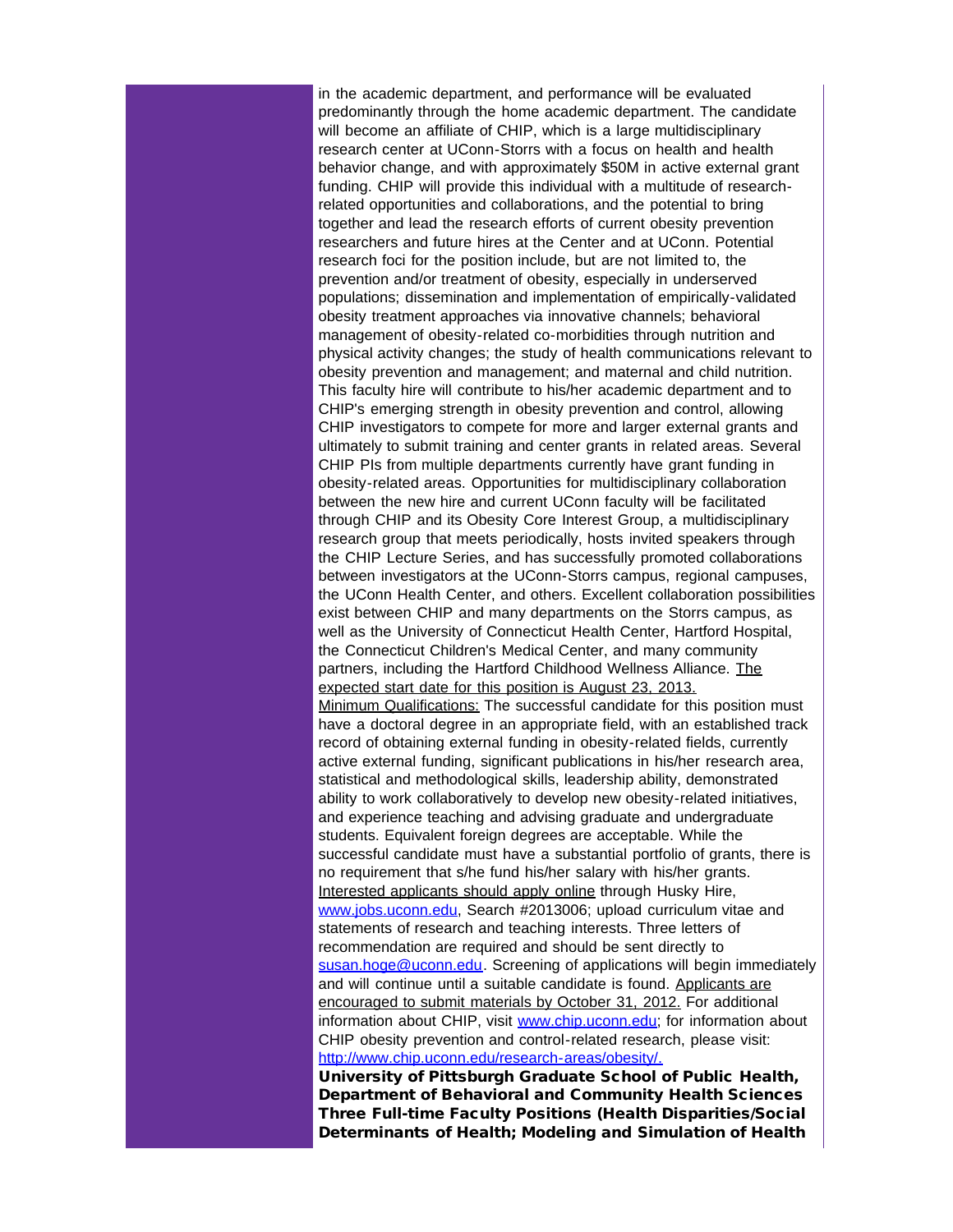#### Behavior; Neural Approaches to Health Behavior)

The Department of Behavioral and Community Health Sciences (BCHS) at the University of Pittsburgh Graduate School of Public Health ([http://www.publichealth.pitt.edu/](http://r20.rs6.net/tn.jsp?t=sba54tkab.0.jounaukab.5gytkqcab.1&ts=S0813&p=http%3A%2F%2Fwww.publichealth.pitt.edu%2F)) is announcing three separate full-time faculty positions in the area of *health disparities/social determinants of health*, *modeling and simulation of health behavior* and *neural approaches to health behavior*. BCHS applies cutting-edge behavioral and social science methods to examine how people recognize health threats and obtain care, and what factors determine community health. Our faculty is engaged in research addressing a wide range of health topics and is well known for behavioral and community health interventions, dynamic models of health behavior change, community health assessment, community-partnered research, and evaluation science. BCHS has a strong commitment to conducting practice oriented research and to translating and disseminating research into the community. Visit our website [www.bchs.pitt.edu](http://r20.rs6.net/tn.jsp?t=sba54tkab.0.kounaukab.5gytkqcab.1&ts=S0813&p=http%3A%2F%2Fwww.bchs.pitt.edu) for more information about BCHS courses, certificate programs, community partners, current students and faculty, on-going funded research and news and events. The academic responsibilities of these new faculty positions include research, teaching, and service. Successful candidates will show evidence of scholarly productivity and either a history of extramural research funding or potential to transition to independent investigator. Publishing in peer-reviewed journals is expected, along with serving on master's and doctoral committees. Applications will be reviewed as they are received and recruitment will continue until the position is filled. Minimum requirements include a PhD or its equivalent. Interested applicants should send curriculum vitae, a letter describing research and qualifications, and names of three individuals (with complete contact information) at or above the proposed rank of appointment, outside of the University of Pittsburgh, who can speak to the candidate's qualifications. (Please note: At least three additional letters will be requested from referees identified independently of those provided by the candidate.)

#### (1) Modeling and Simulation of Health Behavior Faculty Position

We seek an assistant or associate professor with skills in computational, simulation, and modeling approaches to the dynamics of health behavior change. Formal models of health behavior may include health protective behaviors (e.g., screening, vaccination, and nonpharmacologic responses to disease threat), risk behaviors (e.g., substance abuse, sexual behaviors, or interpersonal violence), or other behaviors relevant for infectious and chronic disease risk. Candidates should be skilled in agent-based models, social network analysis, mobile sensing, neural networks, or related methods. We seek candidates with an earned doctorate in public health, a related social science discipline, or systems science and an interest in building bridges across disciplines within the school of health sciences and across the university The successful candidate will work with our Public Health Dynamics Laboratory ([https://www.phdl.pitt.edu/](http://r20.rs6.net/tn.jsp?t=sba54tkab.0.lounaukab.5gytkqcab.1&ts=S0813&p=https%3A%2F%2Fwww.phdl.pitt.edu%2F)) and join the group of BCHS faculty already working to apply computational modeling to behavioral and community health issues. Applications should be sent to:

Jessica G. Burke, PhD

Chair, Search Committee

Associate Professor, Department of Behavioral and Community Health **Sciences** 

c/o Chantel Durrant

207J Parran Hall, Graduate School of Public Health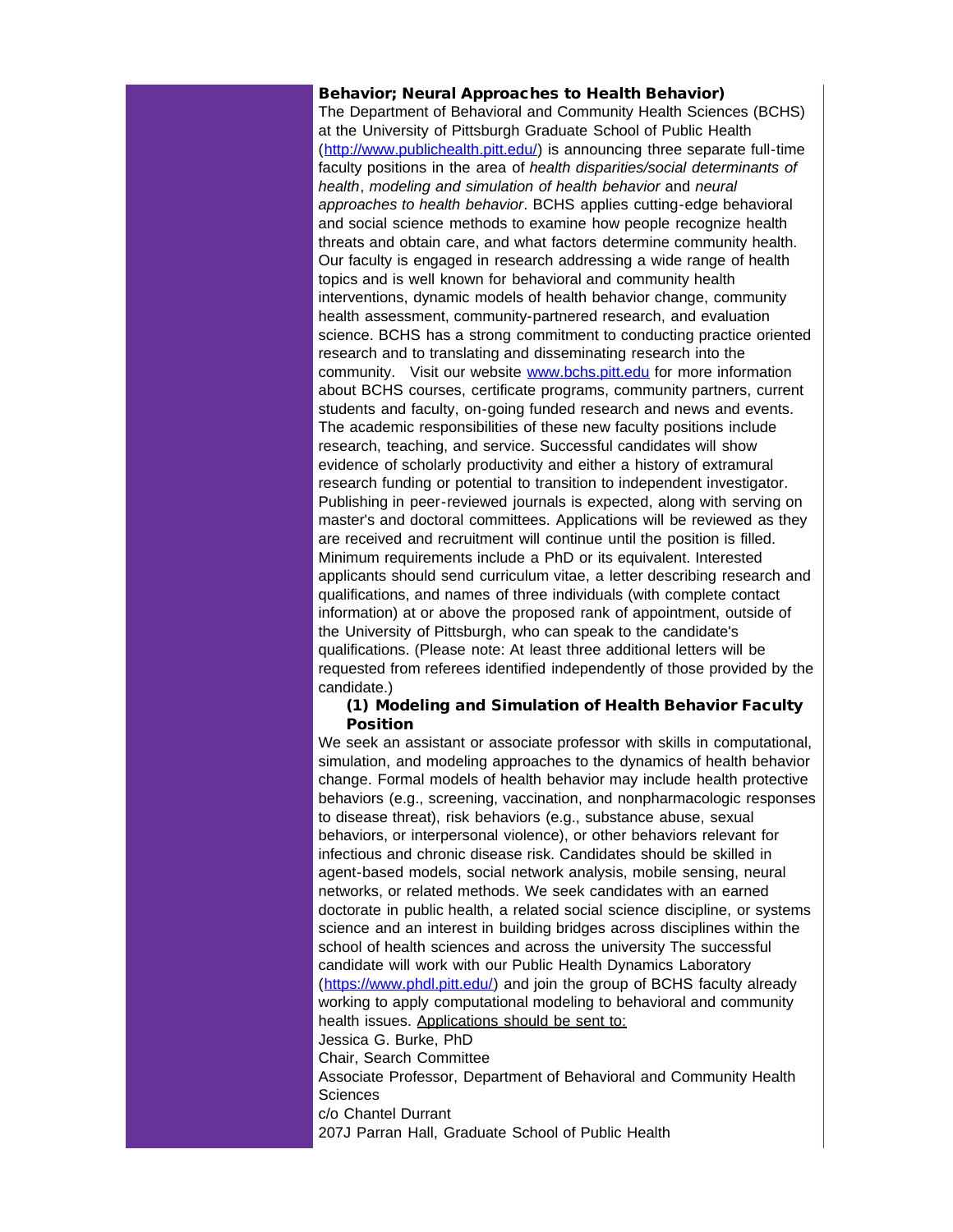130 DeSoto Street, University of Pittsburgh Pittsburgh, PA 15261

### (2) Health Disparities and Social Determinants of Health Faculty Position

We seek an assistant or associate professor able to apply innovative research methods to address health disparities and the social determinants of health. Public health areas are open, but preference will be given to research in maternal and child health, cancer control and prevention, global issues, and mental health. Research methods are also open, but preferred areas include GIS, multilevel models, pragmatic trials, and experimental approaches. We seek candidates with an interest in building bridges across disciplines within the school of health sciences and across the university. The successful candidate will teach in the MPH core curriculum and the Department's certificate program in health equity research. Applications should be sent to:

Ron Stall, PhD

Chair, Search Committee

Professor, Department of Behavioral and Community Health Sciences c/o Celeste Petruzzi

209 Parran Hall, Graduate School of Public Health

130 DeSoto Street

University of Pittsburgh

Pittsburgh, PA 15261

#### (3) Neural Approaches to Health Behavior Faculty **Position**

We seek an assistant or associate professor with skills in biobehavioral approaches to health (e.g., perception of symptoms, cognitive resources required for effective self-management of disease), neuroeconomics (e.g., incentives for health behaviors), or neuroscience (i.e., identification of neural processes in health seeking or risk appraisal). The successful candidate will have experience in developing experimental paradigms in these areas and will work with multidisciplinary research teams (i.e., neuroimaging, cognitive neuroscience, behavioral economics). We seek candidates with an earned doctorate in public health, a related social science discipline, or neuroscience and an interest in building bridges across disciplines within the school of health sciences and across the university.

<span id="page-20-0"></span>Applications should be sent to:

Edmund M. Ricci, PhD

Chair, Search Committee

Professor, Department of Behavioral and Community Health Sciences c/o Jennifer Gray 207F Parran Hall, Graduate School of Public Health

130 DeSoto Street, University of Pittsburgh Pittsburgh, PA 15261

#### **[back to top](#page-0-0)**

# CONFERENCES AND EVENTS

AcademyHealth and the Robert Wood Johnson Foundation Four-part Webinar on Leveraging MHealth Tools - September 10, October 1, November 5, and December 3, 2012

Academy Health and the Robert Wood Johnson Foundation are offering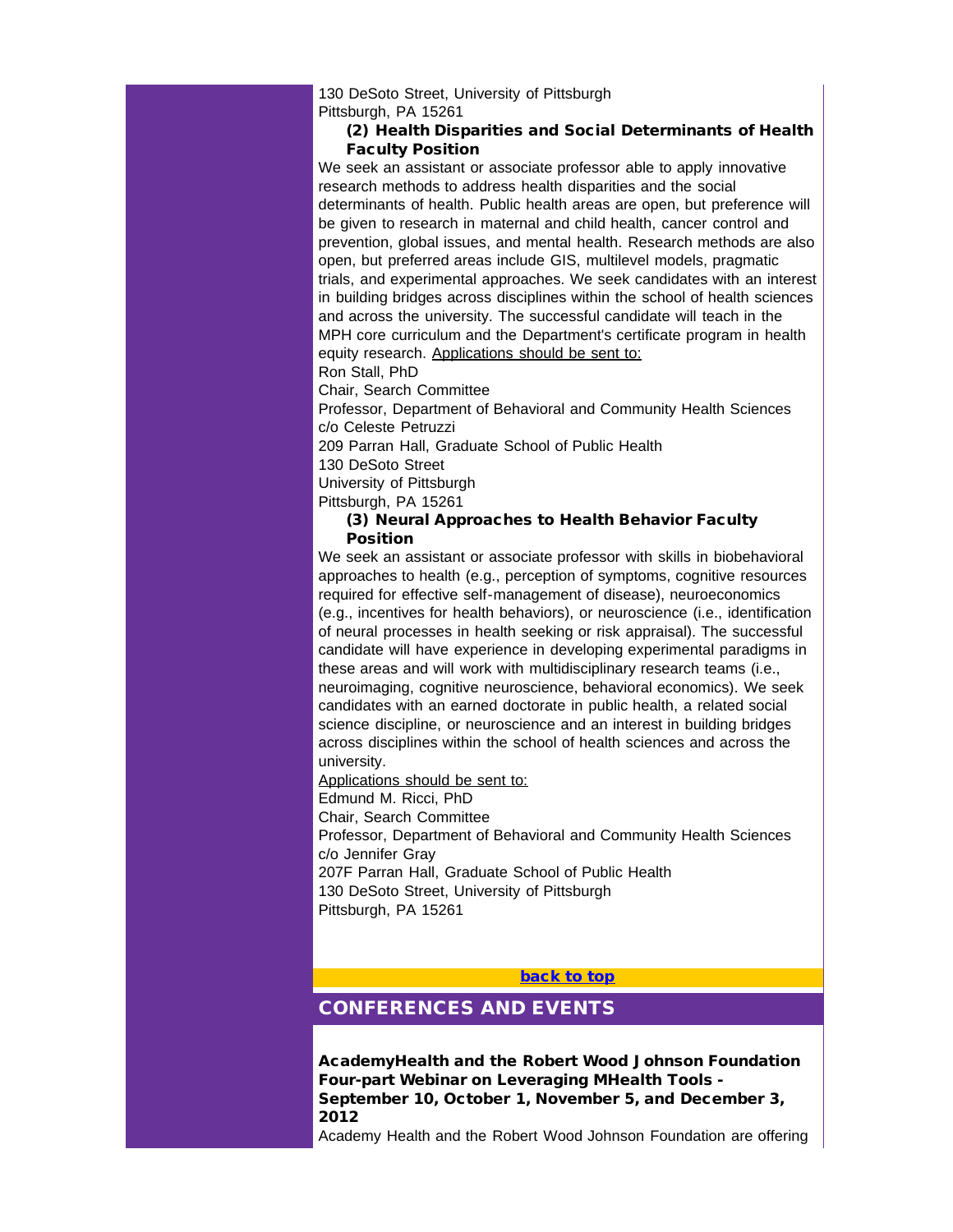a free, four-part webinar series that will identify opportunities to leverage mHealth tools to solve practical needs of health services researchers, address potential challenges and barriers to using mobile devices to support HSR, and discuss how using a mobile solution can result in rigorous, publishable findings. Sessions will be held: September 10, October 1, November 5, and December 3, 2012. Registration is now open for the September 10 webinar (You must register for each event individually. Registration for the October, November and December dates will open at a later date.) Details: http://bit.ly/TiSPys.

Background: For health services researchers seeking to address questions related to health care financing and organization, public/population health, comparative effectiveness, and disparities, mHealth tools can provide a cost effective means to move beyond the usual reliance on claims data. These devices can be used to collect and work with information on patients' characteristics, communities, experiences and outcomes, as well as data on providers and delivery systems. New tools are highly effective, efficient, flexible, affordable and ubiquitous - and readily usable, regardless of technological "savvy." Logistics:

- The series will consist of four free 90-minute webinars

- Each session can be viewed independently of the others, but the series is designed to provide a stepwise introduction to mHealth technologies Webinar 1 - What are the tools for collecting mHealth data? A number of approaches exist today, outside of traditional clinical trials, to inexpensively gather primary data to answer critical questions for which secondary analysis of existing data is not ideal. Diffusion of these platforms within the HSR community has been limited. This session will demonstrate how useful HSR data can be collected quickly, reliably, and affordably using innovative new tools.

Date: September 10, 2012

Time: 3:30 pm - 5:00 pm ET

Introduction to the Series: Amy Abernethy, MD & Bradford Hirsch, MD, MBA (Center for Learning Health Care, Duke Clinical Research Institute) Moderator: Brad Hesse, PhD (NCI HCIRB)

Faculty: Joel Selanikio, MD (DataDyne) - EpiSurveyor; Amy Abernethy, MD

(Duke) - Patient Reported Outcomes; Richard Garfein, PhD, MPH (UCSD) - Adherence Tools

## Webinar 2 - What are the logistical hurdles to using mHealth data in HSR?

Many in the HSR community have questions about the quality of primary data collection and the associated complexities of adoption. In this webinar, early adopters will discuss how they dealt with barriers and challenges including practical impediments to uptake, regulatory and IRB concerns and data security and IT infrastructure.

Date: October 1, 2012

Time: 3:30 pm - 5:00 pm ET

Moderator: Bradford Hirsch, MD MBA (Duke)

Faculty: Wendy Nilsen, Ph.D (NIH OBSSR) - Impediments to

Uptake; Ethan Basch, MD (Memorial Sloan-Kettering) - Regulatory& IRB Concerns; Jason Goldwater, MPA (eHealth Initiative) - Data Security & IT Infrastructure

#### Webinar 3 - What can I do with the data?

While the first requirement to move the field forward is to adopt new tools with which to collect data, it is also important to consider novel ways to imagine, analyze, use and present the information being collected. This session will demonstrate practical strategies readily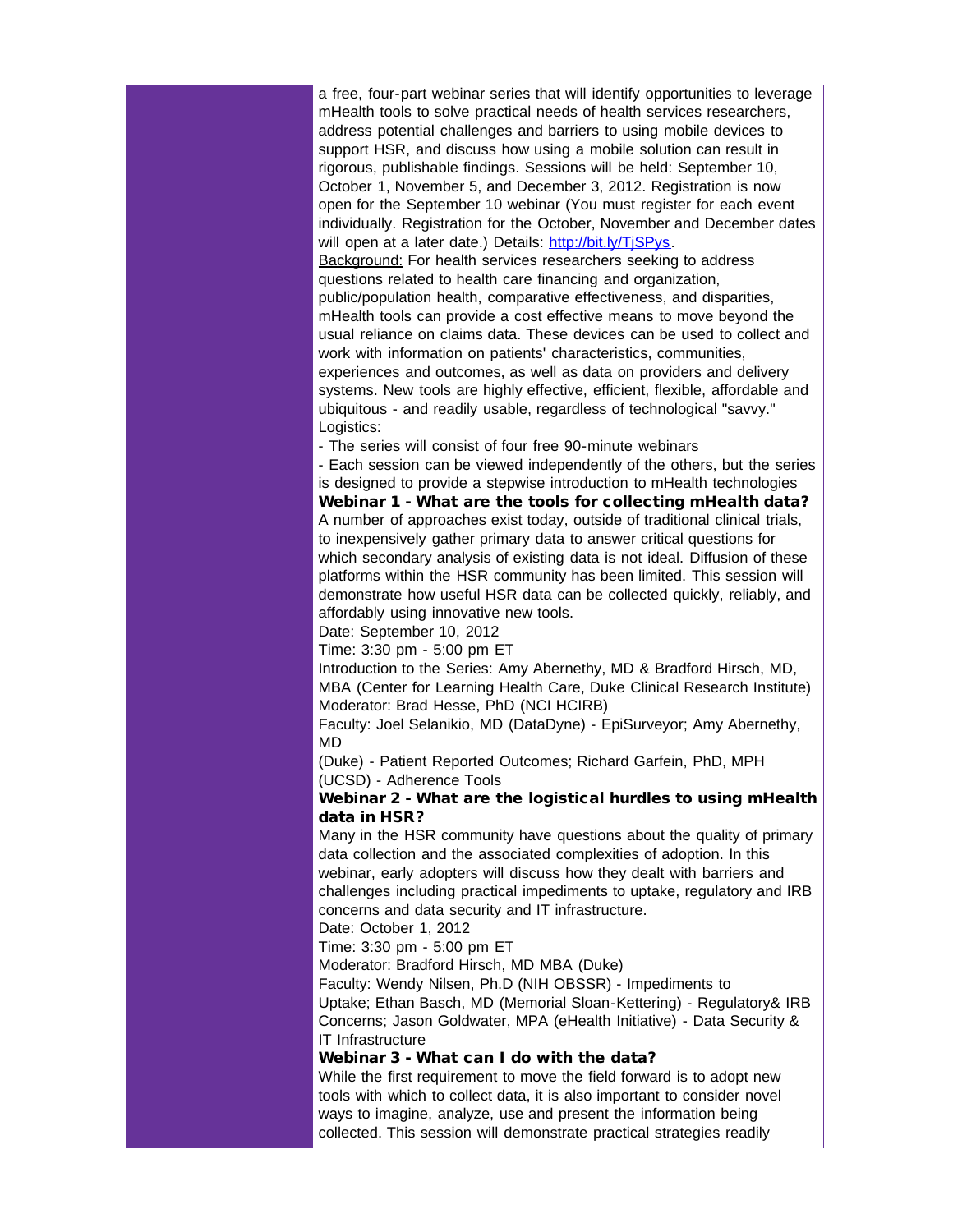available to the health services researcher. Date: November 5, 2012 Time: 3:30 pm - 5:00 pm ET Moderator: Lynn Etheredge (George Washington University) Faculty: Bill Riley, PhD (NIH OBSSR) - Data Simulation and Evaluation; Greg Samsa, PhD (Duke) - Dissemination & Rapid Learning Cycles; Ida Sim, MD, PhD

(UCSF) - Practical Visualization Tools

Webinar 4 - How do I move from idea to evidence?

Following the initial sessions, a questionnaire will be circulated requesting real world examples of data needs that could be solved using mHealth solutions and potential projects from webinar participants. The content of this session will then be built around the participants' interests to help envision the tools, overcome any potential regulatory hurdles, and outline a data analysis and dissemination plan.

Date: December 3, 2012

Time: 3:30 pm - 5:00 pm ET

Faculty: Amy Abernethy, MD (Duke)

This series is presented by the Robert Wood Johnson Foundation's Changes in Health Care Financing and Organization (HCFO) Program in Collaboration with the Center for Learning Health Care at the Duke Clinical Research Institute.

### Community-Campus Partnerships for Health Save the Date for the 2013 Conference April 30-May 3, 2013 Chicago, IL

We are delighted to announce that Community-Campus Partnerships for Health's next conference will take place April 30 - May 3, 2014 in Chicago! Founded in 1996, CCPH is a non-profit membership organization that promotes health equity and social justice through partnerships between communities and academic institutions. Whether you are directly involved in community-based participatory research, service-learning or other community-campus partnerships - or are working to ensure the conditions are in place for such partnerships to thrive and have impact - CCPH conference are designed to challenge and inspire you! Regardless of the social justice issue you are passionate about - health equity, education, environmental justice, food security, sustainability, indigenous rights and so forth - together we will explore how to leverage partnerships to create change.

#### Equity and Social Justice - at King County WA USA Annual Report August 2012 Joint Center for Political and Economic Studies

#### [http://1.usa.gov/P1qLgd](http://r20.rs6.net/tn.jsp?t=sba54tkab.0.nounaukab.5gytkqcab.1&ts=S0813&p=http%3A%2F%2F1.usa.gov%2FP1qLgd)

"......The integration of equity and social justice principles takes place at three levels and across all branches of county government:

- Policymaking and decision-making, using equity impact review tools to influence decisions and programs.
- Organizational operations; for example building equity and social justice into human resources and procurement practices.
- Community engagement and communications, including building capacity within the various departments to do community engagement work. .."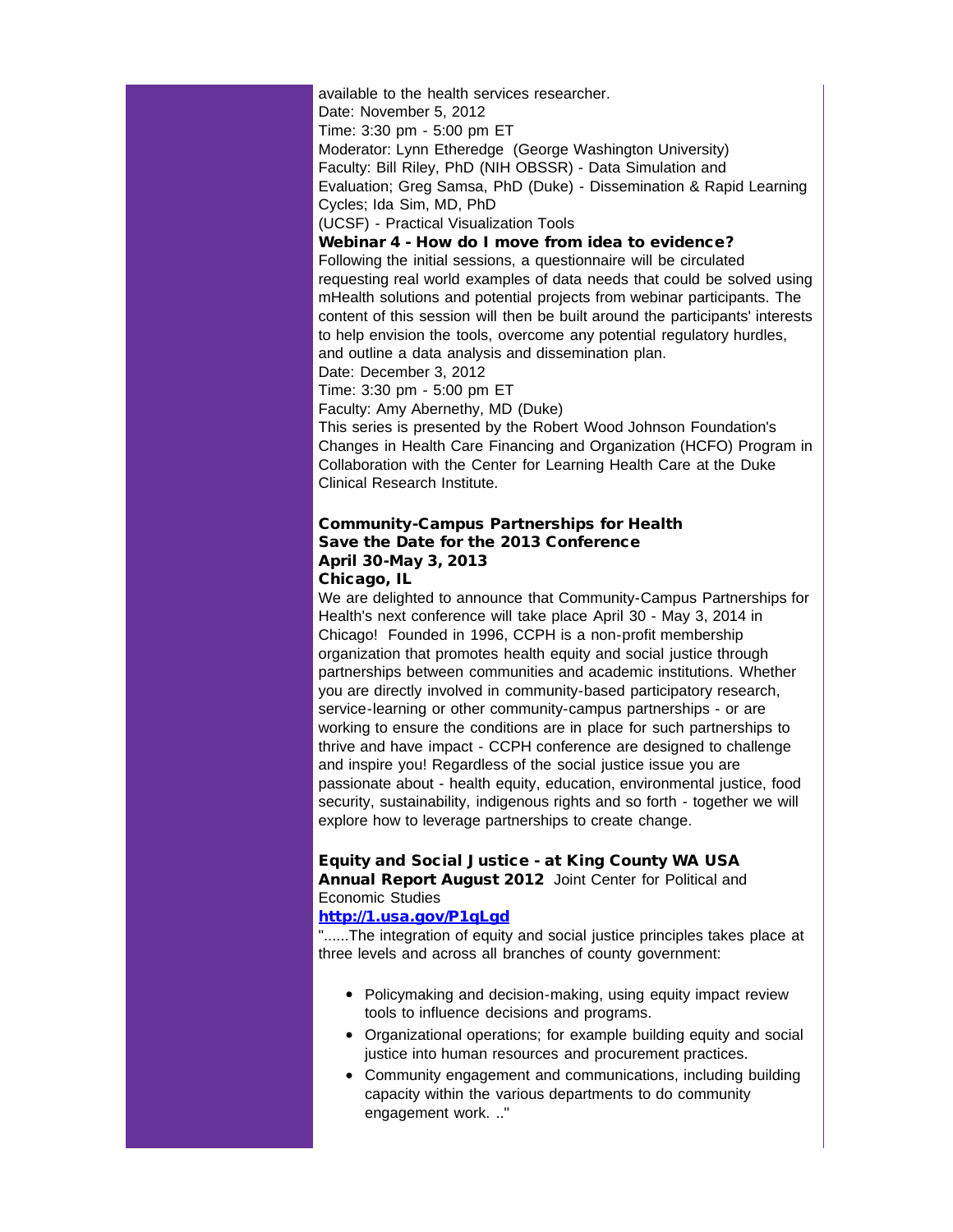"......King County has identified 14 determinants of equity that are the conditions in which people live, learn, work and play. Equal access to these determinants is necessary for all people to thrive and reach their full potential regardless of race, income, or language spoken.

- \* Family wage jobs and job training
- \* Affordable, safe, quality housing
- \* Early childhood development
- \* Quality education
- \* Equitable law and justice system
- \* Access to affordable, healthy, local food
- \* Access to health and human services
- \* Access to parks and natural resources
- \* Access to safe and efficient transportation
- \* Community and public safety
- \* Economic development
- \* Strong, vibrant neighborhoods
- \* Healthy built and natural environments
- \* Equity in county practices

In King County, as in communities across our nation, there is disproportionate access to the determinants of equity and, therefore, disproportionate access to opportunity. Access or lack of access to the determinants of equity follows some of the same geographic patterns as seen on the maps in the preceding section of this report. As a result, while the current economic environment has challenged all communities, some geographic areas and communities have experienced greater impacts than others...." *[authors]*

## Institute on Social Exclusion, Adler School of Professional **Psychology**

# 2012 Global Conference on the Social Determinants of Urban Mental Health

#### Chicago, IL

September 19-20, 2012 More than half of the world's population lives in urban areas. That figure is projected to grow to more than 60 percent by 2050. Although cities possess conditions that promote good mental health, they embody conditions, such as poverty, conflict, and social isolation that can harm mental health, as well. On September 19- 20, 2012, at the Chicago Marriott Downtown, the Adler School of Professional Psychology and its Institute on Social Exclusion will host professionals in government, the academy and philanthropy to discuss the ways in cities impact the mental health outcomes of urban residents, and to share information about emerging tools, practices, and processes for ensuring that those impacts narrow mental health inequities and promote positive mental health and well-being. Michael G. Marmot, Ph.D., a leading scholar on global health inequalities, will give the keynote presentation. Marmot is director of the University College London Institute of Health Equity (Marmot Institute), and chair of the European Review on the Social Determinants of Health and the Health Divide. His pioneering work over the last 35 years advances understanding of the social causation of health inequalities. Plenary presenters will be:

Sarah Curtis, D.Phil., is a Professor of Health and Risk at the University of Durham in the United Kingdom. Curtis is an internationally recognized specialist in the geography of health who focuses on the geographical dimensions of health and health care inequalities. Her scholarship addresses how and why varying geographical settings relate to human health inequalities.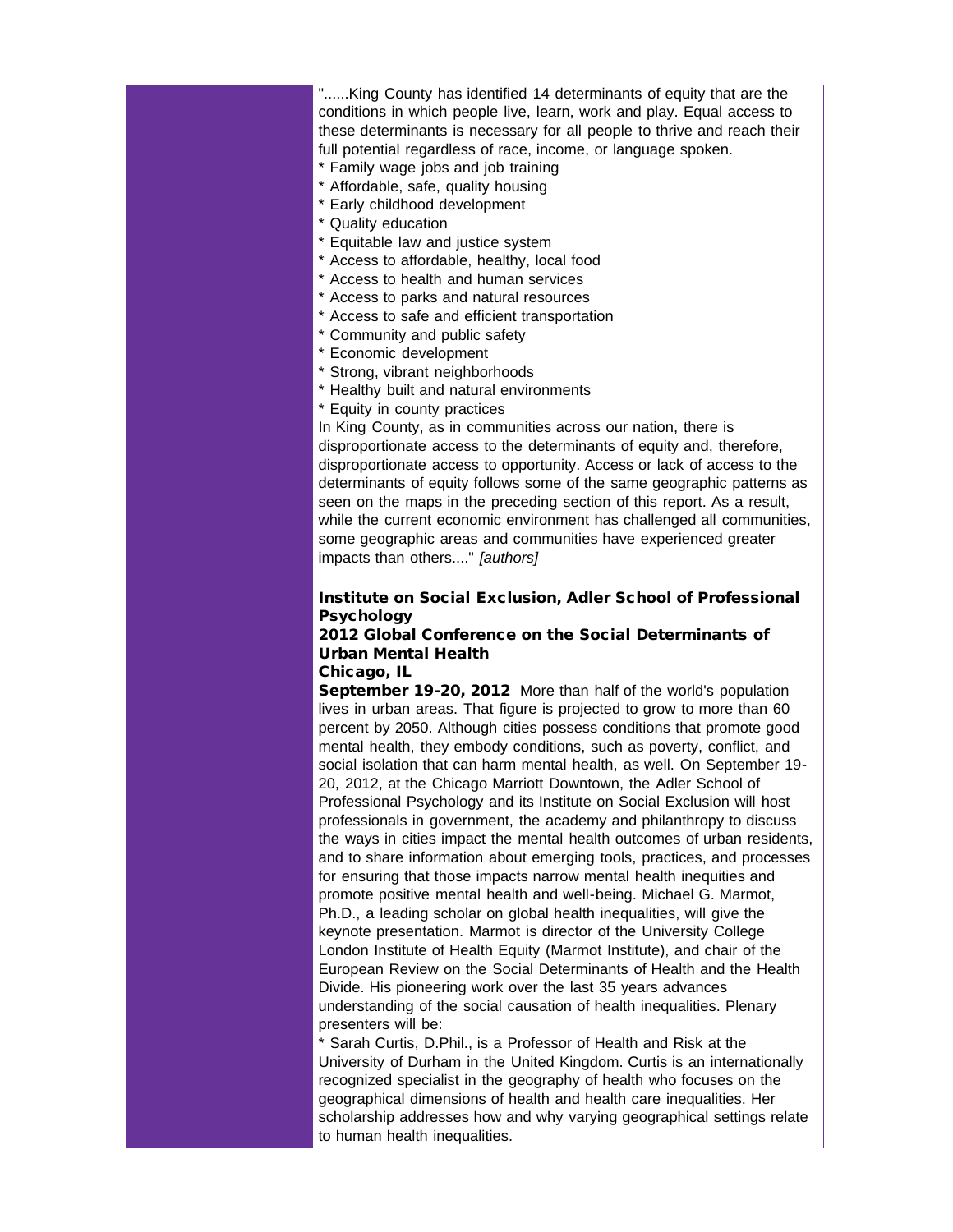\* Kwame McKenzie, M.D. is the Director of the Social Aetiology of Mental Illness Training Centre at the Centre for Addiction and Mental Health and University of Toronto in Canada. His work focuses on the social causes of mental health problems, multi-cultural mental health, and social equity and health research. He is an expert on the social causes of psychosis, social capital, and the impact of racism on mental health.

For details about registration and continuing education, please visit [www.adler.edu/conference.](http://r20.rs6.net/tn.jsp?t=sba54tkab.0.pg5twgkab.5gytkqcab.1&ts=S0813&p=http%3A%2F%2Fwww.adler.edu%2Fconference)

# National Conference on Using Data to Promote Health Equity and Address Disparities

## Silver Spring, MD

## November 13-14, 2012

Deadline (for travel reimbursement): September 15, 2012 Community-Campus Partnerships for Health is pleased to be cosponsoring this conference and serving on its planning committee. Please note that pre-registration is now open and there's a deadline of Sept 15 to be considered for travel reimbursement. National Conference on Using Data to Promote Health Equity and Address Disparities Nov 13-14, 2012 in Silver Spring, MD Funded by the Office of Assistant Secretary of Health/Office of Minority Health (OASH/OMH). The conference aims to help community-based organizations in their efforts to better use data and other sources of knowledge to promote health equity and address health disparities. The conference will be designed to support community groups in accessing existing national, state, or local data; and analyze and use these data to end health disparities. The conference will include workshops, breakout sessions, and presentations on how to use existing data sources at the local, state, and national levels. The conference will be most beneficial to members of communitybased efforts (coalitions, grassroots organizations, etc.) and nonprofit organizations, who have used or want to use data to advance their health equity or health disparities work and would like to improve their data capacity. The conference is open to anyone who is either engaged in or interested in using data for health equity and health disparities work, and willing to learn and to share their experience with others. More information about the conference will be forthcoming. The OMH has provided funding for 150 participants to have their travel to the conference reimbursed up to \$1,000. This travel reimbursement will be available to representatives of grassroots organizations, coalitions, and non-profit organizations with annual budgets under \$500,000. For more information about the travel reimbursements and to pre-register for the conference please go to [http://bit.ly/OAYYHz](http://r20.rs6.net/tn.jsp?t=sba54tkab.0.oounaukab.5gytkqcab.1&ts=S0813&p=http%3A%2F%2Fbit.ly%2FOAYYHz).

#### Robert Wood Johnson Foundation New Connection Program Sixth Annual Research and Coaching Clinic National Harbor, MD November 2-4, 2012

# Deadline: September 6, 2012 (midnight)

The Robert Wood Johnson Foundation's New Connections program is excited to announce that its Sixth Annual Research and Coaching Clinic will be heldNovember 2-4, 2012 in National Harbor, MD. The Research and Coaching Clinic aims to increase the visibility and enhance the skill sets of New Connections grantees and potential applicants. Applicants to New Connections are early- to mid-career researchers from underrepresented communities. As always, this year's Research and Coaching Clinic will serve as a forum for Junior Investigators and Midcareer Consultants to gain professional skills and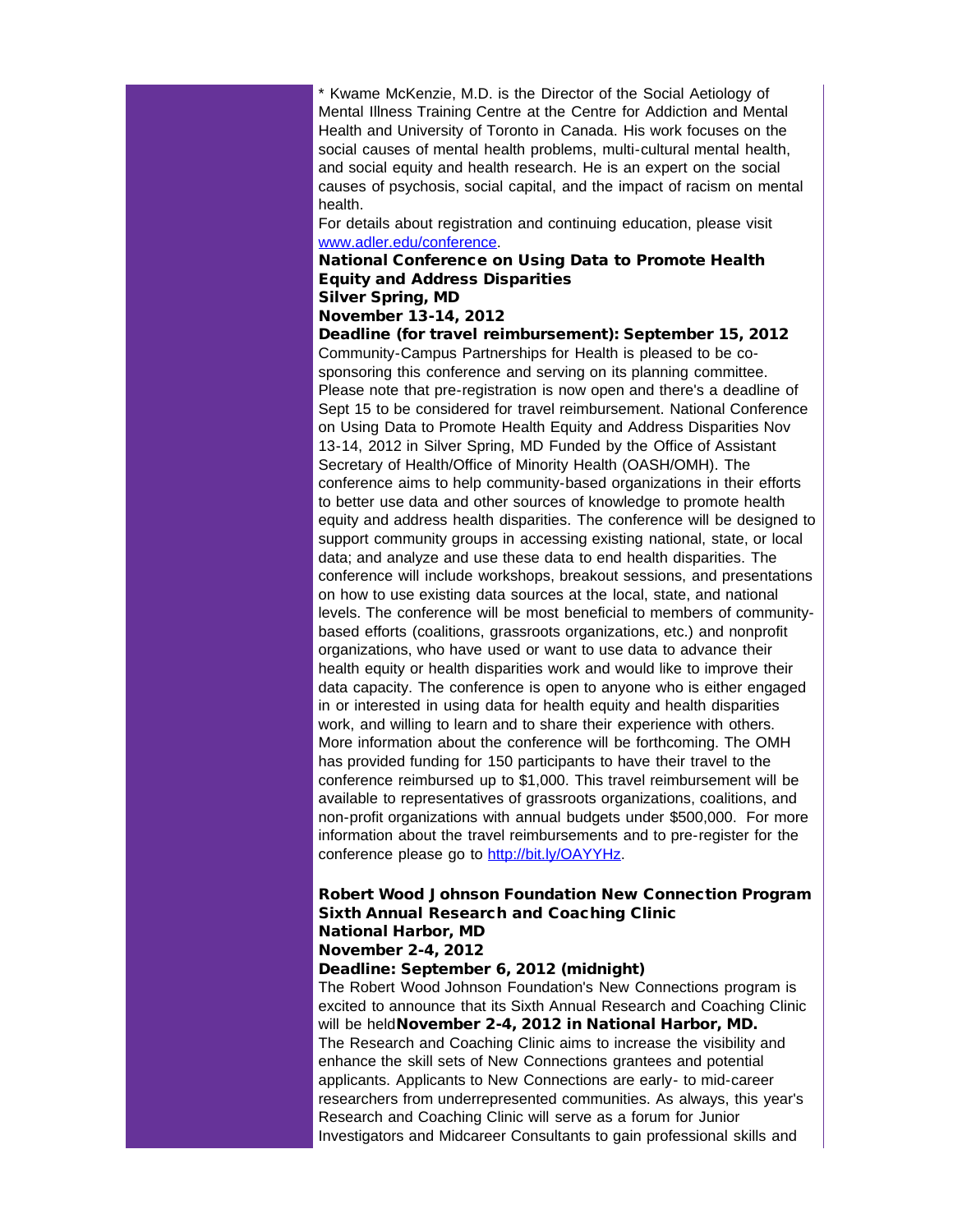network with peers and senior scholars. The Research and Coaching Clinic will focus on writing manuscripts for publication and grant proposals.All Research and Coaching Clinic participants must be actively working on a writing project and be able to bring a draft of the project for use during the Clinic. Participation in the Research and Coaching Clinic is by invitation only. Those selected to attend will be eligible for a travel stipend to cover selected expenses related to attending the meeting.

<span id="page-25-0"></span>Details about the Research and Coaching Clinic and application information can be found at these links:

- New Connections grantees (current and alumni including HER NC, ALR NC, and PHLR NC) please follow this link: [RCC](http://r20.rs6.net/tn.jsp?e=001ytqK7txG_v7oyfm_TQCRigLH1wnh2E6ceEN-3E0JjnvpKjw5F0nd_nnQpQdRbhSUa380WsV3QgMjTu00Eacq1-f-wVU7nbP-v6ox3S4Nlws=) [Grantees and Alum](http://r20.rs6.net/tn.jsp?e=001ytqK7txG_v7oyfm_TQCRigLH1wnh2E6ceEN-3E0JjnvpKjw5F0nd_nnQpQdRbhSUa380WsV3QgMjTu00Eacq1-f-wVU7nbP-v6ox3S4Nlws=)
- For all others, please follow this link: [RCC Application Info.](http://r20.rs6.net/tn.jsp?e=001ytqK7txG_v66DLxt_oGpg0SF_V-Mp1MINqOI46VYsGjZYgo6-AR8MyQJOXLqQ9WHeqFBaXetwL5eLvtr8V2QglUDnG_PQ5oxHT7wUl5ynwdFv7PqxcsCgi2kdZTe0G76FddoYZLefYeQSnIXG8jjaw==)

Applications will be accepted until midnight, Thursday, September 6, 2012. The application is competitive and space is very limited so apply now! Please direct inquiries to info@rwif[newconnections.org](mailto:info@rwjf-newconnections.org) or call Sharon Norris-Shelton, New Connections Program Consultant, at 734-697- 8368.

## [back to top](#page-0-0)

# RESOURCES

## **Publications**

Social determinants of health: The role of social protection in addressing social inequalities in health Barbara Rohregger, Deutsche Gesellschaft für - Internationale Zusammenarbeit (GIZ) GmbH Eschborn/ Germany

## [http://www.gtz.de/de/dokumente/giz2011-en-social](http://r20.rs6.net/tn.jsp?t=sba54tkab.0.pounaukab.5gytkqcab.1&ts=S0813&p=http%3A%2F%2Fwww.gtz.de%2Fde%2Fdokumente%2Fgiz2011-en-social-determinants-of-health.pdf)[determinants-of-health.pdf](http://r20.rs6.net/tn.jsp?t=sba54tkab.0.pounaukab.5gytkqcab.1&ts=S0813&p=http%3A%2F%2Fwww.gtz.de%2Fde%2Fdokumente%2Fgiz2011-en-social-determinants-of-health.pdf)

".......The social, economic and political context in which people grow, live, work and age has enormous impact on their health status. These wider structural determinants of health lie largely outside the health sector. The level and coverage of social protection systems is one key determinant. Social protection measures and mechanisms directly contribute to poverty reduction and human resource development by providing recipients with in-kind or cash transfers. They also allow beneficiaries to gain better access to social services, including health facilities, drugs, etc...Falling ill is one of the most important social and economic risks; illness not only generates costs in terms of treatment; it also has major economic implications with regard to loss of income and labour supply. Especially the most vulnerable are more likely to become sick while at the same time they are less able to cope with it; amongst others they lack adequate social protection mechanisms that allow them to cover the costs of treatment and drugs and overcome a temporary loss of income....."

The 10 Promising Practices Fact Sheets The Sudbury & District Health Unit (SDHU) - August 2012 [http://bit.ly/OXNPwH](http://r20.rs6.net/tn.jsp?t=sba54tkab.0.qounaukab.5gytkqcab.1&ts=S0813&p=http%3A%2F%2Fbit.ly%2FOXNPwH)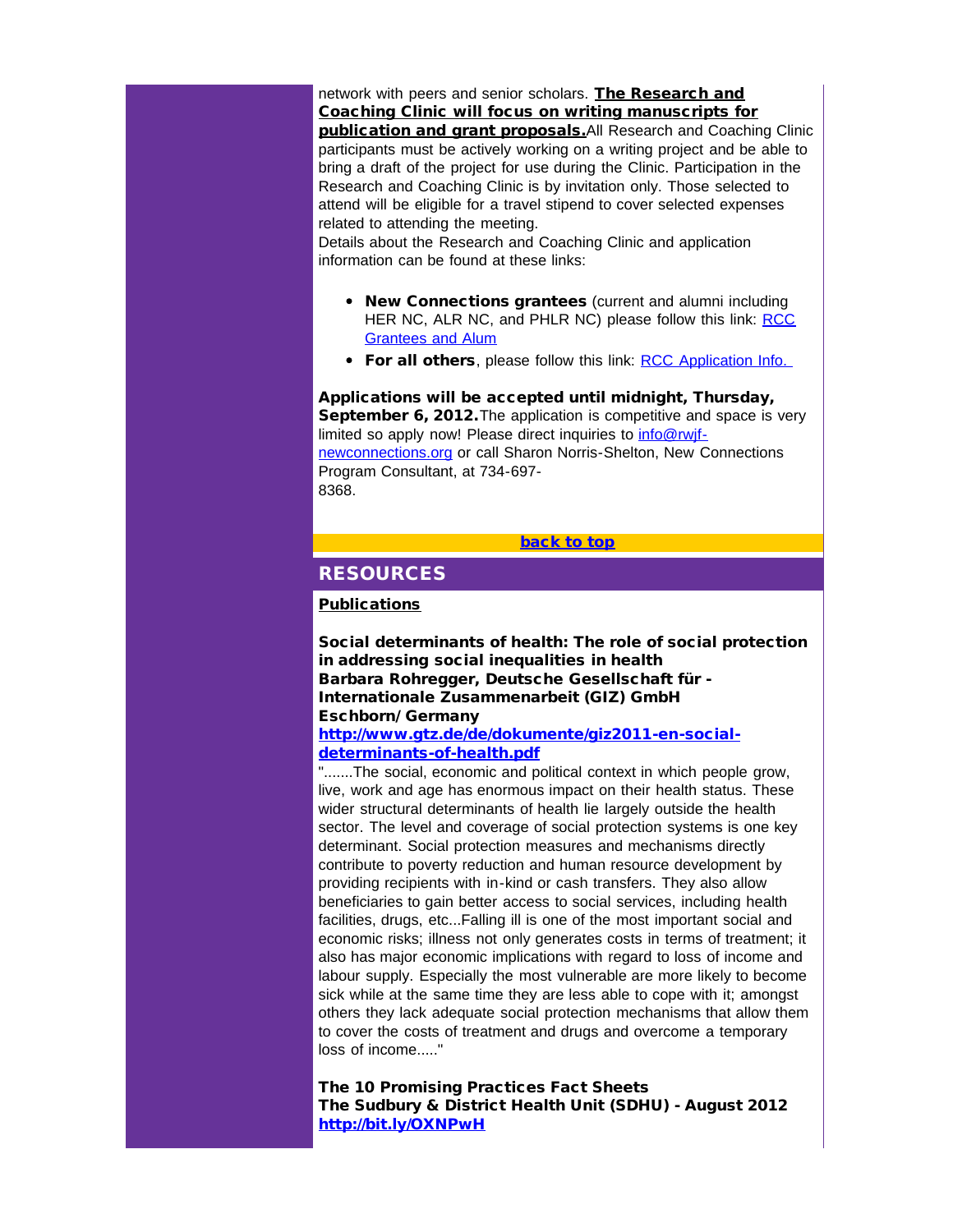As part of a Canadian Health Services Research Foundation Fellowship (*Executive Training in Research Application* - EXTRA), the Sudbury & District Health Unit identified 10 practices that are promising in their potential to reduce social inequities in health in our communities. These fact sheets are designed to help public health practitioners and our community partners apply each of the 10 Promising Practices to reduce social inequities in health. They have a common format that identifies essential components, key issues, and tools and resources for each Promising Practice.

## 1.Targeting With Universalism - [http://bit.ly/OXBqsq](http://r20.rs6.net/tn.jsp?t=sba54tkab.0.rounaukab.5gytkqcab.1&ts=S0813&p=http%3A%2F%2Fbit.ly%2FOXBqsq)

Every citizen deserves the opportunity to be healthy and to practise healthy behaviours. Thus, health promotion and protection programs and services endeavour to ensure that everyone has access to programs and services. Services designed for general access-by everyone, in the same way-constitute a universal approach.

However, evidence shows that individuals who benefit most from "universal" health programs and services are often those who have more money, more time, more social support, higher literacy, and better preceding health. In some cases, universal programs may increase health inequities such that the health of those who are socially advantaged improves more than the health of those who are socially disadvantaged. ..."

#### 2.Purposeful Reporting - [http://bit.ly/OSPYMm](http://r20.rs6.net/tn.jsp?t=sba54tkab.0.sounaukab.5gytkqcab.1&ts=S0813&p=http%3A%2F%2Fbit.ly%2FOSPYMm)

"....The World Health Organization, among others, identifies the importance of reporting purposefully on the relationship between health and social inequities in all health status reports. The WHO document *The Social Determinants of Health*: *Developing an evidence base for political action* highlights the link between sharing knowledge of health inequities and political action.

Similarly, *Closing the Gap in a Generation*, notes that "ensuring that health inequity is measured . . . is a vital platform for action" (p. 2). Thus, intentional and public presentation of evidence about health inequities can be part of a broad strategy for change..."

## 3. Social Marketing - [http://bit.ly/O6Pf8T](http://r20.rs6.net/tn.jsp?t=sba54tkab.0.tounaukab.5gytkqcab.1&ts=S0813&p=http%3A%2F%2Fbit.ly%2FO6Pf8T)

"....Social marketing is *"the systematic application of marketing alongside other concepts and techniques, to achieve specific behavioural goals, for a social good*". (p. 451)1 Social marketing involves defining and understanding target audiences so that interventions and health communications can be tailored to audience needs and preferences. With the objective of reducing health inequities, social marketing interventions for local public health practice can create positive social change and improve the health of vulnerable populations by two approaches: The first tailors behaviour change interventions to more disadvantaged populations (with the goal of levelling-up). The second, less conventional approach, uses social marketing to change the understanding and ultimate behaviour of decision makers and the public to take or support action to improve the social determinants of health inequities...."

4. Health Equity Target Setting - [http://bit.ly/Ml0s7m](http://r20.rs6.net/tn.jsp?t=sba54tkab.0.uounaukab.5gytkqcab.1&ts=S0813&p=http%3A%2F%2Fbit.ly%2FMl0s7m)

"....As understood by the National Health Service (NHS) in the United Kingdom, "*targets are a way of ensuring that resources and effort are directed at tackling health inequalities in an explicit and measurable way*". (p. 9)1 Many countries have incorporated target setting into their intersectoral work on social inequities in health. However, as the World Health Organization highlights, the exact nature of the targets appears to be important, since some targets may be more enabling of progress than others.2 Although target setting is not universally supported in the literature, it appears to hold some promise as part of a strategy for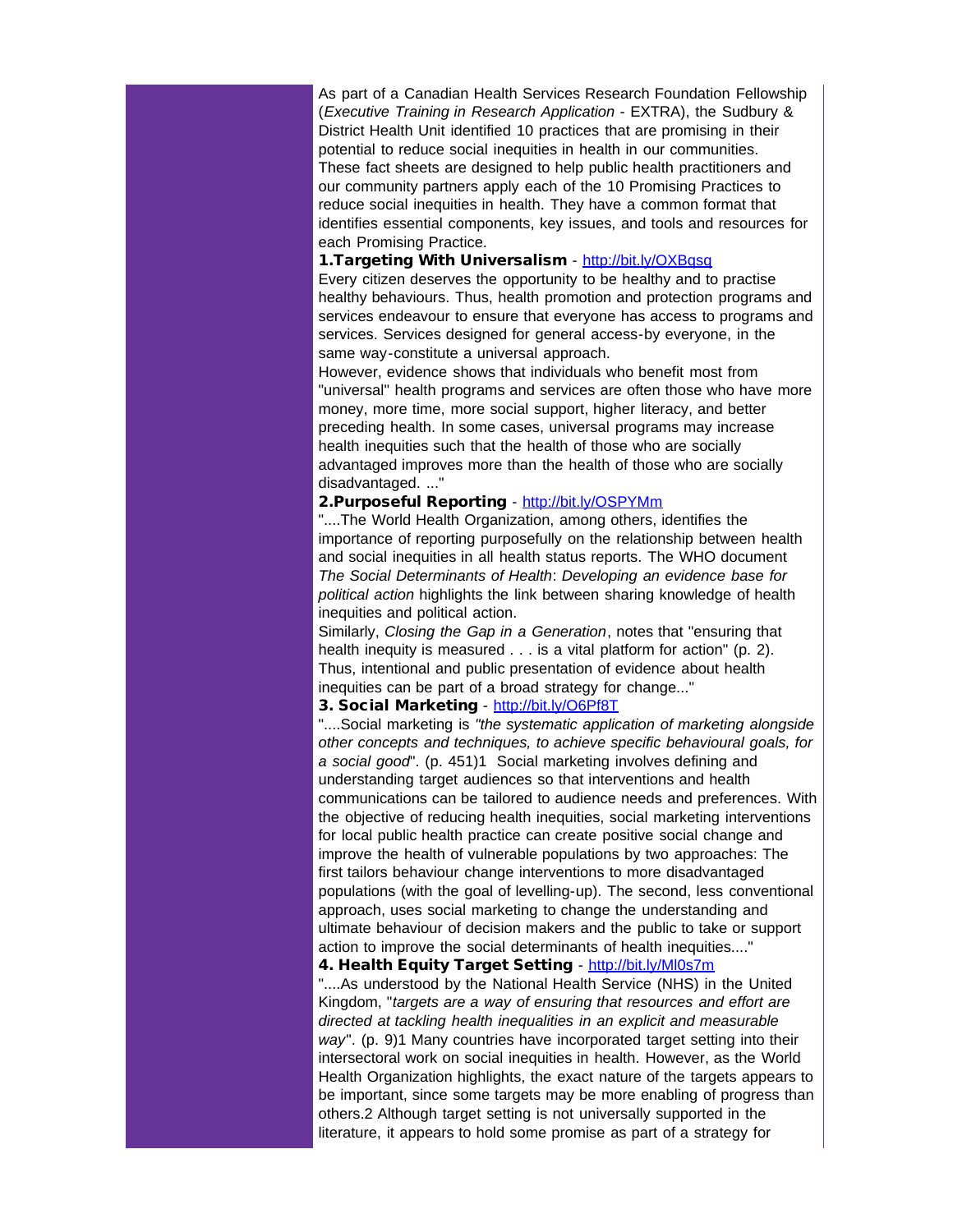reducing health inequities and may have a role at the local public health level...."

#### 5. Equity-Focused Health Impact Assessment [http://bit.ly/ONRCfq](http://r20.rs6.net/tn.jsp?t=sba54tkab.0.vounaukab.5gytkqcab.1&ts=S0813&p=http%3A%2F%2Fbit.ly%2FONRCfq)

"....Health impact assessment (HIA) is a structured method to assess the potential health impacts of proposed policies and practices. HIA enables decision makers to highlight and enhance the positive elements of a proposal, and minimize the aspects that may result in negative health outcomes1. By evaluating a broad range of evidence, HIAs are a useful way to assess the impact of proposals (either policy or specific practice) at the general population level. However, they are also recognized as a promising method to address the underlying social and economic determinants of health and resulting health inequities2. Equity-focused health impact assessment (EfHIA) specifically includes questions such as "Is this proposal likely to affect those who are already disadvantaged? Is it likely to impose new health burdens on specific groups? Is it likely to change exposure to, and/or distribution of, risk factors or specific determinants of health (for example, living conditions, access to services)?"2 By applying an equity lens to HIAs, it becomes clear that virtually every policy has winners and losers-some groups benefiting more than others...."

6. Competencies/Organizational Standards - [http://bit.ly/PHgx2Q](http://r20.rs6.net/tn.jsp?t=sba54tkab.0.wounaukab.5gytkqcab.1&ts=S0813&p=http%3A%2F%2Fbit.ly%2FPHgx2Q)

"....Competencies and organizational standards guide our daily practice. The Public Health Agency of Canada1 identifies 36 core competencies for public health encompassing essential knowledge, attitudes, and skills. Most importantly, these competencies were developed for practice within the context of the values of public health and include, for example, equity, social justice, community participation, and determinants of health. The core competencies for public heath offer a solid foundation for local public health staff recruitment and skill development. As building blocks for effective public health practice, organizational standards provide benchmarks for public health units...."

#### 7. Contribution to the Evidence Base - [http://bit.ly/P7KpuM](http://r20.rs6.net/tn.jsp?t=sba54tkab.0.xounaukab.5gytkqcab.1&ts=S0813&p=http%3A%2F%2Fbit.ly%2FP7KpuM)

"....When public health staff are asked about their capacity to address social inequities in health, a frequent issue that emerges is a lack of "best practices" to guide their interventions. The EXTRA Research Fellowship was carried out, in part, to help address these staff needs. However, it confirmed the existence of a gap in the evidence base with respect to effective local public health practice to reduce social inequities in health. The evidence that does exist is often produced by practitioners working in a service delivery context in which publishing is not a priority. The evidence produced is often preliminary, small scale and specific to a particular context. Therefore, practice-based evidence might not be accepted for publication in traditional academic outlets...."

#### 8. Early Childhood Development - [http://bit.ly/Nq1Xgz](http://r20.rs6.net/tn.jsp?t=sba54tkab.0.younaukab.5gytkqcab.1&ts=S0813&p=http%3A%2F%2Fbit.ly%2FNq1Xgz)

".....Early child experiences establish the foundational building blocks for development across the life stages. Furthermore, with the greatest gains experienced by the most deprived children, investments in early child development have been referred to as powerful equalizers. Early child experiences influence language, physical, social, emotional and cognitive development, which in turn, and throughout the lifecourse, affect learning, educational, economic, and social success, and health. Early childhood development (ECD), nurturing environments, and quality childhood experiences are important for positive human development and health. Early child experiences contribute to positive developmental outcomes, and subsequently health, through a number of pathways, including psychological, behavioural, and physical...."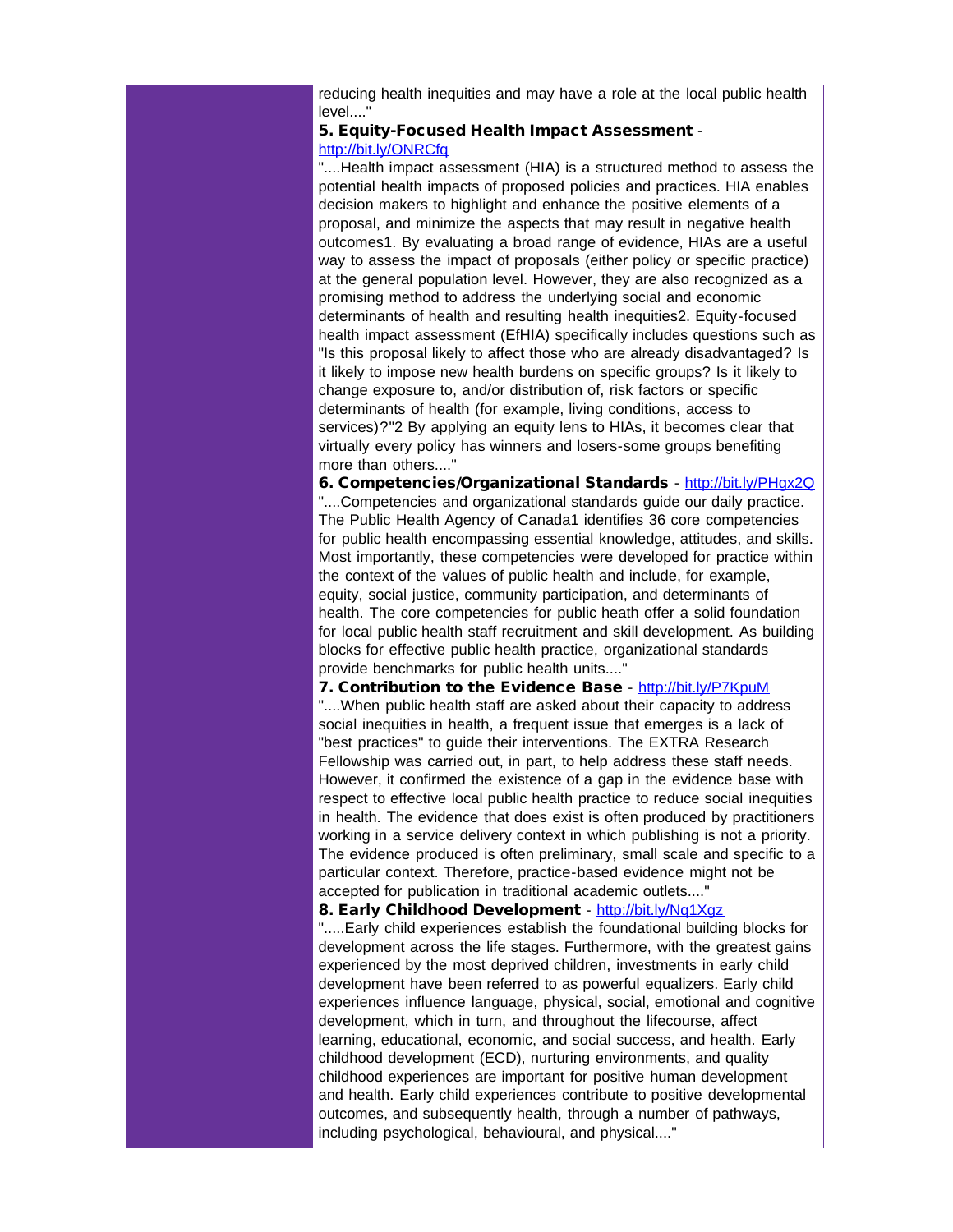#### 9. Community Engagement - [http://bit.ly/NgalCF](http://r20.rs6.net/tn.jsp?t=sba54tkab.0.zounaukab.5gytkqcab.1&ts=S0813&p=http%3A%2F%2Fbit.ly%2FNgalCF)

".....As a strategy to reduce health inequities, community engagement is the process of involving community stakeholders in the development and implementation of policies, programs, and services. In Closing the gap in a generation, the World Health Organization highlights the need to "empower all groups in society through fair representation in decisionmaking about how society operates, particularly in relation to its effect on health equity, and create and maintain a socially inclusive framework for policy-making...Working with community professionals and agency representatives is one approach to engagement. However, building relationships with target populations and service users is also key to identifying community strengths and challenges...."

## 10. Intersectoral Action - [http://bit.ly/MBQPwB](http://r20.rs6.net/tn.jsp?t=sba54tkab.0.9ounaukab.5gytkqcab.1&ts=S0813&p=http%3A%2F%2Fbit.ly%2FMBQPwB)

".....A comprehensive strategy to promote health includes health care when individuals are ill and addresses the underlying causes of poor health where people live, work, learn, and play. These underlying causes are, in part, the result of social, economic, and political actions from different community sectors and all levels of government and industry...Safe and affordable housing, access to parks and recreational activities, quality health care, early childhood education, safe streets, public transportation, and opportunities for meaningful employment are just some of the many factors that influence an individual's opportunities for health and well-being...."

## What Difference does a Policy Brief Make? Penelope Beynon, Christelle Chapoy, Marie Gaarder and Edoardo Masset

# Institute of Development Studies and the International Initiative for Impact Evaluation (3ie) 2012 Full Report of an IDS, 3ie, Norad study

## [http://bit.ly/NX9hWx](http://r20.rs6.net/tn.jsp?t=sba54tkab.0.8ounaukab.5gytkqcab.1&ts=S0813&p=http%3A%2F%2Fbit.ly%2FNX9hWx)

"........Research has potential to improve the lives of the world's vulnerable people if it is appropriately referred to in decision-making processes. While there is a significant industry of activity each year to communicate research findings, little systematic research has tested or compared the effectiveness of such efforts either for changing beliefs or for prompting action...Using a randomised control design, this study explored the effectiveness of one popular research communication tool, a policy brief, and queried whether different versions of a brief bring about different results. We find that the policy brief had little effect on changing the beliefs of readers who held strong prior beliefs on entering the study, but had some potential to create evidence-accurate beliefs among readers holding no prior beliefs.

Also, when it comes to beliefs, the impact of the policy brief seems to be independent of the specific form of the policy brief...However, different versions of the brief (versions that include a research Opinion with or without a suggestion that the opinion is from an Authoritative source) do achieve different results when it comes to prompting actions. We find that other factors internal and external to the brief (gender of the reader, reader's self-perceived level of influence and the extent to which the reader feels 'convinced' by the brief) are also linked to action...This firstof-its-kind study has implications for how research communication experts design policy briefs, how they understand and enable readers to act as knowledge brokers in their particular environment, and how we evaluate research communication going forward...."

What types of interventions generate inequalities? Evidence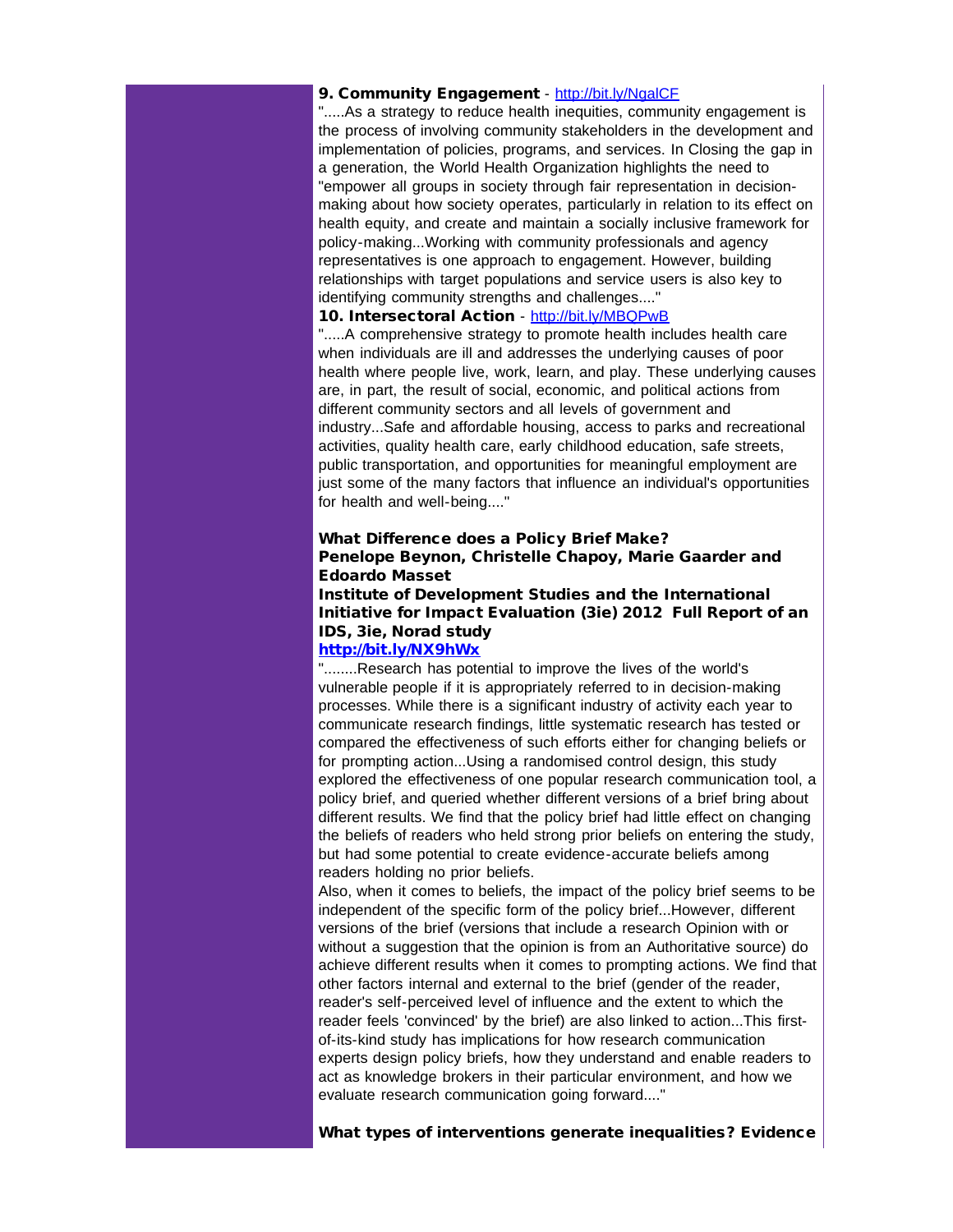#### from systematic reviews

Theo Lorenc, Mark Petticrew, Vivian Welch, Peter Tugwell. J Epidemiol Community Health. Published online first Aug 8, 2012 Abstract: Background Some effective public health interventions may increase inequalities by disproportionately benefiting less disadvantaged groups ('intervention-generated inequalities' or IGIs). There is a need to understand which types of interventions are likely to produce IGIs, and which can reduce inequalities.

Methods: We conducted a rapid overview of systematic reviews to identify evidence on IGIs by socioeconomic status. We included any review of non-healthcare interventions in high-income countries presenting data on differential intervention effects on any health status or health behaviour outcome. Results were synthesised narratively. Results: The following intervention types show some evidence of increasing inequalities (IGIs) between socioeconomic status groups: media campaigns; and workplace smoking bans. However, for many intervention types, data on potential IGIs are lacking. By contrast, the following show some evidence of reducing health inequalities: structural workplace interventions; provision of resources; and fiscal interventions, such as tobacco pricing.

Conclusion: Our findings are consistent with the idea that 'downstream' preventive interventions are more likely to increase health inequalities than 'upstream' interventions. More consistent reporting of differential intervention effectiveness is required to help build the evidence base on IGIs.

#### What is already known on this subject

\* Some successful public health interventions may increase inequalities by bringing about greater improvements in health or health behaviours in less disadvantaged groups.

\* Some researchers have argued that 'downstream' interventions which focus on individual behavioural changes are more likely to increase inequalities than 'upstream' social or policy interventions. What this paper adds

\* There is robust evidence that some public health intervention types increase inequalities between socioeconomic groups. Media campaigns may be particularly likely to do this.

\* Several intervention types appear promising in reducing inequalities between socioeconomic groups, including resource provision, fiscal interventions and structural workplace interventions.

\* This has important implications for those seeking to develop, implement and evaluate public health interventions, whether they explicitly aim to reduce inequalities or not.

Table 1: Findings on inequalities in intervention effect by SES [http://jech.bmj.com/content/early/2012/08/07/jech-2012-](http://r20.rs6.net/tn.jsp?t=sba54tkab.0.7ounaukab.5gytkqcab.1&ts=S0813&p=http%3A%2F%2Fjech.bmj.com%2Fcontent%2Fearly%2F2012%2F08%2F07%2Fjech-2012-201257%2FT1.expansion.html) [201257/T1.expansion.html](http://r20.rs6.net/tn.jsp?t=sba54tkab.0.7ounaukab.5gytkqcab.1&ts=S0813&p=http%3A%2F%2Fjech.bmj.com%2Fcontent%2Fearly%2F2012%2F08%2F07%2Fjech-2012-201257%2FT1.expansion.html)

[http://jech.bmj.com/content/early/2012/08/07/jech-2012-201257.full#T1](http://r20.rs6.net/tn.jsp?t=sba54tkab.0.6ounaukab.5gytkqcab.1&ts=S0813&p=http%3A%2F%2Fjech.bmj.com%2Fcontent%2Fearly%2F2012%2F08%2F07%2Fjech-2012-201257.full%23T1)

Why We Need Urban Health Equity Indicators: Integrating Science, Policy, and Community

Jason Corbur, Alison K. Cohen,PLoS Med 9(8): e1001285. doi:10.1371/journal.pmed.1001285 - August 14, 2012 [http://bit.ly/RWpBFS](http://r20.rs6.net/tn.jsp?t=sba54tkab.0.5ounaukab.5gytkqcab.1&ts=S0813&p=http%3A%2F%2Fbit.ly%2FRWpBFS)

*"....discuss the need for urban health equity indicators, which can capture the social determinants of health, track policy decisions, and promote greater urban health equity...."*

".....Measuring the forces that contribute to urban health is one challenge for promoting more healthy and equitable cities. Burden of disease estimates have tended to focus on the whole world or specific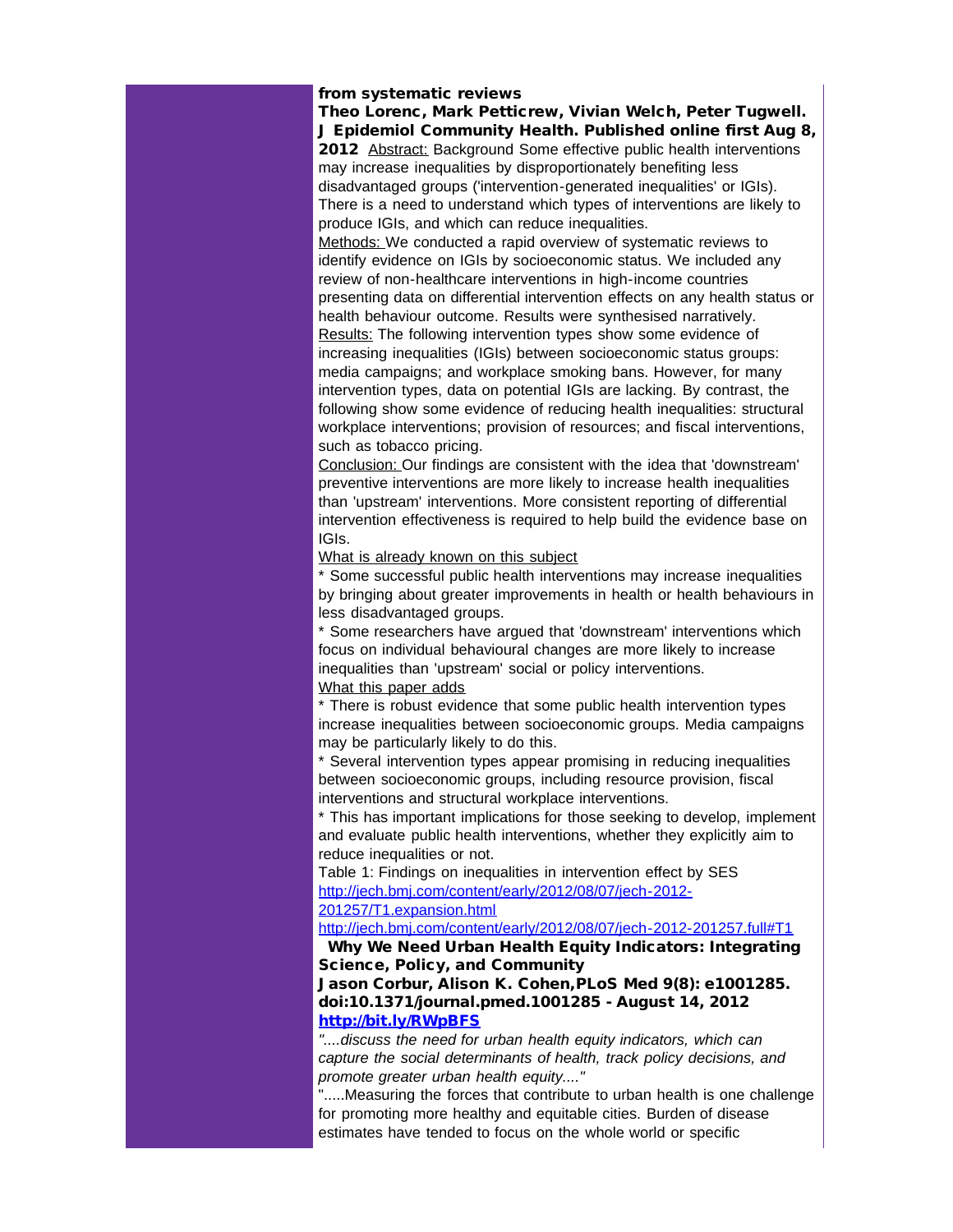geographic regions [4],[5]. These data can mask intra-city differences and global data may not be relevant to inform national or municipal policy making...Public health has developed metrics for single pathogenic exposures or risk factors, but these measures often ignore both community assets that promote health equity and the cumulative impacts on health from exposure to multiple urban environmental, economic, and social stressors [6],[7]. Recognizing these population health challenges, the United Nations (UN) Commission on Social Determinants of Health (2008) called for "*health equity to become a marker of good government performance"* and for the UN to "adopt health equity as a core global development goal and use a social determinants of health indicators framework to monitor progress...More recently, the 2011 *World Social Determinants of Health Conference and the Pan-American Health Organization's Urban Health Strategy* called for the development of new urban health equity indicators that track the drivers of health inequities across place and time, particularly within a city neighborhood...In this paper, we briefly outline an approach for promoting greater urban health equity through the drafting and monitoring of indicators. We draw examples from the cities of Richmond, California, and Nairobi, Kenya. More specifically, we argue that participatory indicator processes hold the potential to shape new healthy and equitable urban governance by: - integrating science with democratic decision making;

- tracking policy decisions that shape the distribution of health outcomes; and

- including protocols for ongoing monitoring and adjusting of measures over time....."

#### Summary points:

As the urban population of the planet increases and puts new stressors on infrastructure and institutions and exacerbates economic and social inequalities, public health and other disciplines must find new ways to address urban health equity. Urban indicator processes focused on health equity can promote new modes of healthy urban governance, where the formal functions of government combine with science and social movements to define a healthy community and direct policy action. An inter-related set of urban health equity indicators that capture the social determinants of health, including community assets, and track policy decisions, can help inform efforts to promote greater urban health equity. Adaptive management, a strategy used globally by scientists, policy makers, and civil society groups to manage complex ecological resources, is a potential model for developing and implementing urban health equity indicators. Urban health equity indicators are lacking and needed within cities of both the global north and south, but universal sets of indicators may be less useful than context-specific measures accountable to local needs.....

## **Others**

## CDC Health Equity Resource Toolkit for State Practitioners: Addressing Obesity Disparities

CDC - Division of Nutrition, Physical Activity, and Obesity *Center for Training and Research Translation's* (Center TRT) - 2012

## [bit.ly/OZu0sh](http://r20.rs6.net/tn.jsp?t=sba54tkab.0.4ounaukab.5gytkqcab.1&ts=S0813&p=http%3A%2F%2Ft.co%2FjAQoOukO)

"........The goal is to increase the capacity of state health departments and their partners to work with and through communities to implement effective responses to obesity in populations that are facing health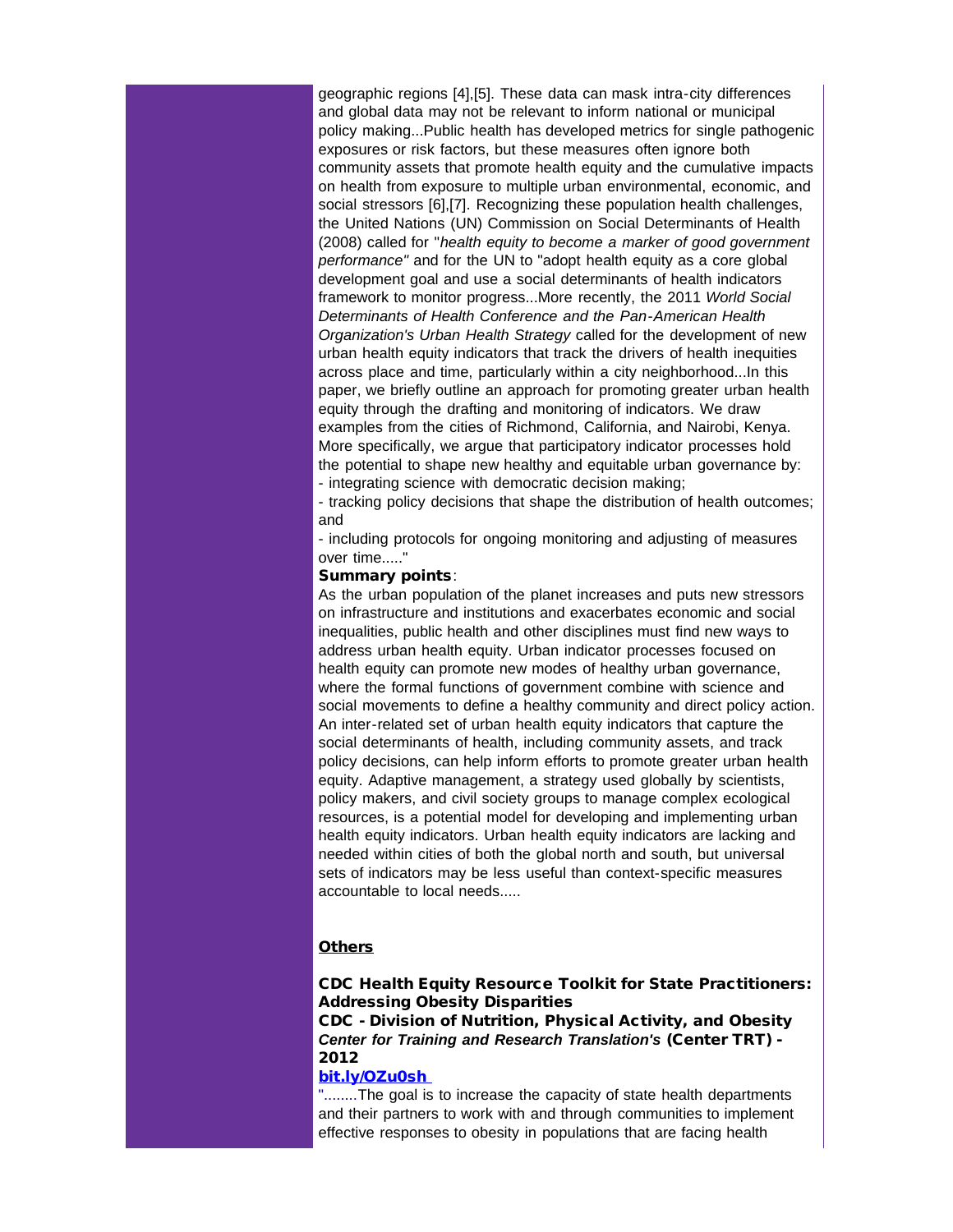disparities. The Toolkit's primary focus is on how to create policy, systems, and environmental changes that will reduce obesity disparities and achieve health equity.

For the purpose of this Toolkit, "*policy"* refers to procedures or practices that apply to large sectors which can influence complex systems in ways that can improve the health and safety of a population. States are already conducting activities to address obesity across populations. This Toolkit provides guidance on how to supplement and compliment existing efforts. It provides evidence-informed and real-world examples of addressing disparities by illustrating how the concepts presented can be promoted in programs to achieve health equity using three evidenceinformed strategies as examples:

1. Increasing access to fruits and vegetables via healthy food retail with a focus on underserved communities.

2. Engaging in physical activity that can be achieved by increased opportunities for walking with

 a focus on the disabled community, and other subpopulations that face disparities.

3. Decreasing consumption of sugar drinks with an emphasis on access to fresh, potable (clean) water with a particular focus on adolescents and other high consumers.

Though the Toolkit utilizes these three strategies as examples, the planning and evaluation process described in the Toolkit can be applied to other evidence-informed strategies to control and prevent obesity. This Toolkit purpose is to inform state programs that seek to address obesity with a focus on health equity. ...The Toolkit is designed to give an overview of a suggested process for planning, implementing, and evaluating a program to address obesity disparities. The Toolkit begins with an introduction of the burden of obesity in the U.S. and some of the disparities in the experience of that burden. Then it provides a description of a recommended conceptual framework, the Social Ecological Model, and follows with seven Sections which discuss the steps and ongoing considerations of the process. Each Section contains 1) a basic description of the steps of the process and suggested evidence-informed actions to help address obesity disparities,

2) practical tools for carrying out activities to help reduce obesity disparities, and

3) a "real-world" case study of a successful state-level effort to address obesity with a focus on health equity that is particularly relevant to the content in that section. Hyperlinks to additional resources are included throughout.

In addition to the resources, tools, and examples within each Section of the Toolkit, the Appendices provide resource lists ..."

# **Contents**

# **Introduction**

I. Purpose and Intended Target Audience of the Toolkit

II. Toolkit Organization, Content, and Use

III. Health Disparities in Obesity and Obesity-related Risk Factors: Scope of the Problem

Determinants of Obesity 1

Health Disparities in Obesity

IV. Defining Key Terms

*Conceptual Framework*

*Incorporating Health Equity into the Obesity Prevention Planning Processes*

*I. Program Assessment and Capacity Building*

*II. Gathering and Using Data to Identify and Monitor Obesity Disparities*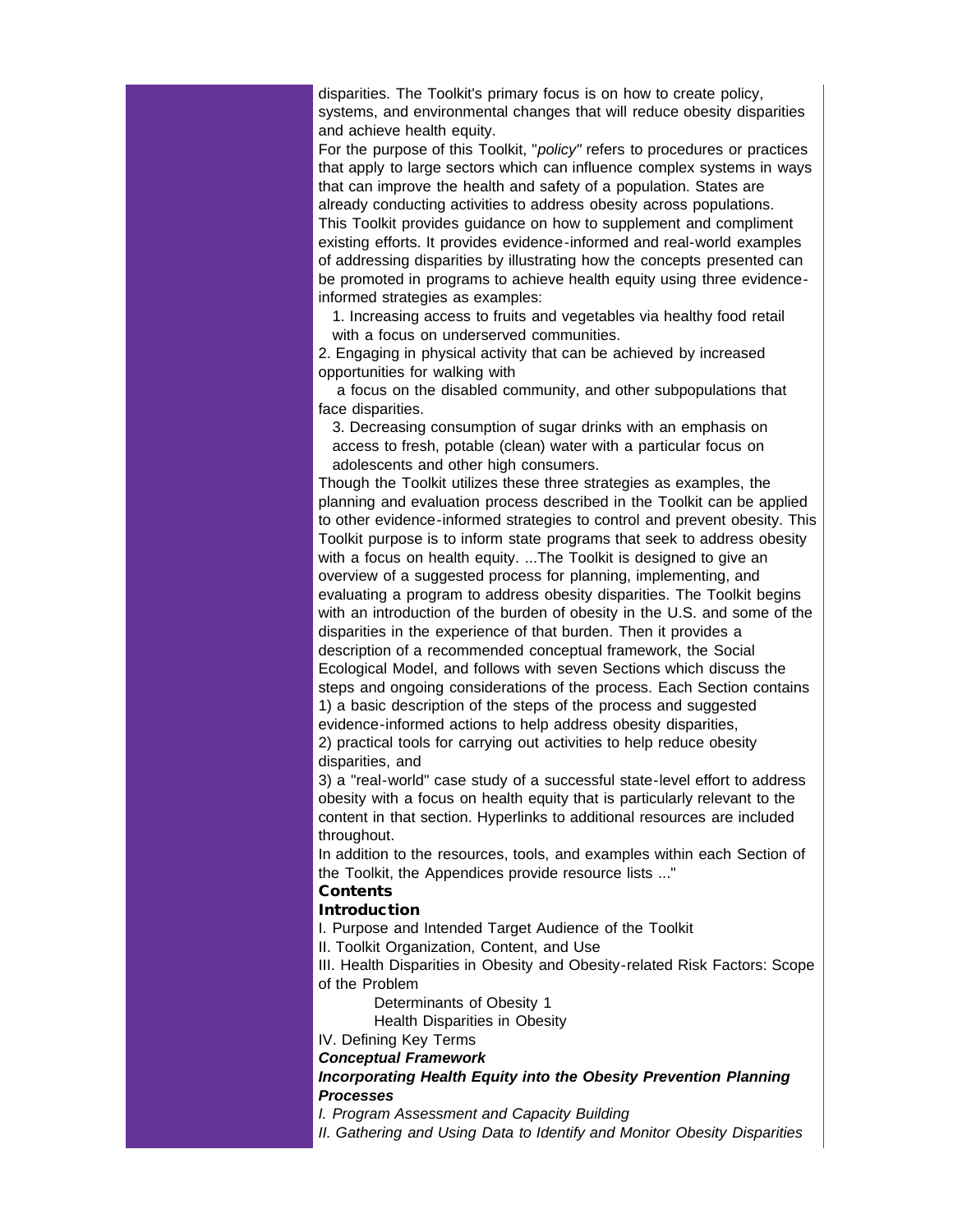# *through a Health Equity Lens*

Types of Data

Using Data to Identify and Prioritize Populations

*III. Multi-sector Partnerships, Non-Traditional Partnerships, and*

#### *Community Engagement*

Why Partner?

The Importance of Multi-sector Partnerships and

Community/Participatory Approaches

With Whom to Partner?

How to Identify Partners

A Multi-sector Partnership to Bring Affordable, Nutritious Food to Underserved Communities in Pennsylvania

*IV. Applying a Health Equities Lens to the Design and Selection of Strategies*

*V. Monitoring and Evaluating Progress*

CDC Framework for Program Evaluation

Policy/Program Evaluation Planning Framework

Tools for Evaluating Policy and Environmental Change

California's Policy Solutions to Improve Access to Safe Physical Activity Environments

## *VI. Ensuring Sustainability*

Frameworks for Ensuring Sustainability

Ensuring the Sustainability of Policy and Environmental Change within your Organization

Ensuring the Sustainability of Policy and Environmental Change **Externally** 

The Coalition Approach

A Sustainable Environmental Solution to Promote Physical Activity of Youth in Connecticut

*VII. Developing Culturally Relevant Health Communication Strategies* Adapting Healthy Stores and Healthy Corner Stores Programs to At-Risk Populations

#### *Conclusion*

#### *References*

## *Appendices*

I. Appendix A. Additional Resources for Improving Access and Availability of Healthy Foods

II. Appendix B. Additional Resources for Improving the Beverage **Environment** 

III. Appendix C. Additional Resources for Improving Safe, Accessible Physical Activity Environments

IV. Appendix D. Resources Included in the Toolkit, by Section Gayle Holmes Payne, Ph.D. Lead Behavioral Scientist - Program

Development and Translation Team Lead - Division of Nutrition, Physical Activity, and Obesity

National Center for Chronic Disease Prevention and Health Promotion - CDC Centers for Disease Control and Prevention

## [back to top](#page-0-0)

# ABOUT THIS NEWSLETTER

To contribute information, resources or announcements to Kellogg Connection, e-mail [kconnection@cfah.org](mailto:kconnection@cfah.org). The Kellogg Connection is a monthly electronic newsletter that connects W.K. Kellogg programs: